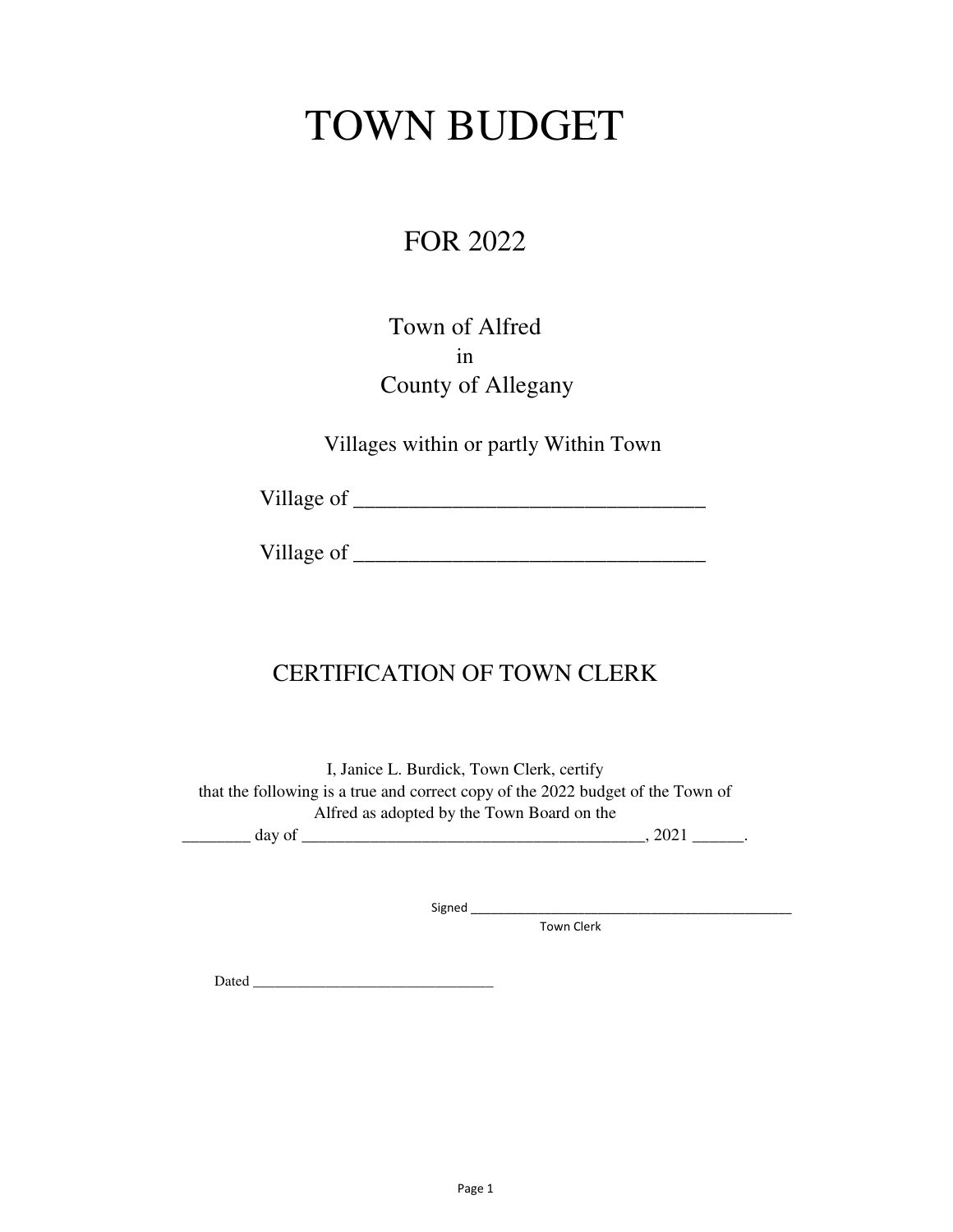#### **SUMMARY OF TOWN BUDGET**

|               |      |                                                     | <b>APPROPRIATIONS</b> | <b>LESS</b>      | <b>LESS</b>    |               |
|---------------|------|-----------------------------------------------------|-----------------------|------------------|----------------|---------------|
|               |      |                                                     | AND PROVISIONS        | <b>ESTIMATED</b> | UNEXPENDED     | AMOUNT TO BE  |
|               | CODE | <b>FUND</b>                                         | <b>FOR OTHER USES</b> | <b>REVENUES</b>  | <b>BALANCE</b> | RAISED BY TAX |
|               |      |                                                     |                       |                  |                |               |
|               | Α    | <b>GENERAL</b>                                      | 233,001.00            | 55,028.00        | 27,852.00      | 150,121.00    |
|               | B    | <b>GENERAL OUTSIDE VILLAGE</b>                      | 60,825.00             | 19,600.00        | 3,814.00       | 37,411.00     |
|               | DA   | HIGHWAY-TOWNWIDE                                    | 326,719.00            | 40,520.00        | 41,642.00      | 244,557.00    |
|               | DB   | <b>HIGHWAY-OUTSIDE VILLAGE</b>                      | 296,009.00            | 140,050.00       | 15,681.00      | 140,278.00    |
|               |      | <b>SPECIAL DISTRICTS:</b><br>(LIST EACH SEPARATELY) |                       |                  |                |               |
|               |      | Fire District                                       | 42,979.00             | 0.00             | 295.00         | 42,684.00     |
|               |      | Hydrant                                             | 352.00                | 0.00             | 0.00           | 352.00        |
|               |      |                                                     |                       |                  |                |               |
| <b>TOTALS</b> |      |                                                     | 959,885.00            | 255,198.00       | 89,284.00      | 615,403.00    |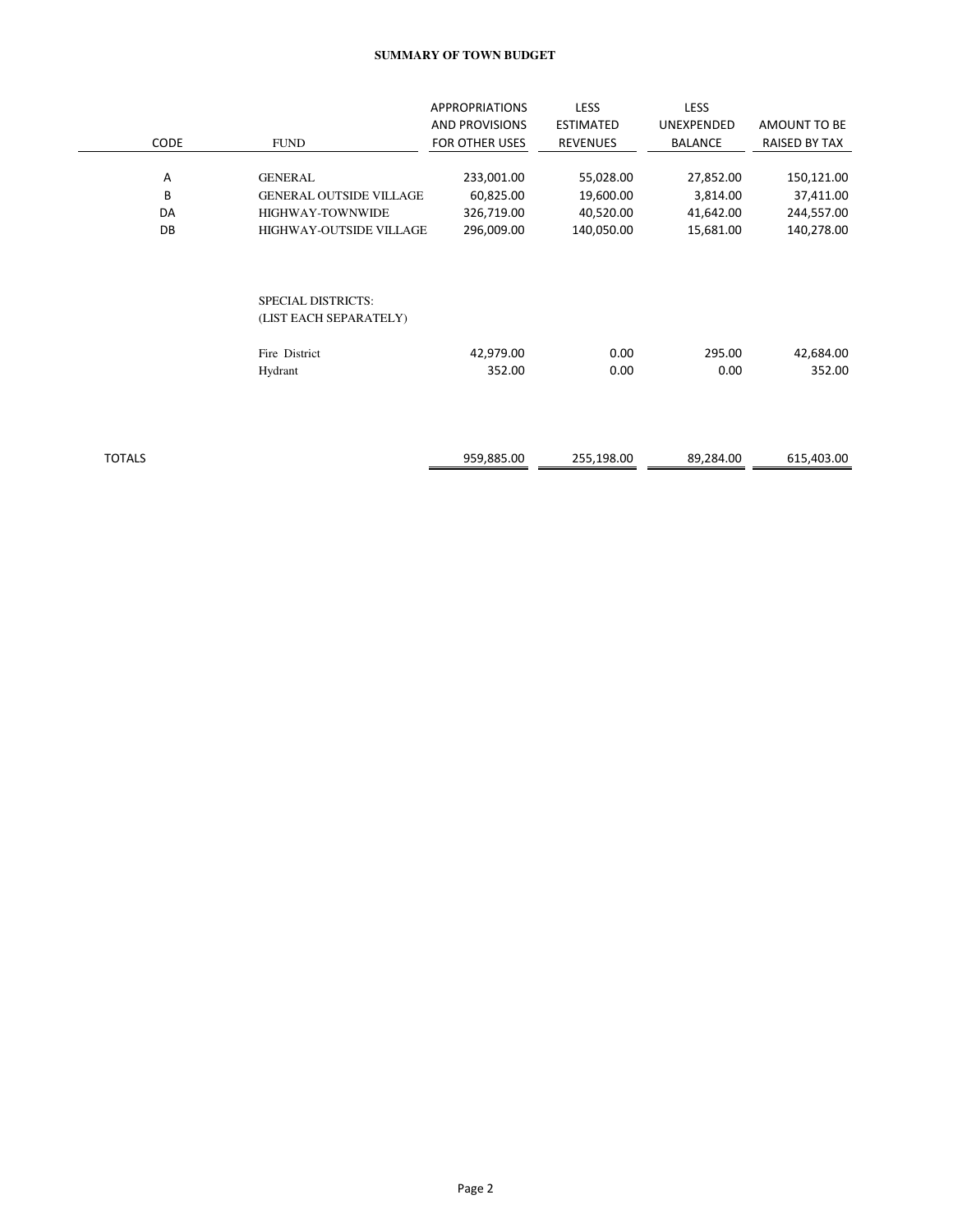|                                                      |             | <b>ACTUAL</b><br>LAST<br><b>YEAR</b> | <b>BUDGET</b><br>THIS YEAR<br>AS<br>AMENDED | <b>BUDGET</b><br><b>OFFICERS</b><br><b>TENTATIVE</b><br><b>BUDGET</b> | PRELIMINARY<br><b>BUDGET</b> | <b>ADOPTED</b>     |
|------------------------------------------------------|-------------|--------------------------------------|---------------------------------------------|-----------------------------------------------------------------------|------------------------------|--------------------|
| <b>ACCOUNTS</b>                                      | <b>CODE</b> | 2020                                 | 2021                                        | 2022                                                                  | 2022                         | 2022               |
| <b>TOWN BOARD</b>                                    |             |                                      |                                             |                                                                       |                              |                    |
| <b>Personal Services</b>                             | A1010.1     | 6,294.00                             | 5,710.00                                    | 5,824.00                                                              | 5,824.00                     | 5,824.00           |
| Equipment                                            | A1010.2     |                                      |                                             |                                                                       |                              |                    |
| Contractual Exp.<br><b>TOTAL</b>                     | A1010.4     | 148.00<br>6,442.00                   | 250.00<br>5,960.00                          | 250.00<br>6,074.00                                                    | 250.00<br>6,074.00           | 250.00<br>6,074.00 |
| <b>JUSTICES</b>                                      |             |                                      |                                             |                                                                       |                              |                    |
| <b>Personal Services</b>                             | A1110.1     | 12,851.00                            | 8,944.00                                    | 9,123.00                                                              | 9,123.00                     | 9,123.00           |
| <b>Personal Services</b>                             | A1110.41    |                                      | 3,907.00                                    |                                                                       |                              |                    |
| Court Clerk                                          | A1110.1A    |                                      |                                             | 3,985.00                                                              | 3,985.00                     | 3,985.00           |
| Equipment                                            | A1110.2     |                                      |                                             |                                                                       |                              |                    |
| Contractual Exp.                                     | A1110.4     | 177.00                               | 2,000.00                                    | 2,000.00                                                              | 2,000.00                     | 2,000.00           |
| Justices Grant                                       | A1110.4a    | $\overline{a}$                       |                                             |                                                                       |                              |                    |
| <b>TOTAL</b>                                         |             | 13,028.00                            | 14,851.00                                   | 15,108.00                                                             | 15,108.00                    | 15,108.00          |
| <b>TRAFFIC VIOLATIONS</b><br><b>BUREAU</b>           |             |                                      |                                             |                                                                       |                              |                    |
| <b>Personal Services</b>                             | A1130.1     |                                      |                                             |                                                                       |                              |                    |
| Equipment                                            | A1130.2     |                                      |                                             |                                                                       |                              |                    |
| Contractual Exp.                                     | A1130.4     | $\overline{\phantom{a}}$             |                                             |                                                                       |                              |                    |
| <b>TOTAL</b>                                         |             | 0.00                                 | 0.00                                        | 0.00                                                                  | 0.00                         | 0.00               |
| <b>SUPERVISOR</b>                                    |             |                                      |                                             |                                                                       |                              |                    |
| <b>Personal Services</b>                             | A1220.1     | 4,152.00                             | 4,152.00                                    | 4,235.00                                                              | 4,235.00                     | 4,235.00           |
| <b>Personal Services</b>                             | A1220.1B    |                                      |                                             | 596.00                                                                | 596.00                       | 596.00             |
| Equipment                                            | A1220.2     | ٠                                    |                                             |                                                                       |                              |                    |
| Contractual Exp.                                     | A1220.4     |                                      | 200.00                                      | 200.00                                                                | 200.00                       | 200.00             |
| Contractual Exp.                                     | A1220.41    |                                      | 584.00                                      |                                                                       |                              |                    |
| <b>TOTAL</b>                                         |             | 4,152.00                             | 4,936.00                                    | 5,031.00                                                              | 5,031.00                     | 5,031.00           |
| <b>DIRECTOR OF FINANCE</b>                           |             |                                      |                                             |                                                                       |                              |                    |
| <b>Personal Services</b>                             | A1310.1     |                                      |                                             |                                                                       |                              |                    |
| Equipment                                            | A1310.2     |                                      |                                             |                                                                       |                              |                    |
| Contractual Exp.                                     | A1310.4     |                                      |                                             |                                                                       |                              |                    |
| <b>TOTAL</b>                                         |             | 0.00                                 | 0.00                                        | 0.00                                                                  | 0.00                         | 0.00               |
| <b>COMPTROLLER</b>                                   |             |                                      |                                             |                                                                       |                              |                    |
| <b>Personal Services</b>                             | A1315.1     |                                      |                                             |                                                                       |                              |                    |
| Equipment                                            | A1315.2     |                                      |                                             |                                                                       |                              |                    |
| Contractual Exp.                                     | A1315.4     |                                      |                                             | 8,000.00                                                              | 8,000.00                     | 8,000.00           |
| <b>TOTAL</b>                                         |             | 0.00                                 | 0.00                                        | 8,000.00                                                              | 8,000.00                     | 8,000.00           |
| <b>INDEPENDENT AUDITING</b><br><b>AND ACCOUNTING</b> |             |                                      |                                             |                                                                       |                              |                    |
| Contractual Exp.                                     | A1320.4     |                                      |                                             |                                                                       |                              |                    |
| <b>TAX COLLECTION</b>                                |             |                                      |                                             |                                                                       |                              |                    |
| <b>Personal Services</b>                             | A1330.1     |                                      |                                             |                                                                       |                              |                    |
| Equipment                                            | A1330.2     |                                      |                                             |                                                                       |                              |                    |
| Contractual Exp.                                     | A1330.4     | 282.00                               | 1,300.00                                    | 1,300.00                                                              | 1,300.00                     | 1,300.00           |
| <b>TOTAL</b>                                         |             | 282.00                               | 1,300.00                                    | 1,300.00                                                              | 1,300.00                     | 1,300.00           |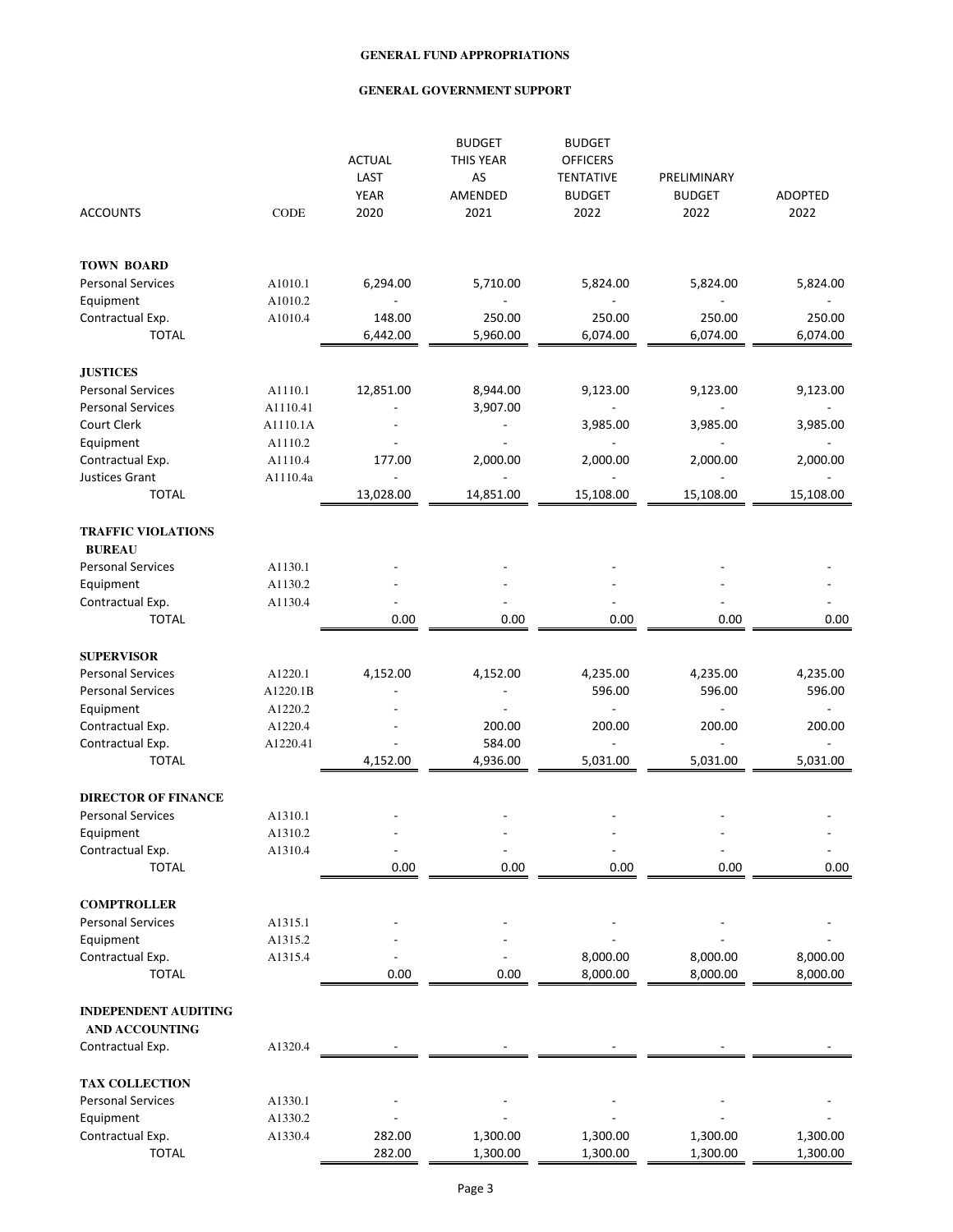| <b>ACCOUNTS</b>          | <b>CODE</b> | <b>ACTUAL</b><br>LAST<br><b>YEAR</b><br>2020 | <b>BUDGET</b><br>THIS YEAR<br>AS<br>AMENDED<br>2021 | <b>BUDGET</b><br><b>OFFICERS</b><br><b>TENTATIVE</b><br><b>BUDGET</b><br>2022 | PRELIMINARY<br><b>BUDGET</b><br>2022 | <b>ADOPTED</b><br>2022 |
|--------------------------|-------------|----------------------------------------------|-----------------------------------------------------|-------------------------------------------------------------------------------|--------------------------------------|------------------------|
|                          |             |                                              |                                                     |                                                                               |                                      |                        |
| <b>BUDGETS</b>           |             |                                              |                                                     |                                                                               |                                      |                        |
| <b>Personal Services</b> | A1340.1     |                                              |                                                     |                                                                               |                                      |                        |
| Equipment                | A1340.2     |                                              |                                                     |                                                                               |                                      |                        |
| Contractual Exp.         | A1340.4     |                                              |                                                     |                                                                               |                                      |                        |
| <b>TOTAL</b>             |             | 0.00                                         | 0.00                                                | 0.00                                                                          | 0.00                                 | 0.00                   |
| <b>PURCHASING</b>        |             |                                              |                                                     |                                                                               |                                      |                        |
| <b>Personal Services</b> | A1345.1     |                                              |                                                     |                                                                               |                                      |                        |
| Equipment                | A1345.2     |                                              |                                                     |                                                                               |                                      |                        |
| Contractual Exp.         | A1345.4     |                                              |                                                     |                                                                               |                                      |                        |
| <b>TOTAL</b>             |             | 0.00                                         | 0.00                                                | 0.00                                                                          | 0.00                                 | 0.00                   |
| <b>ASSESSORS</b>         |             |                                              |                                                     |                                                                               |                                      |                        |
| <b>Personal Services</b> | A1355.1     | 13,500.00                                    | 13,500.00                                           | 13,770.00                                                                     | 13,770.00                            | 13,770.00              |
| Equipment                | A1355.2     |                                              |                                                     |                                                                               |                                      |                        |
| Contractual Exp.         | A1355.4     | 184.00                                       | 500.00                                              | 500.00                                                                        | 500.00                               | 500.00                 |
| <b>TOTAL</b>             |             | 13,684.00                                    | 14,000.00                                           | 14,270.00                                                                     | 14,270.00                            | 14,270.00              |
| <b>DISCOUNT ON TAXES</b> |             |                                              |                                                     |                                                                               |                                      |                        |
| Contractual Exp.         | A1370.4     |                                              |                                                     |                                                                               |                                      |                        |
|                          |             |                                              |                                                     |                                                                               |                                      |                        |
| <b>TOWN CLERK</b>        |             |                                              |                                                     |                                                                               |                                      |                        |
| <b>Personal Services</b> | A1410.1     | 41,332.00                                    | 41,745.00                                           | 12,000.00                                                                     | 12,000.00                            | 12,000.00              |
| Town Clerk Deputy        | A1410.1a    |                                              |                                                     | 3,000.00                                                                      | 3,000.00                             | 3,000.00               |
| <b>Computer Services</b> | A1410.1b    |                                              |                                                     | $\overline{\phantom{a}}$                                                      | L,                                   |                        |
| Equipment                | A1410.2     | ÷,                                           | 2,500.00                                            | 2,500.00                                                                      | 2,500.00                             | 2,500.00               |
| Contractual Exp.         | A1410.4     | 2,940.00                                     | 2,500.00                                            | 2,500.00                                                                      | 2,500.00                             | 2,500.00               |
| <b>TOTAL</b>             |             | 44,272.00                                    | 46,745.00                                           | 20,000.00                                                                     | 20,000.00                            | 20,000.00              |
| <b>ATTORNEY</b>          |             |                                              |                                                     |                                                                               |                                      |                        |
| <b>Personal Services</b> | A1420.1     |                                              |                                                     |                                                                               |                                      |                        |
| Equipment                | A1420.2     |                                              |                                                     |                                                                               |                                      |                        |
| Contractual Exp.         | A1420.4     | 250.00                                       | 1,500.00                                            | 1,500.00                                                                      | 1,500.00                             | 1,500.00               |
| <b>TOTAL</b>             |             | 250.00                                       | 1,500.00                                            | 1,500.00                                                                      | 1,500.00                             | 1,500.00               |
| <b>PERSONNEL</b>         |             |                                              |                                                     |                                                                               |                                      |                        |
| <b>Personal Services</b> | A1430.1     |                                              |                                                     |                                                                               |                                      |                        |
| Equipment                | A1430.2     |                                              |                                                     |                                                                               |                                      |                        |
| Contractual Exp.         | A1430.4     |                                              |                                                     |                                                                               |                                      |                        |
| <b>TOTAL</b>             |             | 0.00                                         | 0.00                                                | 0.00                                                                          | 0.00                                 | 0.00                   |
| <b>ENGINEER</b>          |             |                                              |                                                     |                                                                               |                                      |                        |
| <b>Personal Services</b> | A1440.1     |                                              |                                                     |                                                                               |                                      |                        |
| Equipment                | A1440.2     |                                              |                                                     |                                                                               |                                      |                        |
| Contractual Exp.         | A1440.4     |                                              |                                                     |                                                                               |                                      |                        |
| <b>TOTAL</b>             |             | 0.00                                         | 0.00                                                | 0.00                                                                          | 0.00                                 | 0.00                   |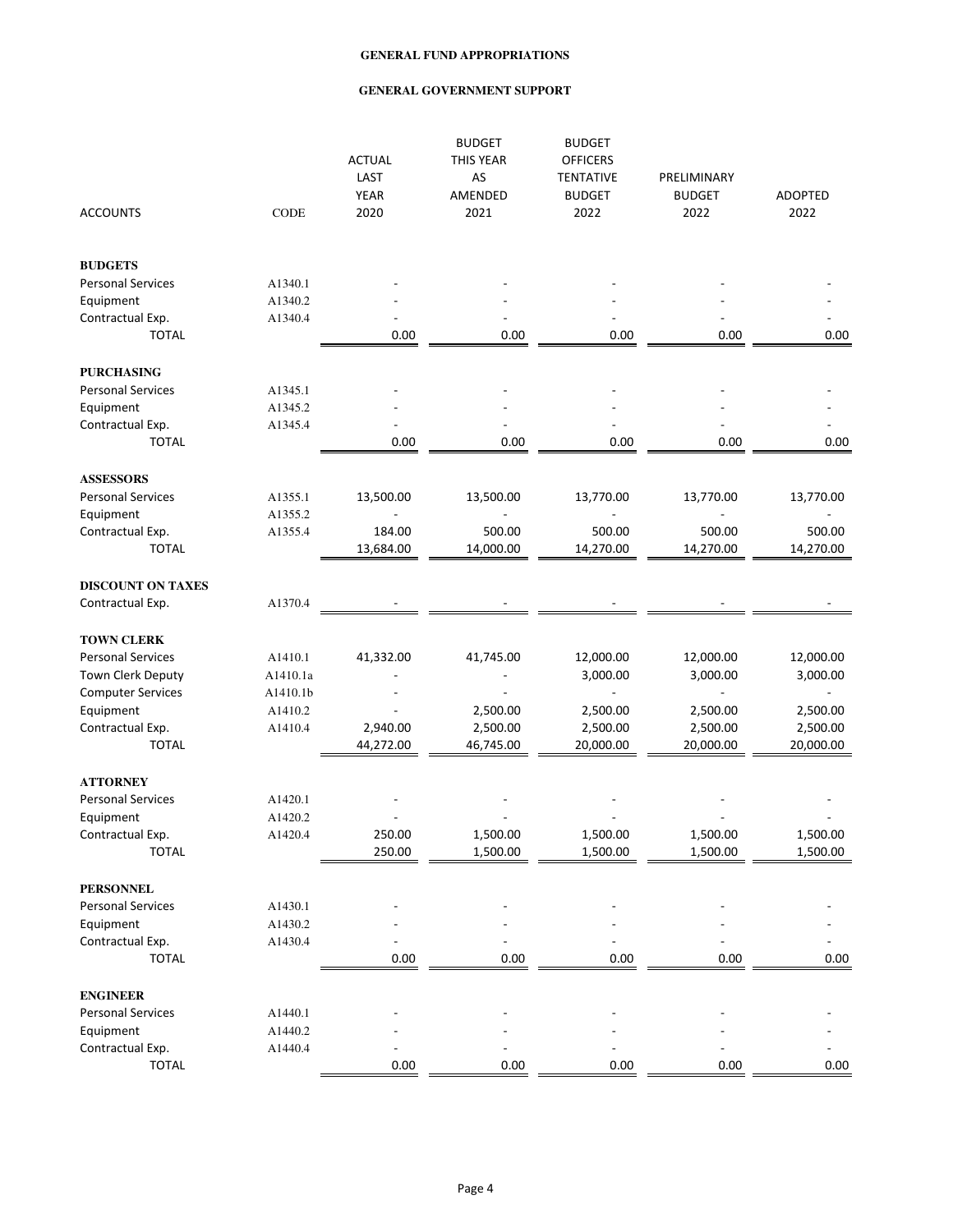| <b>ACCOUNTS</b>                                | CODE     | <b>ACTUAL</b><br>LAST<br><b>YEAR</b><br>2020 | <b>BUDGET</b><br><b>THIS YEAR</b><br>AS<br>AMENDED<br>2021 | <b>BUDGET</b><br><b>OFFICERS</b><br><b>TENTATIVE</b><br><b>BUDGET</b><br>2022 | PRELIMINARY<br><b>BUDGET</b><br>2022 | ADOPTED<br>2022 |
|------------------------------------------------|----------|----------------------------------------------|------------------------------------------------------------|-------------------------------------------------------------------------------|--------------------------------------|-----------------|
|                                                |          |                                              |                                                            |                                                                               |                                      |                 |
| <b>ELECTIONS</b>                               |          |                                              |                                                            |                                                                               |                                      |                 |
| <b>Personal Services</b>                       | A1450.1  |                                              |                                                            |                                                                               |                                      |                 |
| Equipment                                      | A1450.2  |                                              |                                                            |                                                                               |                                      |                 |
| Contractual Exp.                               | A1450.4  | 2,381.00                                     | 5,400.00                                                   | 5,400.00                                                                      | 5,400.00                             | 5,400.00        |
| <b>TOTAL</b>                                   |          | 2,381.00                                     | 5,400.00                                                   | 5,400.00                                                                      | 5,400.00                             | 5,400.00        |
| <b>Records Retention</b>                       |          |                                              |                                                            |                                                                               |                                      |                 |
| <b>Personal Services</b>                       | A1460.1  |                                              |                                                            |                                                                               |                                      |                 |
| Contractual Exp.                               | A1460.4  |                                              |                                                            |                                                                               |                                      |                 |
| Emp. Ben. Soc. Sec.                            | A1460.8  |                                              |                                                            |                                                                               |                                      |                 |
| <b>TOTAL</b>                                   |          | 0.00                                         | 0.00                                                       | 0.00                                                                          | 0.00                                 | 0.00            |
| <b>PUBLIC WORKS</b><br><b>ADMINISTRATION</b>   |          |                                              |                                                            |                                                                               |                                      |                 |
| <b>Personal Services</b>                       | A1490.1  |                                              |                                                            |                                                                               |                                      |                 |
| Equipment                                      | A1490.2  |                                              |                                                            |                                                                               |                                      |                 |
| Contractual Exp.                               | A1490.4  | $\overline{a}$                               |                                                            |                                                                               |                                      |                 |
| <b>TOTAL</b>                                   |          | 0.00                                         | 0.00                                                       | 0.00                                                                          | 0.00                                 | 0.00            |
| <b>BUILDINGS</b>                               |          |                                              |                                                            |                                                                               |                                      |                 |
| <b>Personal Services</b>                       | A1620.1  | 1,545.00                                     | 2,000.00                                                   | 2,000.00                                                                      | 2,000.00                             | 2,000.00        |
| Capital Projects                               | A1620.2  |                                              | 500.00                                                     | 500.00                                                                        | 500.00                               | 500.00          |
| Contractual Exp.                               | A1620.4  | 6,197.00                                     | 1,000.00                                                   | 1,000.00                                                                      | 1,000.00                             | 1,000.00        |
| Contractual Exp.                               | A1620.41 | ÷,                                           | 7,500.00                                                   | 8,500.00                                                                      | 8,500.00                             | 8,500.00        |
| <b>TOTAL</b>                                   |          | 7,742.00                                     | 11,000.00                                                  | 12,000.00                                                                     | 12,000.00                            | 12,000.00       |
| <b>CENTRAL GARAGE</b>                          |          |                                              |                                                            |                                                                               |                                      |                 |
| <b>Personal Services</b>                       | A1640.1  |                                              |                                                            |                                                                               |                                      |                 |
| Equipment                                      | A1640.2  |                                              |                                                            |                                                                               |                                      |                 |
| Contractual Exp.                               | A1640.4  |                                              |                                                            |                                                                               |                                      |                 |
| <b>TOTAL</b>                                   |          | 0.00                                         | 0.00                                                       | 0.00                                                                          | 0.00                                 | 0.00            |
| <b>CENTRAL COMMUNICATIONS</b><br><b>SYSTEM</b> |          |                                              |                                                            |                                                                               |                                      |                 |
| <b>Personal Services</b>                       | A1650.1  |                                              |                                                            |                                                                               |                                      |                 |
| Equipment                                      | A1650.2  |                                              |                                                            |                                                                               |                                      |                 |
| Contractual Exp.                               | A1650.4  |                                              |                                                            |                                                                               |                                      |                 |
| <b>TOTAL</b>                                   |          | 0.00                                         | 0.00                                                       | 0.00                                                                          | 0.00                                 | 0.00            |
| <b>CENTRAL STOREROOM</b>                       |          |                                              |                                                            |                                                                               |                                      |                 |
| <b>Personal Services</b>                       | A1660.1  |                                              |                                                            |                                                                               |                                      |                 |
| Equipment                                      | A1660.2  |                                              |                                                            |                                                                               |                                      |                 |
| Contractual Exp.                               | A1660.4  |                                              |                                                            |                                                                               |                                      |                 |
| <b>TOTAL</b>                                   |          | 0.00                                         | 0.00                                                       | 0.00                                                                          | 0.00                                 | 0.00            |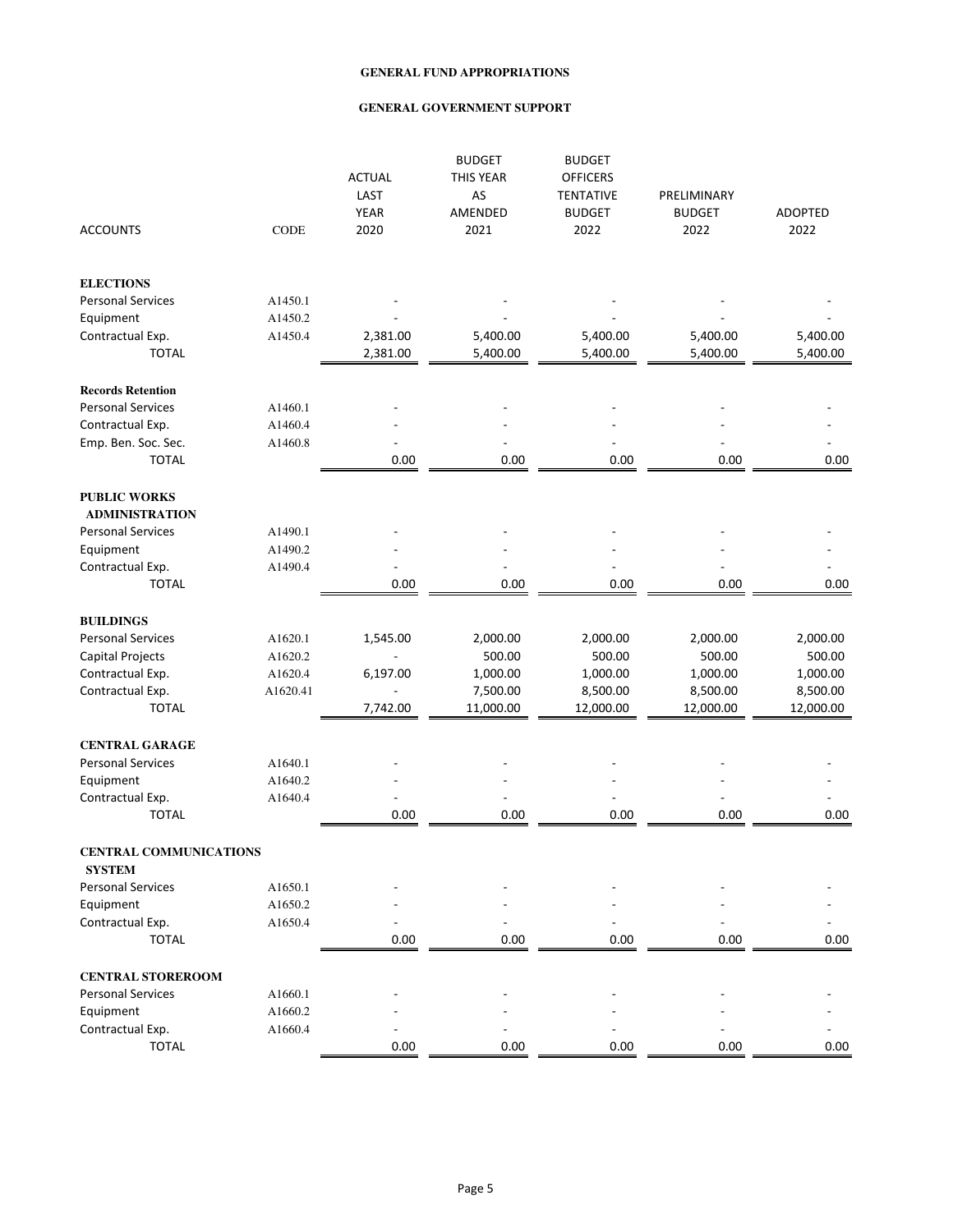| <b>ACCOUNTS</b>                       | <b>CODE</b> | <b>ACTUAL</b><br>LAST<br><b>YEAR</b><br>2020 | <b>BUDGET</b><br><b>THIS YEAR</b><br>AS<br>AMENDED<br>2021 | <b>BUDGET</b><br><b>OFFICERS</b><br><b>TENTATIVE</b><br><b>BUDGET</b><br>2022 | PRELIMINARY<br><b>BUDGET</b><br>2022 | <b>ADOPTED</b><br>2022 |
|---------------------------------------|-------------|----------------------------------------------|------------------------------------------------------------|-------------------------------------------------------------------------------|--------------------------------------|------------------------|
| <b>CENTRAL PRINTING</b>               |             |                                              |                                                            |                                                                               |                                      |                        |
| <b>AND MAILING</b>                    |             |                                              |                                                            |                                                                               |                                      |                        |
| <b>Personal Services</b>              | A1670.1     |                                              |                                                            |                                                                               |                                      |                        |
| Equipment                             | A1670.2     |                                              |                                                            |                                                                               |                                      |                        |
| Contractual Exp.<br><b>TOTAL</b>      | A1670.4     | 0.00                                         | 0.00                                                       | 0.00                                                                          | 0.00                                 | 0.00                   |
| <b>CENTRAL DATA PROCESSING</b>        |             |                                              |                                                            |                                                                               |                                      |                        |
| <b>Personal Services</b>              | A1680.1     |                                              |                                                            |                                                                               |                                      |                        |
| Equipment                             | A1680.2     |                                              |                                                            |                                                                               |                                      |                        |
| <b>Payroll Processing</b>             | A1680.4     |                                              |                                                            | 2,500.00                                                                      | 2,500.00                             | 2,500.00               |
| <b>TOTAL</b>                          |             |                                              |                                                            | 2,500.00                                                                      | 2,500.00                             | 2,500.00               |
| <b>SPECIAL ITEMS</b>                  |             |                                              |                                                            |                                                                               |                                      |                        |
| Unallocated Ins.                      | A1910.4     | 20,833.00                                    | 21,000.00                                                  | 22,000.00                                                                     | 22,000.00                            | 22,000.00              |
| Municipal Assoc.                      |             |                                              |                                                            |                                                                               |                                      |                        |
| Dues                                  | A1920.4     | 600.00                                       | 600.00                                                     | 500.00                                                                        | 500.00                               | 500.00                 |
| Judgment and                          |             |                                              |                                                            |                                                                               |                                      |                        |
| Claims                                | A1930.4     |                                              |                                                            |                                                                               |                                      |                        |
| Contingency                           | A1990.4     |                                              | 2,400.00                                                   | 2,400.00                                                                      | 2,400.00                             | 2,400.00               |
| Water Operations Exp.                 | A1989.4     |                                              |                                                            |                                                                               |                                      |                        |
|                                       |             |                                              |                                                            |                                                                               |                                      |                        |
| <b>TOTAL</b>                          |             | 21433.00                                     | 24000.00                                                   | 24900.00                                                                      | 24900.00                             | 24900.00               |
| <b>TOTAL GENERAL</b>                  |             |                                              |                                                            |                                                                               |                                      |                        |
| <b>GOV'T. SUPPORT</b><br><b>TOTAL</b> |             | 113,666.00                                   | 129,692.00                                                 | 116,083.00                                                                    | 116,083.00                           | 116,083.00             |
|                                       |             |                                              |                                                            |                                                                               |                                      |                        |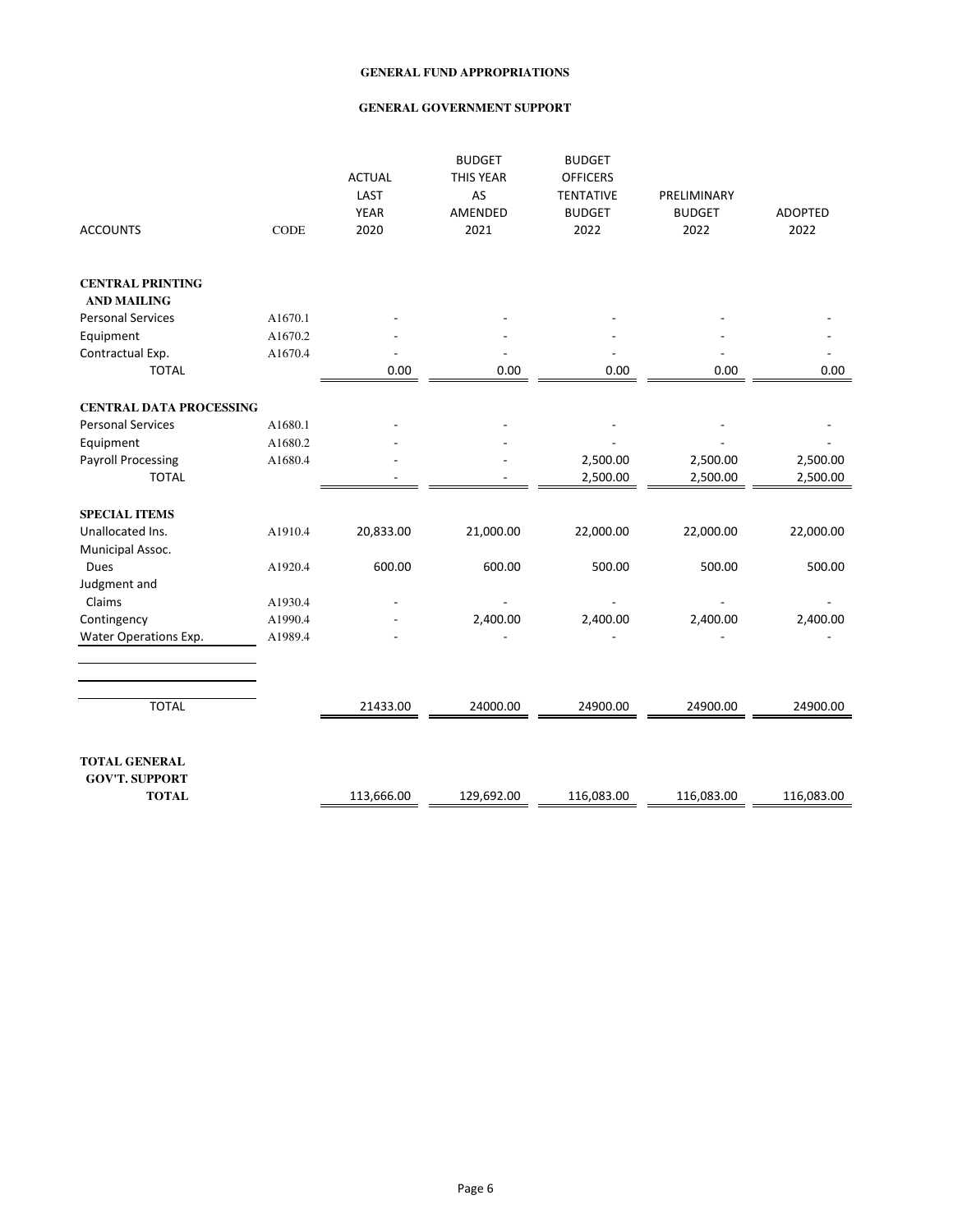| <b>ACCOUNTS</b>                               | CODE    | <b>ACTUAL</b><br>LAST<br><b>YEAR</b><br>2020 | <b>BUDGET</b><br><b>THIS YEAR</b><br>AS<br>AMENDED<br>2021 | <b>BUDGET</b><br><b>OFFICERS</b><br><b>TENTATIVE</b><br><b>BUDGET</b><br>2022 | PRELIMINARY<br><b>BUDGET</b><br>2022 | <b>ADOPTED</b><br>2022 |
|-----------------------------------------------|---------|----------------------------------------------|------------------------------------------------------------|-------------------------------------------------------------------------------|--------------------------------------|------------------------|
|                                               |         |                                              | <b>PUBLIC SAFETY</b>                                       |                                                                               |                                      |                        |
| <b>PUBLIC SAFETY</b><br><b>ADMINISTRATION</b> |         |                                              |                                                            |                                                                               |                                      |                        |
| <b>Personal Services</b>                      | A3020.1 |                                              |                                                            |                                                                               |                                      |                        |
| Equipment                                     | A3020.2 |                                              |                                                            |                                                                               |                                      |                        |
| Contractual Exp.                              | A3020.4 |                                              |                                                            |                                                                               |                                      |                        |
| <b>TOTAL</b>                                  |         | 0.00                                         | 0.00                                                       | 0.00                                                                          | 0.00                                 | 0.00                   |
| <b>POLICE AND CONSTABLE **</b>                |         |                                              |                                                            |                                                                               |                                      |                        |
| <b>Personal Services</b>                      | A3120.1 |                                              |                                                            |                                                                               |                                      |                        |
| Equipment                                     | A3120.2 |                                              |                                                            |                                                                               |                                      |                        |
| Contractual Exp.                              | A3120.4 |                                              |                                                            |                                                                               |                                      |                        |
| <b>TOTAL</b>                                  |         | 0.00                                         | 0.00                                                       | 0.00                                                                          | 0.00                                 | 0.00                   |
| <b>JAIL</b>                                   |         |                                              |                                                            |                                                                               |                                      |                        |
| <b>Personal Services</b>                      | A3150.1 |                                              |                                                            |                                                                               |                                      |                        |
| Equipment                                     | A3150.2 |                                              |                                                            |                                                                               |                                      |                        |
| Contractual Exp.                              | A3150.4 |                                              |                                                            |                                                                               |                                      |                        |
| <b>TOTAL</b>                                  |         | 0.00                                         | 0.00                                                       | 0.00                                                                          | 0.00                                 | 0.00                   |
| <b>TRAFFIC CONTROL</b>                        |         |                                              |                                                            |                                                                               |                                      |                        |
| <b>Personal Services</b>                      | A3310.1 |                                              |                                                            |                                                                               |                                      |                        |
| Equipment                                     | A3310.2 |                                              |                                                            |                                                                               |                                      |                        |
| Contractual Exp.                              | A3310.4 |                                              |                                                            |                                                                               |                                      |                        |
| <b>TOTAL</b>                                  |         | 0.00                                         | 0.00                                                       | 0.00                                                                          | 0.00                                 | 0.00                   |
| <b>ON STREET PARKING</b>                      |         |                                              |                                                            |                                                                               |                                      |                        |
| <b>Personal Services</b>                      | A3320.1 |                                              |                                                            |                                                                               |                                      |                        |
| Equipment                                     | A3320.2 |                                              |                                                            |                                                                               |                                      |                        |
| Contractual Exp.                              | A3320.4 |                                              |                                                            |                                                                               |                                      |                        |
| <b>TOTAL</b>                                  |         | 0.00                                         | 0.00                                                       | 0.00                                                                          | 0.00                                 | 0.00                   |
| <b>FIRE FIGHTING</b>                          |         |                                              |                                                            |                                                                               |                                      |                        |
| <b>Personal Services</b>                      | A3410.1 |                                              |                                                            |                                                                               |                                      |                        |
| Equipment                                     | A3410.2 |                                              |                                                            |                                                                               |                                      |                        |
| Contractual Exp.                              | A3410.4 |                                              |                                                            |                                                                               |                                      |                        |
| <b>TOTAL</b>                                  |         | 0.00                                         | 0.00                                                       | 0.00                                                                          | 0.00                                 | 0.00                   |
| <b>CONTROL OF DOGS</b>                        |         |                                              |                                                            |                                                                               |                                      |                        |
| <b>Personal Services</b>                      | A3510.1 | 1,681.00                                     | 1,681.00                                                   | 1,715.00                                                                      | 1,715.00                             | 1,715.00               |
| Equipment                                     | A3510.2 | $\overline{\phantom{a}}$                     | $\overline{a}$                                             | $\frac{1}{2}$                                                                 | $\overline{\phantom{a}}$             |                        |
| Contractual Exp.                              | A3510.4 | 50.00                                        | 500.00                                                     | 500.00                                                                        | 500.00                               | 500.00                 |
| <b>TOTAL</b>                                  |         | 1,731.00                                     | 2,181.00                                                   | 2,215.00                                                                      | 2,215.00                             | 2,215.00               |

\*\* Town with Village - See explanation (2) on last page for changes to town - area outside of village.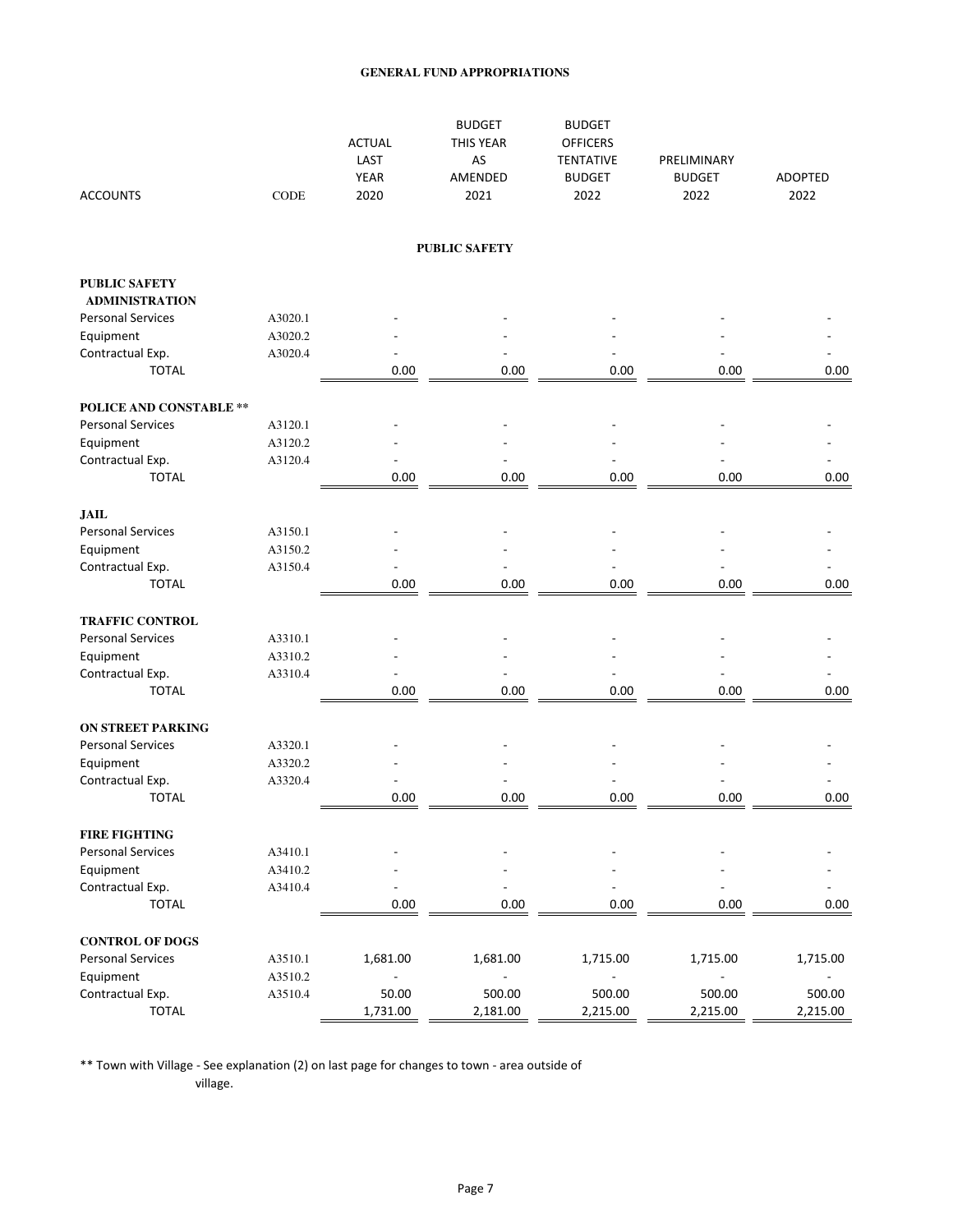| <b>ACCOUNTS</b>                            | <b>CODE</b> | <b>ACTUAL</b><br>LAST<br><b>YEAR</b><br>2020 | <b>BUDGET</b><br><b>THIS YEAR</b><br>AS<br>AMENDED<br>2021 | <b>BUDGET</b><br><b>OFFICERS</b><br><b>TENTATIVE</b><br><b>BUDGET</b><br>2022 | PRELIMINARY<br><b>BUDGET</b><br>2022 | ADOPTED<br>2022 |
|--------------------------------------------|-------------|----------------------------------------------|------------------------------------------------------------|-------------------------------------------------------------------------------|--------------------------------------|-----------------|
|                                            |             |                                              | PUBLIC SAFETY (CONTD.)                                     |                                                                               |                                      |                 |
| <b>CONTROL OF OTHER</b><br><b>ANIMALS</b>  |             |                                              |                                                            |                                                                               |                                      |                 |
| <b>Personal Services</b>                   | A3520.1     |                                              |                                                            |                                                                               |                                      |                 |
| Equipment                                  | A3520.2     |                                              |                                                            |                                                                               |                                      |                 |
| Contractual Exp.                           | A3520.4     |                                              |                                                            |                                                                               |                                      |                 |
| <b>TOTAL</b>                               |             | 0.00                                         | 0.00                                                       | 0.00                                                                          | 0.00                                 | 0.00            |
| <b>EXAMINING BOARDS</b>                    |             |                                              |                                                            |                                                                               |                                      |                 |
| <b>Personal Services</b>                   | A3610.1     |                                              |                                                            |                                                                               |                                      |                 |
| Equipment                                  | A3610.2     |                                              |                                                            |                                                                               |                                      |                 |
| Contractual Exp.                           | A3610.4     |                                              |                                                            |                                                                               |                                      |                 |
| <b>TOTAL</b>                               |             | 0.00                                         | 0.00                                                       | 0.00                                                                          | 0.00                                 | 0.00            |
| <b>SAFETY INSPECTIONS **</b>               |             |                                              |                                                            |                                                                               |                                      |                 |
| <b>Personal Services</b>                   | A3620.1     |                                              |                                                            |                                                                               |                                      |                 |
| Equipment                                  | A3620.2     |                                              |                                                            |                                                                               |                                      |                 |
| Contractual Exp.                           | A3620.4     | $\overline{a}$                               |                                                            |                                                                               | Ĭ.                                   |                 |
| <b>TOTAL</b>                               |             | 0.00                                         | 0.00                                                       | 0.00                                                                          | 0.00                                 | 0.00            |
| <b>CIVIL DEFENSE</b>                       |             |                                              |                                                            |                                                                               |                                      |                 |
| <b>Personal Services</b>                   | A3640.1     |                                              |                                                            |                                                                               |                                      |                 |
| Equipment                                  | A3640.2     |                                              |                                                            |                                                                               |                                      |                 |
| Contractual Exp.                           | A3640.4     |                                              |                                                            |                                                                               |                                      |                 |
| <b>TOTAL</b>                               |             | 0.00                                         | 0.00                                                       | 0.00                                                                          | 0.00                                 | 0.00            |
| <b>DEMOLITION OF</b>                       |             |                                              |                                                            |                                                                               |                                      |                 |
| <b>UNSAFE BUILDINGS</b>                    |             |                                              |                                                            |                                                                               |                                      |                 |
| <b>Personal Services</b>                   | A3650.1     |                                              |                                                            |                                                                               |                                      |                 |
| Equipment                                  | A3650.2     |                                              |                                                            |                                                                               |                                      |                 |
| Contractual Exp.                           | A3650.4     |                                              |                                                            |                                                                               |                                      |                 |
| <b>TOTAL</b>                               |             | 0.00                                         | 0.00                                                       | 0.00                                                                          | 0.00                                 | 0.00            |
| <b>SCHOOL ATTENDANCE</b><br><b>OFFICER</b> |             |                                              |                                                            |                                                                               |                                      |                 |
| <b>Personal Services</b>                   | A3660.1     |                                              |                                                            |                                                                               |                                      |                 |
| Equipment                                  | A3660.2     |                                              |                                                            |                                                                               |                                      |                 |
| Contractual Exp.                           | A3660.4     |                                              |                                                            |                                                                               |                                      |                 |
| <b>TOTAL</b>                               |             | 0.00                                         | 0.00                                                       | 0.00                                                                          | 0.00                                 | 0.00            |
| TOTAL PUBLIC SAFETY                        |             |                                              |                                                            |                                                                               |                                      | 2,215.00        |
|                                            |             | 1,731.00                                     | 2,181.00                                                   | 2,215.00                                                                      | 2,215.00                             |                 |

\*\* Town with Village - See explanation (2) on last page for changes to town - area outside of

village.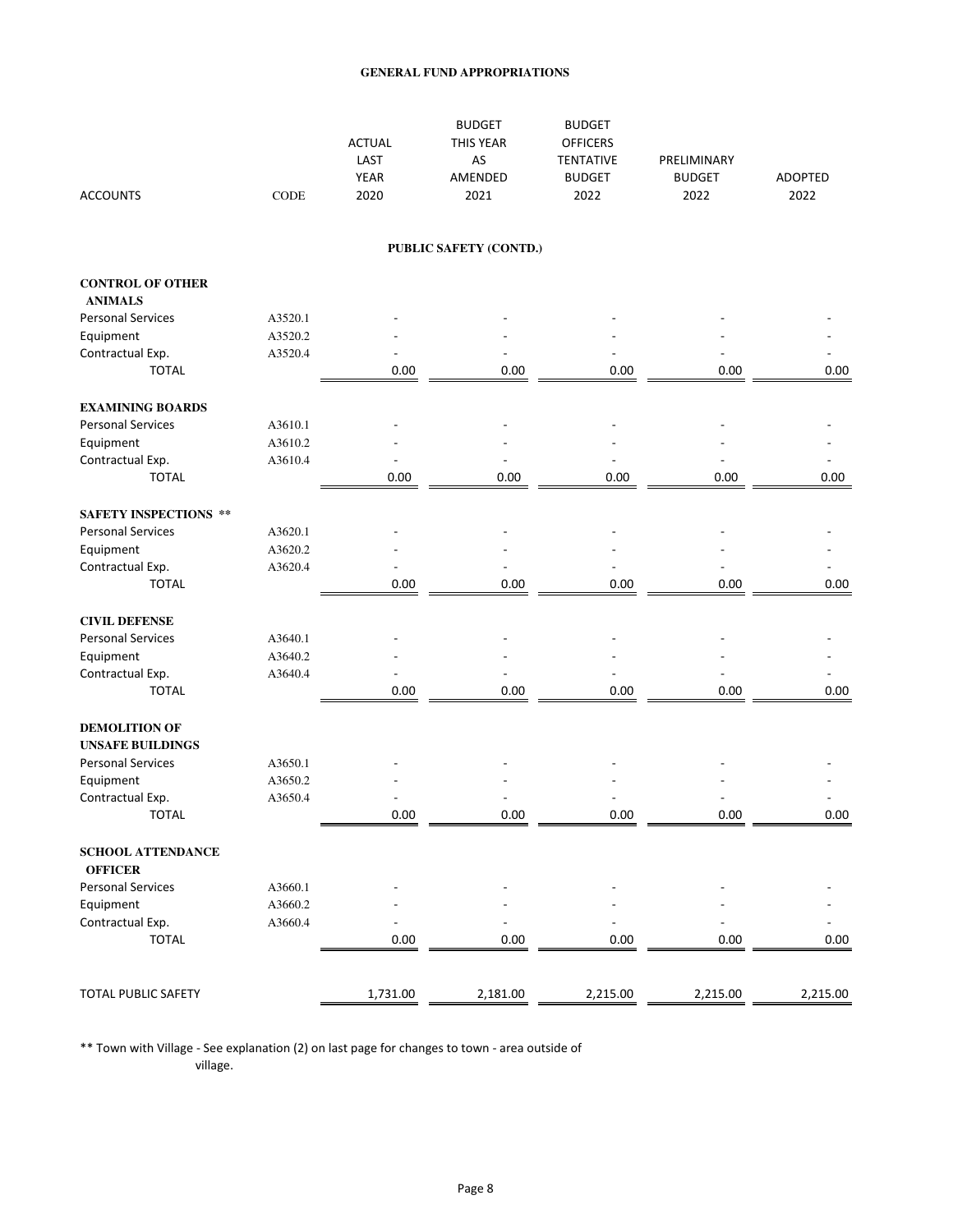|                                                |             | <b>ACTUAL</b><br>LAST | <b>BUDGET</b><br>THIS YEAR<br>AS | <b>BUDGET</b><br><b>OFFICERS</b><br><b>TENTATIVE</b> | PRELIMINARY           |                        |
|------------------------------------------------|-------------|-----------------------|----------------------------------|------------------------------------------------------|-----------------------|------------------------|
| <b>ACCOUNTS</b>                                | <b>CODE</b> | <b>YEAR</b><br>2020   | AMENDED<br>2021                  | <b>BUDGET</b><br>2022                                | <b>BUDGET</b><br>2022 | <b>ADOPTED</b><br>2022 |
|                                                |             |                       | <b>HEALTH</b>                    |                                                      |                       |                        |
| <b>BOARD OF HEALTH</b>                         |             |                       |                                  |                                                      |                       |                        |
| <b>Personal Services</b>                       | A4010.1     |                       |                                  |                                                      |                       |                        |
| Equipment                                      | A4010.2     |                       |                                  |                                                      |                       |                        |
| Contractual Exp.                               | A4010.4     |                       |                                  |                                                      |                       |                        |
| <b>TOTAL</b>                                   |             | 0.00                  | 0.00                             | 0.00                                                 | 0.00                  | 0.00                   |
| <b>REGISTRAR OF</b><br><b>VITAL STATISTICS</b> |             |                       |                                  |                                                      |                       |                        |
| <b>Personal Services</b>                       | A4020.1     |                       |                                  |                                                      |                       |                        |
| Equipment                                      | A4020.2     |                       |                                  |                                                      |                       |                        |
| Contractual Exp.                               | A4020.4     |                       |                                  |                                                      |                       |                        |
| <b>TOTAL</b>                                   |             | 0.00                  | 0.00                             | 0.00                                                 | 0.00                  | 0.00                   |
| <b>LABORATORY</b>                              |             |                       |                                  |                                                      |                       |                        |
| <b>Personal Services</b>                       | A4025.1     |                       |                                  |                                                      |                       |                        |
| Equipment                                      | A4025.2     |                       |                                  |                                                      |                       |                        |
| Contractual Exp.                               | A4025.4     |                       |                                  |                                                      |                       |                        |
| <b>TOTAL</b>                                   |             | 0.00                  | 0.00                             | 0.00                                                 | 0.00                  | 0.00                   |
| PUBLIC HEALTH, OTHER                           |             |                       |                                  |                                                      |                       |                        |
| <b>Personal Services</b>                       | A4050.1     |                       |                                  |                                                      |                       |                        |
| Equipment                                      | A4050.2     |                       |                                  |                                                      |                       |                        |
| Contractual Exp.                               | A4050.4     |                       |                                  |                                                      |                       |                        |
| <b>TOTAL</b>                                   |             | 0.00                  | 0.00                             | 0.00                                                 | 0.00                  | 0.00                   |

\*\* Town with Village - See explanation (1) on last page for charges to town - area outside of village.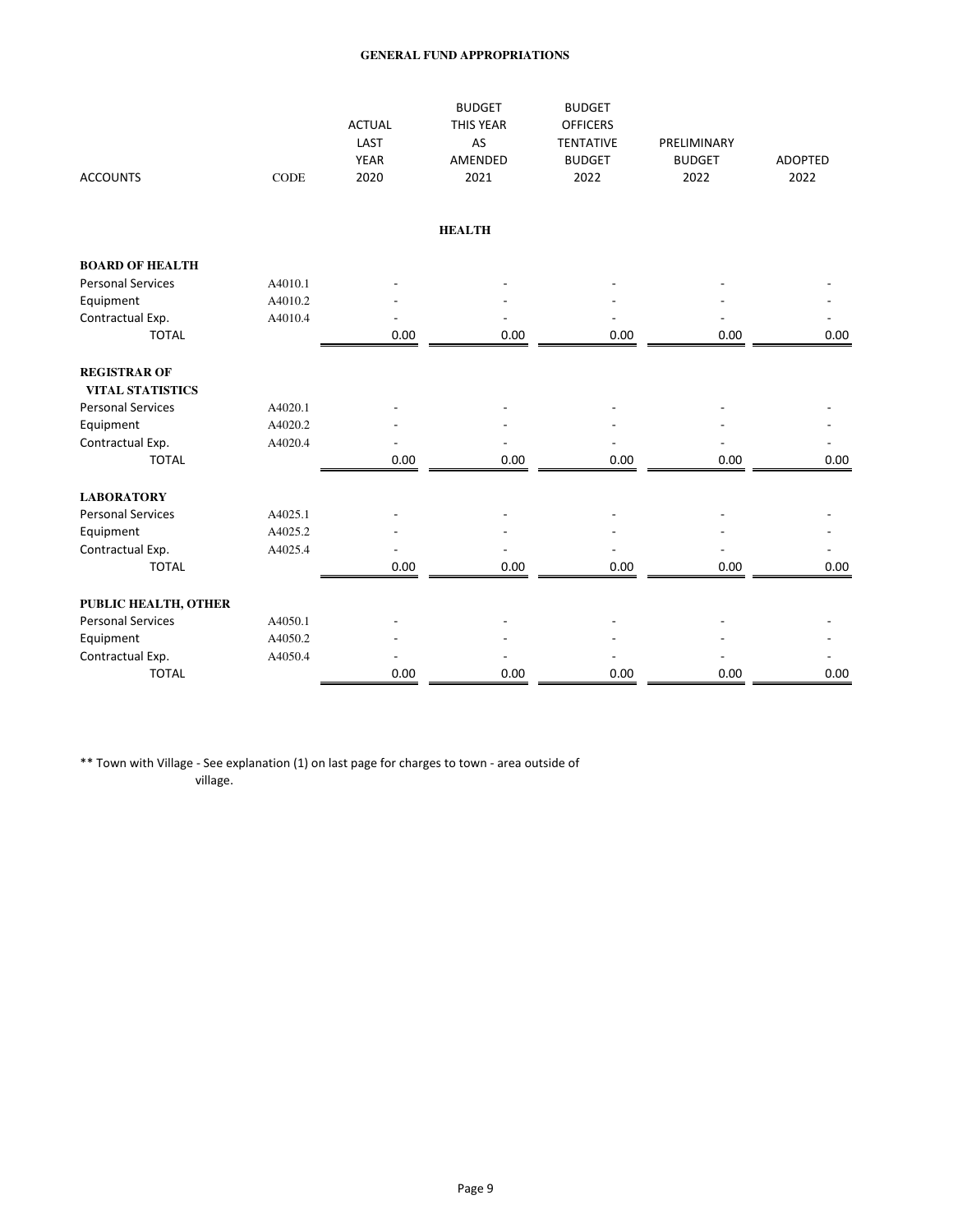| <b>ACCOUNTS</b>                                         | <b>CODE</b>   | <b>ACTUAL</b><br>LAST<br><b>YEAR</b><br>2020 | <b>BUDGET</b><br>THIS YEAR<br>AS<br>AMENDED<br>2021 | <b>BUDGET</b><br><b>OFFICERS</b><br><b>TENTATIVE</b><br><b>BUDGET</b><br>2022 | PRELIMINARY<br><b>BUDGET</b><br>2022 | <b>ADOPTED</b><br>2022 |
|---------------------------------------------------------|---------------|----------------------------------------------|-----------------------------------------------------|-------------------------------------------------------------------------------|--------------------------------------|------------------------|
|                                                         |               |                                              | HEALTH (CONTD.)                                     |                                                                               |                                      |                        |
| <b>NARCOTIC GUIDANCE</b><br><b>COUNCIL</b>              |               |                                              |                                                     |                                                                               |                                      |                        |
| <b>Personal Services</b>                                | A4210.1       |                                              |                                                     |                                                                               |                                      |                        |
| Equipment                                               | A4210.2       |                                              |                                                     |                                                                               |                                      |                        |
| Contractual Exp.                                        | A4210.4       |                                              |                                                     |                                                                               |                                      |                        |
| <b>TOTAL</b>                                            |               | 0.00                                         | 0.00                                                | 0.00                                                                          | 0.00                                 | 0.00                   |
| NARCOTIC CONTROL                                        |               |                                              |                                                     |                                                                               |                                      |                        |
| <b>Personal Services</b>                                | A4220.1       |                                              |                                                     |                                                                               |                                      |                        |
| Equipment                                               | A4220.2       |                                              |                                                     |                                                                               |                                      |                        |
| Contractual Exp.                                        | A4220.4       |                                              |                                                     |                                                                               |                                      |                        |
| <b>TOTAL</b>                                            |               | 0.00                                         | 0.00                                                | 0.00                                                                          | 0.00                                 | 0.00                   |
| <b>JOINT HOSPITAL</b>                                   |               |                                              |                                                     |                                                                               |                                      |                        |
| Contractual Exp.                                        | A4525.4       |                                              |                                                     |                                                                               |                                      |                        |
| <b>AMBULANCE</b>                                        |               |                                              |                                                     |                                                                               |                                      |                        |
| <b>Personal Services</b>                                | A4540.1       |                                              |                                                     |                                                                               |                                      |                        |
| Equipment                                               | A4540.2       |                                              |                                                     |                                                                               |                                      |                        |
| Contractual Exp.                                        | A4540.4       |                                              |                                                     |                                                                               |                                      |                        |
| <b>TOTAL</b>                                            |               | 0.00                                         | 0.00                                                | 0.00                                                                          | 0.00                                 | 0.00                   |
| <b>MEDICAL HEALTH CENTER</b><br><b>AND/OR PHYSICIAN</b> |               |                                              |                                                     |                                                                               |                                      |                        |
| <b>Personal Services</b>                                | A4560.1       |                                              |                                                     |                                                                               |                                      |                        |
| Equipment                                               | A4560.2       |                                              |                                                     |                                                                               |                                      |                        |
| Contractual Exp.                                        | A4560.4       |                                              |                                                     |                                                                               |                                      |                        |
| <b>TOTAL</b>                                            |               | 0.00                                         | 0.00                                                | 0.00                                                                          | 0.00                                 | 0.00                   |
|                                                         |               |                                              |                                                     |                                                                               |                                      |                        |
| PERSONAL SERVICES                                       | $\cdot$       | 0.00                                         | 0.00                                                | 0.00                                                                          | 0.00                                 | 0.00                   |
| <b>EQUIPMENT</b>                                        | $\cdot$       | 0.00                                         | 0.00                                                | 0.00                                                                          | 0.00                                 | 0.00                   |
| CONTRACTUAL EXP.<br><b>TOTAL</b>                        | $\mathcal{A}$ | 0.00                                         | 0.00                                                | 0.00                                                                          | 0.00                                 | 0.00                   |
| <b>TOTAL HEALTH</b>                                     |               | 0.00                                         | 0.00                                                | 0.00                                                                          | 0.00                                 | 0.00                   |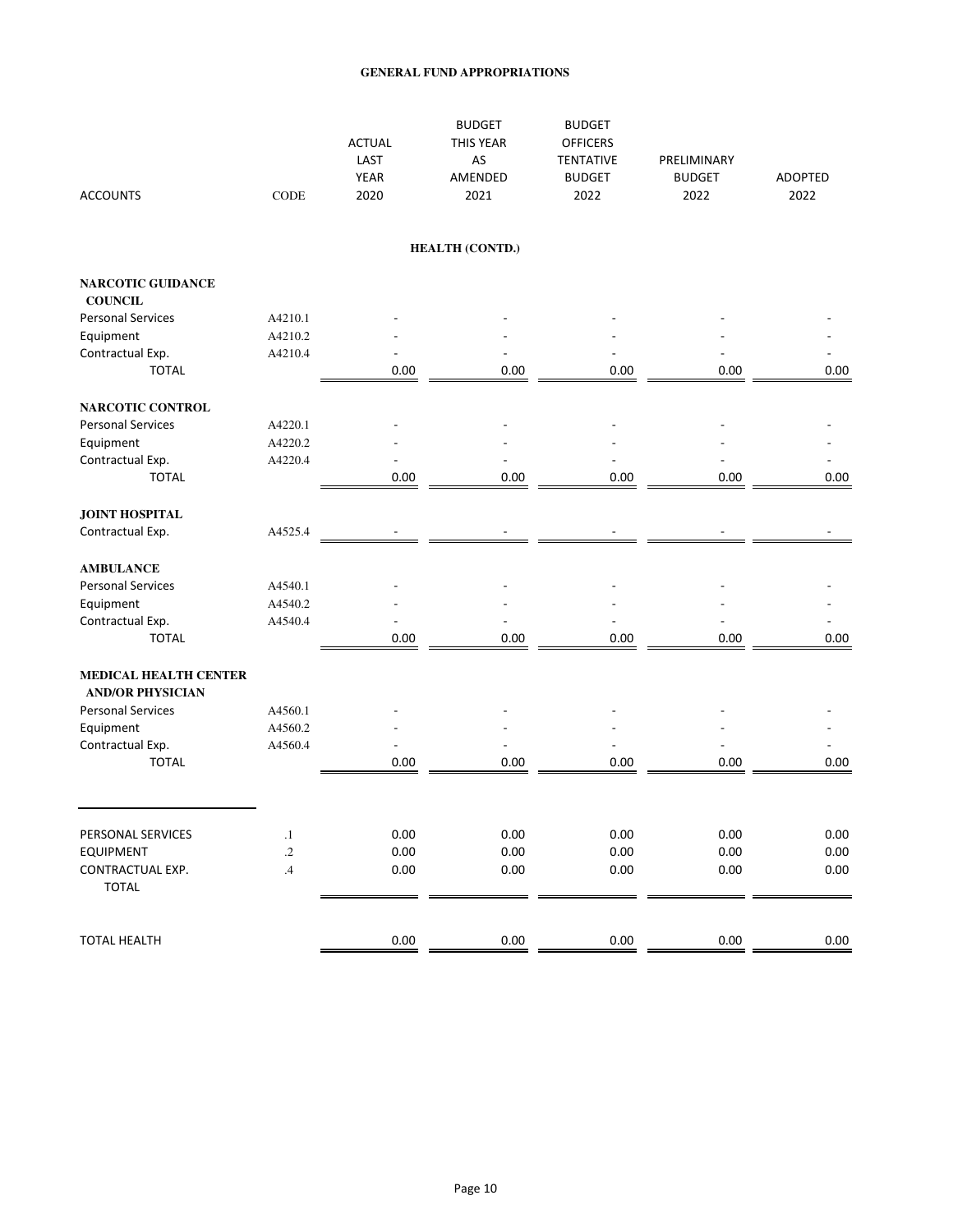| <b>ACCOUNTS</b>                  | CODE     | <b>ACTUAL</b><br>LAST<br>YEAR<br>2020 | <b>BUDGET</b><br>THIS YEAR<br>AS<br>AMENDED<br>2021 | <b>BUDGET</b><br><b>OFFICERS</b><br><b>TENTATIVE</b><br><b>BUDGET</b><br>2022 | PRELIMINARY<br><b>BUDGET</b><br>2022 | ADOPTED<br>2022       |
|----------------------------------|----------|---------------------------------------|-----------------------------------------------------|-------------------------------------------------------------------------------|--------------------------------------|-----------------------|
|                                  |          |                                       | <b>TRANSPORTATION</b>                               |                                                                               |                                      |                       |
| <b>SUPT. OF HIGHWAYS</b>         |          |                                       |                                                     |                                                                               |                                      |                       |
| <b>Personal Services</b>         | A5010.1  | 47,628.00                             | 48,581.00                                           | 49,553.00                                                                     | 49,553.00                            | 49,553.00             |
| Deputy Hwy Supt                  | A5010.1A |                                       |                                                     |                                                                               |                                      |                       |
| Equipment                        | A5010.2  |                                       |                                                     |                                                                               |                                      |                       |
| Contractual Exp.<br><b>TOTAL</b> | A5010.4  | 667.00<br>48,295.00                   | 1,000.00<br>49,581.00                               | 1,000.00<br>50,553.00                                                         | 1,000.00<br>50,553.00                | 1,000.00<br>50,553.00 |
| <b>GARAGE</b>                    |          |                                       |                                                     |                                                                               |                                      |                       |
| <b>Personal Services</b>         | A5132.1  |                                       |                                                     |                                                                               |                                      |                       |
| Equipment                        | A5132.2  |                                       |                                                     |                                                                               |                                      |                       |
| Contractual Exp.                 | A5132.4  | 6,209.00                              | 5,000.00                                            | 5,000.00                                                                      | 5,000.00                             | 5,000.00              |
| <b>TOTAL</b>                     |          | 6,209.00                              | 5,000.00                                            | 5,000.00                                                                      | 5,000.00                             | 5,000.00              |
| <b>STREET LIGHTING</b>           |          |                                       |                                                     |                                                                               |                                      |                       |
| Contractual Exp.                 | A5182.4  | 813.00                                | 1,200.00                                            | 4,000.00                                                                      | 4,000.00                             | 4,000.00              |
| <b>SIDEWALKS</b>                 |          |                                       |                                                     |                                                                               |                                      |                       |
| Contractual Exp.                 | A5410.4  |                                       |                                                     |                                                                               |                                      |                       |
| <b>TOTAL</b>                     |          | 0.00                                  | 0.00                                                | 0.00                                                                          | 0.00                                 | 0.00                  |
| <b>JOINT AIRPORT</b>             |          |                                       |                                                     |                                                                               |                                      |                       |
| Contractual Exp.                 | A5615.4  | $\overline{\phantom{a}}$              | $\overline{\phantom{a}}$                            | $\overline{\phantom{a}}$                                                      | $\overline{a}$                       |                       |
| <b>TOTAL</b>                     |          | 0.00                                  | 0.00                                                | 0.00                                                                          | 0.00                                 | 0.00                  |
| <b>OFF STREET PARKING</b>        |          |                                       |                                                     |                                                                               |                                      |                       |
| <b>Personal Services</b>         | A5650.1  |                                       |                                                     |                                                                               |                                      |                       |
| Equipment                        | A5650.2  |                                       |                                                     |                                                                               |                                      |                       |
| Contractual Exp.                 | A5650.4  |                                       |                                                     |                                                                               |                                      |                       |
| <b>TOTAL</b>                     |          | 0.00                                  | 0.00                                                | 0.00                                                                          | 0.00                                 | 0.00                  |
|                                  |          |                                       |                                                     |                                                                               |                                      |                       |
| PERSONAL SERVICES                | $\cdot$  | 47,628.00                             | 48,581.00                                           | 49,553.00                                                                     | 49,553.00                            | 49,553.00             |
| <b>EQUIPMENT</b>                 | .2       | 0.00                                  | 0.00                                                | 0.00                                                                          | 0.00                                 | 0.00                  |
| CONTRACTUAL EXP.                 | .4       | 7,689.00                              | 7,200.00                                            | 10,000.00                                                                     | 10,000.00                            | 10,000.00             |
| <b>TOTAL</b>                     |          | 55,317.00                             | 55,781.00                                           | 59,553.00                                                                     | 59,553.00                            | 59,553.00             |
| <b>TOTAL TRANSPORTATION</b>      |          | 55,317.00                             | 55,781.00                                           | 59,553.00                                                                     | 59,553.00                            | 59,553.00             |
|                                  |          |                                       |                                                     |                                                                               |                                      |                       |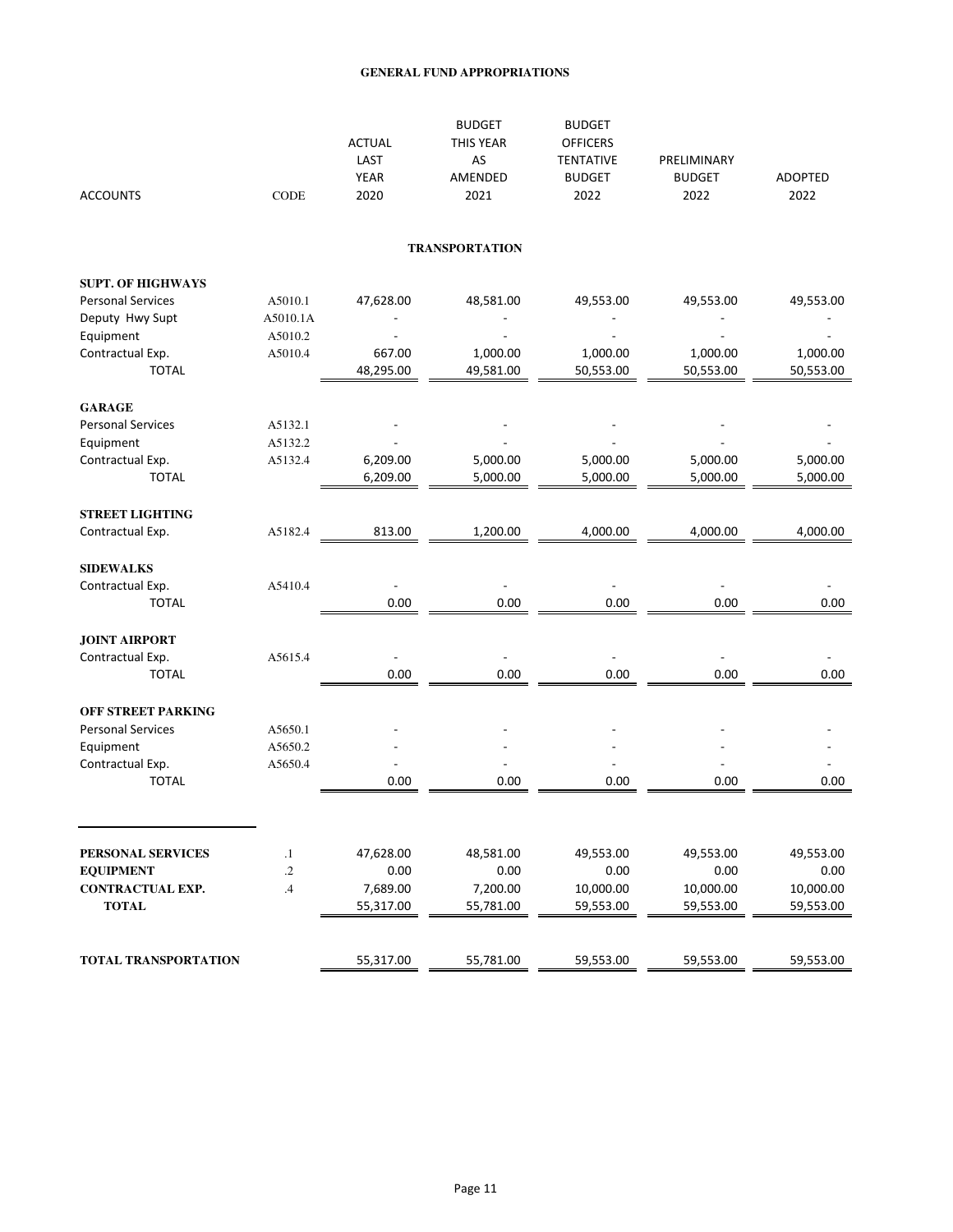| <b>ACCOUNTS</b>                                   | <b>CODE</b>   | <b>ACTUAL</b><br>LAST<br><b>YEAR</b><br>2020 | <b>BUDGET</b><br>THIS YEAR<br>AS<br>AMENDED<br>2021 | <b>BUDGET</b><br><b>OFFICERS</b><br><b>TENTATIVE</b><br><b>BUDGET</b><br>2022 | PRELIMINARY<br><b>BUDGET</b><br>2022 | ADOPTED<br>2022 |
|---------------------------------------------------|---------------|----------------------------------------------|-----------------------------------------------------|-------------------------------------------------------------------------------|--------------------------------------|-----------------|
|                                                   |               |                                              | ECONOMIC ASSISTANCE AND OPPORTUNITY                 |                                                                               |                                      |                 |
| <b>SOCIAL SERVICES -</b>                          |               |                                              |                                                     |                                                                               |                                      |                 |
| <b>ADMINISTRATION</b><br><b>Personal Services</b> | A6010.1       |                                              |                                                     |                                                                               |                                      |                 |
| Equipment                                         | A6010.2       |                                              |                                                     |                                                                               |                                      |                 |
| Contractual Exp.                                  | A6010.4       |                                              |                                                     |                                                                               |                                      |                 |
| <b>TOTAL</b>                                      |               | 0.00                                         | 0.00                                                | 0.00                                                                          | 0.00                                 | 0.00            |
| <b>SOCIAL SERVICES -</b>                          |               |                                              |                                                     |                                                                               |                                      |                 |
| <b>HOME RELIEF</b>                                |               |                                              |                                                     |                                                                               |                                      |                 |
| Contractual Exp.                                  | A6140.4       |                                              |                                                     |                                                                               |                                      |                 |
| <b>SOCIAL SERVICES -</b>                          |               |                                              |                                                     |                                                                               |                                      |                 |
| <b>BURIALS</b>                                    | A6148.4       |                                              |                                                     |                                                                               |                                      |                 |
| Contractual Exp.                                  |               |                                              |                                                     |                                                                               |                                      |                 |
| <b>PUBLICITY</b>                                  |               |                                              |                                                     |                                                                               |                                      |                 |
| <b>Personal Services</b>                          | A6410.1       |                                              |                                                     |                                                                               |                                      |                 |
| Equipment                                         | A6410.2       |                                              |                                                     |                                                                               |                                      |                 |
| Contractual Exp.                                  | A6410.4       |                                              |                                                     |                                                                               |                                      |                 |
| <b>TOTAL</b>                                      |               | 0.00                                         | 0.00                                                | 0.00                                                                          | 0.00                                 | 0.00            |
| <b>INDUSTRIAL DEVELOPMENT</b><br><b>AGENCY</b>    |               |                                              |                                                     |                                                                               |                                      |                 |
| Contractual Exp.                                  | A6460.4       |                                              |                                                     |                                                                               |                                      |                 |
|                                                   |               |                                              |                                                     |                                                                               |                                      |                 |
| <b>VETERANS SERVICES*</b>                         |               |                                              |                                                     |                                                                               |                                      |                 |
| <b>Personal Services</b>                          | A6510.1       |                                              |                                                     |                                                                               |                                      |                 |
| Equipment                                         | A6510.2       |                                              |                                                     |                                                                               |                                      |                 |
| Contractual Exp.                                  | A6510.4       |                                              |                                                     |                                                                               |                                      |                 |
| <b>TOTAL</b>                                      |               | 0.00                                         | 0.00                                                | 0.00                                                                          | 0.00                                 | 0.00            |
| PROGRAMS FOR AGING                                |               |                                              |                                                     |                                                                               |                                      |                 |
| <b>Personal Services</b>                          | A6772.1       |                                              |                                                     |                                                                               |                                      |                 |
| Equipment                                         | A6772.2       |                                              |                                                     |                                                                               |                                      |                 |
| Contractual Exp.                                  | A6772.4       |                                              |                                                     |                                                                               |                                      |                 |
| <b>TOTAL</b>                                      |               | 0.00                                         | 0.00                                                | 0.00                                                                          | 0.00                                 | 0.00            |
|                                                   | $\cdot$       | 0.00                                         | 0.00                                                | 0.00                                                                          | 0.00                                 | 0.00            |
|                                                   | $\cdot$ .2    | 0.00                                         | 0.00                                                | 0.00                                                                          | 0.00                                 | 0.00            |
|                                                   | $\mathcal{A}$ | 0.00                                         | 0.00                                                | 0.00                                                                          | 0.00                                 | 0.00            |
| <b>TOTAL</b>                                      |               | 0.00                                         | 0.00                                                | 0.00                                                                          | 0.00                                 | 0.00            |
| TOTAL ECONOMIC ASSISTANCE                         |               |                                              |                                                     |                                                                               |                                      |                 |
| <b>AND OPPORTUNITY</b>                            |               | $0.00\,$                                     | 0.00                                                | 0.00                                                                          | 0.00                                 | $0.00\,$        |
|                                                   |               |                                              |                                                     |                                                                               |                                      |                 |

\* Town with Village - See explanation (1) on last page for charges to town - area outside of village.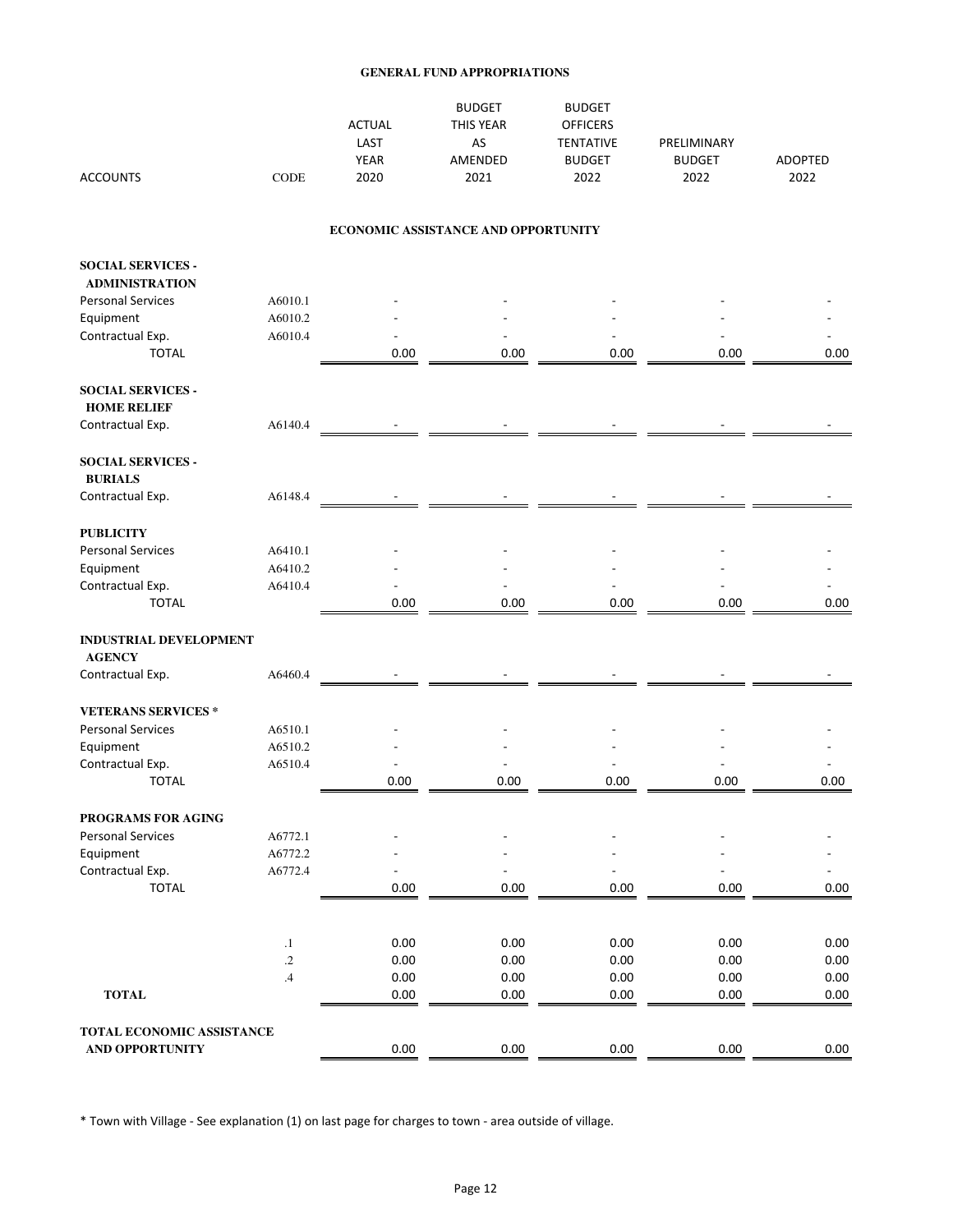| <b>ACCOUNTS</b>                                | <b>CODE</b> | <b>ACTUAL</b><br>LAST<br><b>YEAR</b><br>2020 | <b>BUDGET</b><br><b>THIS YEAR</b><br>AS<br>AMENDED<br>2021 | <b>BUDGET</b><br><b>OFFICERS</b><br><b>TENTATIVE</b><br><b>BUDGET</b><br>2022 | PRELIMINARY<br><b>BUDGET</b><br>2022 | ADOPTED<br>2022 |
|------------------------------------------------|-------------|----------------------------------------------|------------------------------------------------------------|-------------------------------------------------------------------------------|--------------------------------------|-----------------|
|                                                |             |                                              | <b>CULTURE - RECREATION</b>                                |                                                                               |                                      |                 |
| <b>RECREATION</b>                              |             |                                              |                                                            |                                                                               |                                      |                 |
| <b>ADMINISTRATION</b>                          |             |                                              |                                                            |                                                                               |                                      |                 |
| <b>Personal Services</b>                       | A7020.1     |                                              |                                                            |                                                                               |                                      |                 |
| Equipment                                      | A7020.2     |                                              |                                                            |                                                                               |                                      |                 |
| Contractual Exp.                               | A7020.4     |                                              |                                                            |                                                                               |                                      |                 |
| <b>TOTAL</b>                                   |             | 0.00                                         | 0.00                                                       | 0.00                                                                          | 0.00                                 | 0.00            |
| PARKS*                                         |             |                                              |                                                            |                                                                               |                                      |                 |
| <b>Personal Services</b>                       | A7110.1     |                                              |                                                            |                                                                               |                                      |                 |
| Equipment                                      | A7110.2     |                                              |                                                            |                                                                               |                                      |                 |
| Contractual Exp.                               | A7110.4     |                                              |                                                            |                                                                               |                                      |                 |
| <b>TOTAL</b>                                   |             | 0.00                                         | 0.00                                                       | 0.00                                                                          | 0.00                                 | 0.00            |
| PLAYGROUNDS AND<br><b>RECREATION CENTERS *</b> |             |                                              |                                                            |                                                                               |                                      |                 |
| <b>Personal Services</b>                       | A7140.1     |                                              |                                                            |                                                                               |                                      |                 |
| Equipment                                      | A7140.2     |                                              |                                                            |                                                                               |                                      |                 |
| Contractual Exp.                               | A7140.4     |                                              |                                                            |                                                                               |                                      |                 |
| <b>TOTAL</b>                                   |             | 0.00                                         | 0.00                                                       | 0.00                                                                          | 0.00                                 | 0.00            |
| <b>JOINT REC. PROJECT</b>                      | A7145.4     |                                              |                                                            |                                                                               |                                      |                 |
| SPECIAL RECREATIONAL<br><b>FACILITIES</b>      |             |                                              |                                                            |                                                                               |                                      |                 |
| <b>Personal Services</b>                       | A7150.1     |                                              |                                                            |                                                                               |                                      |                 |
| Equipment                                      | A7150.2     |                                              |                                                            |                                                                               |                                      |                 |
| Contractual Exp.                               | A7150.4     |                                              |                                                            |                                                                               |                                      |                 |
| <b>TOTAL</b>                                   |             | 0.00                                         | 0.00                                                       | 0.00                                                                          | 0.00                                 | 0.00            |
| <b>BAND CONCERTS</b>                           |             |                                              |                                                            |                                                                               |                                      |                 |
| Contractual Exp.                               | A7270.4     |                                              |                                                            |                                                                               |                                      |                 |
| YOUTH PROGRAM *                                |             |                                              |                                                            |                                                                               |                                      |                 |
| <b>Personal Services</b>                       | A7310.1     |                                              |                                                            |                                                                               |                                      |                 |
| Equipment                                      | A7310.2     |                                              |                                                            |                                                                               |                                      |                 |
| Contractual Exp.                               | A7310.4     |                                              |                                                            |                                                                               |                                      |                 |
| <b>TOTAL</b>                                   |             | 0.00                                         | 0.00                                                       | 0.00                                                                          | 0.00                                 | 0.00            |

\* Town with Village - See explanation (2) on last page for charges to town - area outside of village.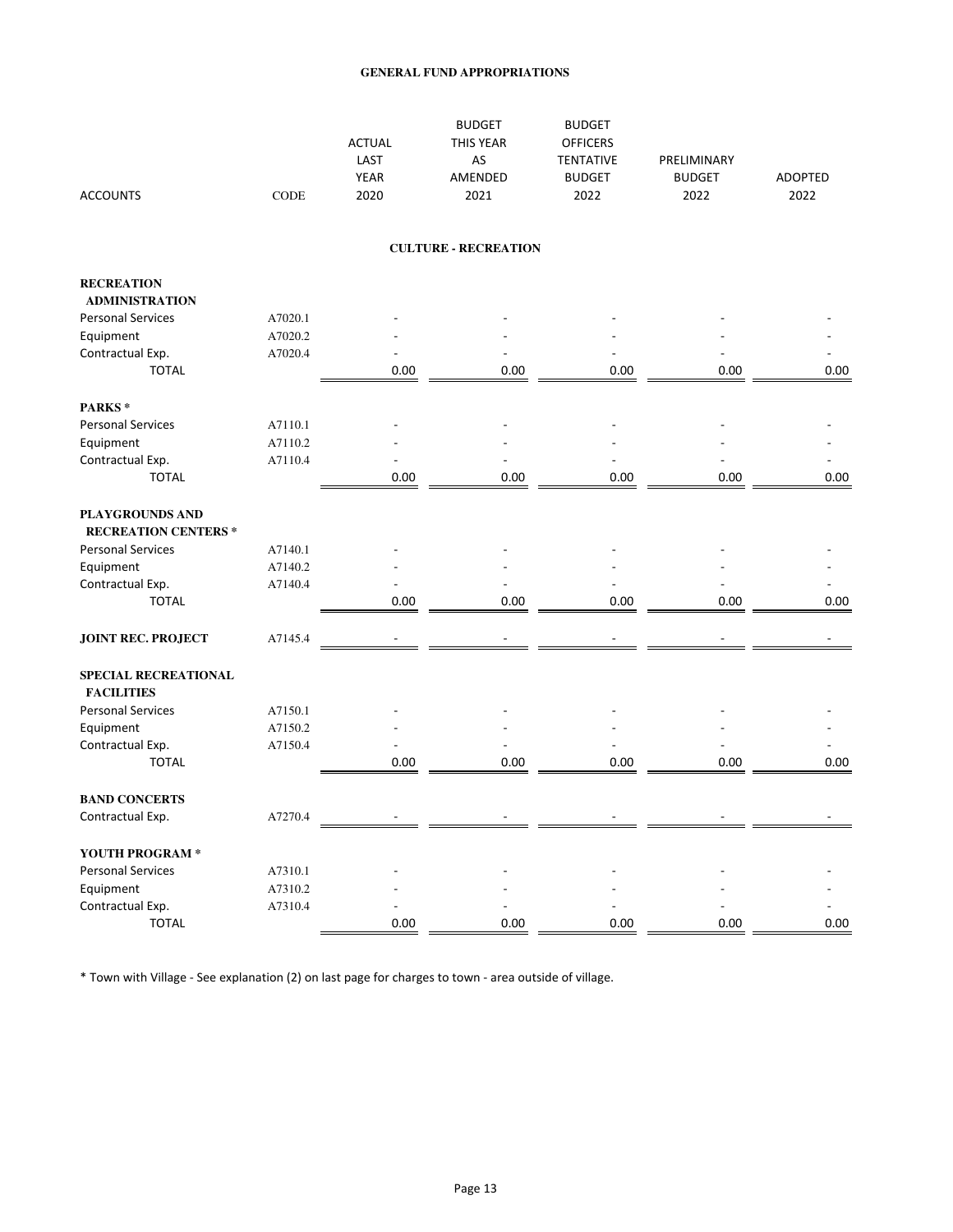| <b>ACCOUNTS</b>                | CODE     | <b>ACTUAL</b><br>LAST<br><b>YEAR</b><br>2020 | <b>BUDGET</b><br>THIS YEAR<br>AS<br>AMENDED<br>2021 | <b>BUDGET</b><br><b>OFFICERS</b><br><b>TENTATIVE</b><br><b>BUDGET</b><br>2022 | PRELIMINARY<br><b>BUDGET</b><br>2022 | ADOPTED<br>2022 |
|--------------------------------|----------|----------------------------------------------|-----------------------------------------------------|-------------------------------------------------------------------------------|--------------------------------------|-----------------|
|                                |          |                                              | <b>CULTURE - RECREATION (CONTD.)</b>                |                                                                               |                                      |                 |
| <b>JOINT YOUTH PROJECT</b>     |          |                                              |                                                     |                                                                               |                                      |                 |
| Contractual Exp.               | A7320.4  |                                              |                                                     |                                                                               |                                      |                 |
| <b>LIBRARY*</b>                |          |                                              |                                                     |                                                                               |                                      |                 |
| Contractual Exp.               | A7410.4  |                                              |                                                     |                                                                               |                                      |                 |
| <b>MUSEUM</b>                  |          |                                              |                                                     |                                                                               |                                      |                 |
| <b>Personal Services</b>       | A7450.1  |                                              |                                                     |                                                                               |                                      |                 |
| Equipment                      | A7450.2  |                                              |                                                     |                                                                               |                                      |                 |
| Contractual Exp.               | A7450.4  |                                              |                                                     |                                                                               |                                      |                 |
| <b>TOTAL</b>                   |          | 0.00                                         | 0.00                                                | 0.00                                                                          | 0.00                                 | 0.00            |
| <b>HISTORIAN</b>               |          |                                              |                                                     |                                                                               |                                      |                 |
| <b>Personal Services</b>       | A7510.1  |                                              |                                                     |                                                                               |                                      |                 |
| <b>Grant Personal Services</b> | A7510.1a |                                              |                                                     |                                                                               |                                      |                 |
| Equipment                      | A7510.2  |                                              |                                                     |                                                                               |                                      |                 |
| Contractual Exp.               | A7510.4  |                                              | 150.00                                              | 150.00                                                                        | 150.00                               | 150.00          |
| <b>TOTAL</b>                   |          | 0.00                                         | 150.00                                              | 150.00                                                                        | 150.00                               | 150.00          |
| <b>HISTORICAL PROPERTY</b>     |          |                                              |                                                     |                                                                               |                                      |                 |
| <b>Personal Services</b>       | A7520.1  |                                              |                                                     |                                                                               |                                      |                 |
| Equipment                      | A7520.2  |                                              |                                                     |                                                                               |                                      |                 |
| Contractual Exp.               | A7520.4  |                                              |                                                     |                                                                               |                                      |                 |
| <b>TOTAL</b>                   |          | 0.00                                         | 0.00                                                | 0.00                                                                          | 0.00                                 | 0.00            |
| <b>CELEBRATIONS</b>            |          |                                              |                                                     |                                                                               |                                      |                 |
| <b>Personal Services</b>       | A7550.1  |                                              |                                                     |                                                                               |                                      |                 |
| Equipment                      | A7550.2  |                                              |                                                     |                                                                               |                                      |                 |
| Contractual Exp.               | A7550.4  |                                              |                                                     |                                                                               |                                      |                 |
| <b>TOTAL</b>                   |          | 0.00                                         | 0.00                                                | 0.00                                                                          | 0.00                                 | 0.00            |
| <b>ADULT RECREATION</b>        |          |                                              |                                                     |                                                                               |                                      |                 |
| <b>Personal Services</b>       | A7620.1  |                                              |                                                     |                                                                               |                                      |                 |
| Equipment                      | A7620.2  |                                              |                                                     |                                                                               |                                      |                 |
| Contractual Exp.               | A7620.4  |                                              |                                                     |                                                                               |                                      |                 |
| <b>TOTAL</b>                   |          | 0.00                                         | 0.00                                                | 0.00                                                                          | 0.00                                 | 0.00            |
| TOTAL CULTURE -                |          |                                              |                                                     |                                                                               |                                      |                 |
| <b>RECREATION</b>              |          | 0.00                                         | 150.00                                              | 150.00                                                                        | 150.00                               | 150.00          |

\* Town with Village - See explanation (1) on last page for charges to town - area outside of village.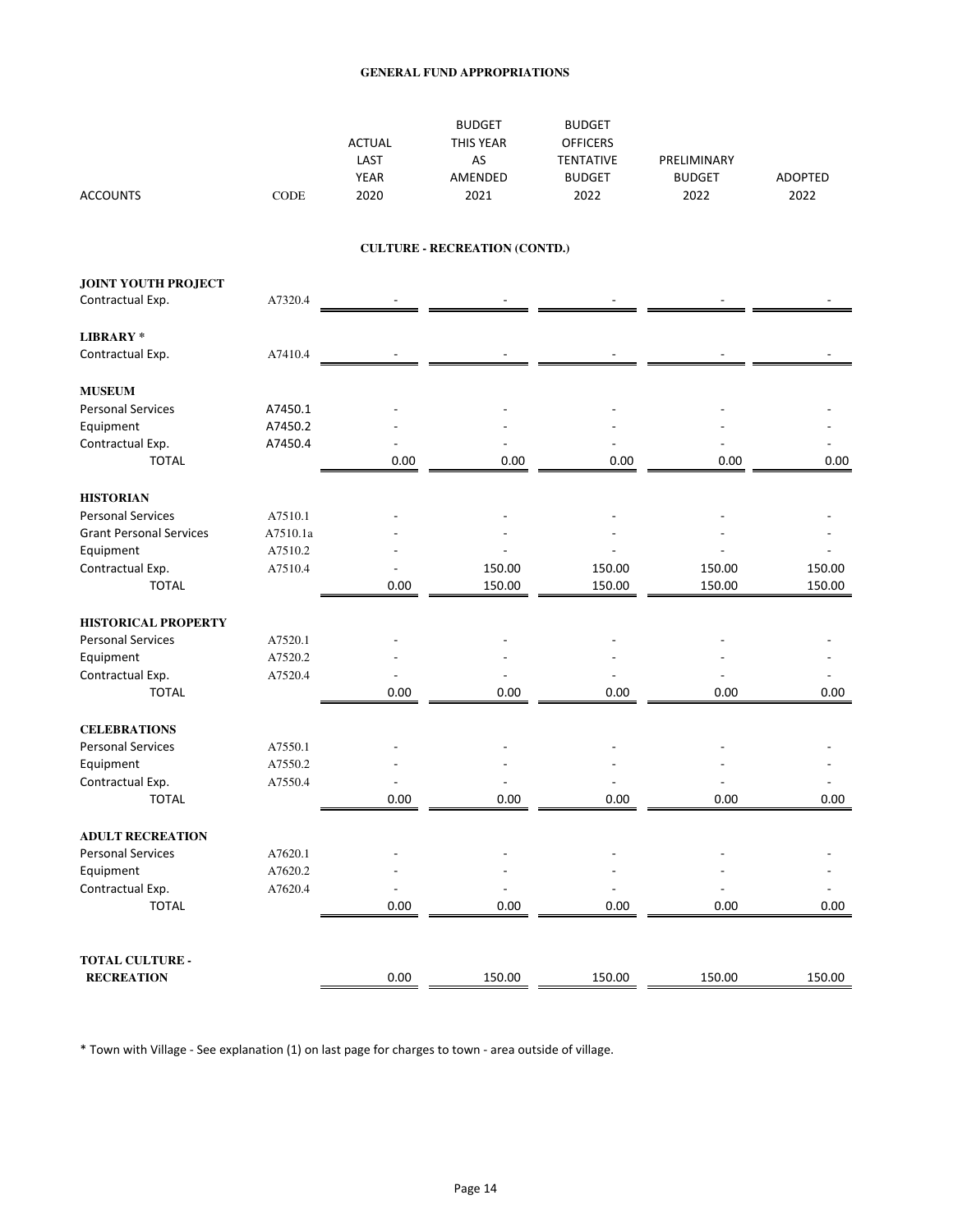| <b>ACCOUNTS</b>              | <b>CODE</b> | <b>ACTUAL</b><br>LAST<br><b>YEAR</b><br>2020 | <b>BUDGET</b><br><b>THIS YEAR</b><br>AS<br>AMENDED<br>2021 | <b>BUDGET</b><br><b>OFFICERS</b><br><b>TENTATIVE</b><br><b>BUDGET</b><br>2022 | PRELIMINARY<br><b>BUDGET</b><br>2022 | ADOPTED<br>2022 |
|------------------------------|-------------|----------------------------------------------|------------------------------------------------------------|-------------------------------------------------------------------------------|--------------------------------------|-----------------|
|                              |             |                                              | HOME AND COMMUNITY SERVICES                                |                                                                               |                                      |                 |
|                              |             |                                              |                                                            |                                                                               |                                      |                 |
| <b>ZONING</b>                |             |                                              |                                                            |                                                                               |                                      |                 |
| <b>Personal Services</b>     | A8010.1     |                                              |                                                            |                                                                               |                                      |                 |
| Equipment                    | A8010.2     |                                              |                                                            |                                                                               |                                      |                 |
| Contractual Exp.             | A8010.4     |                                              |                                                            |                                                                               |                                      |                 |
| <b>TOTAL</b>                 |             | 0.00                                         | 0.00                                                       | 0.00                                                                          | 0.00                                 | 0.00            |
| <b>PLANNING</b>              |             |                                              |                                                            |                                                                               |                                      |                 |
| <b>Personal Services</b>     | A8020.1     |                                              |                                                            |                                                                               |                                      |                 |
| Equipment                    | A8020.2     |                                              |                                                            |                                                                               |                                      |                 |
| Contractual Exp.             | A8020.4     |                                              | L                                                          |                                                                               |                                      |                 |
| <b>TOTAL</b>                 |             | 0.00                                         | 0.00                                                       | 0.00                                                                          | 0.00                                 | 0.00            |
| <b>HUMAN RIGHTS</b>          |             |                                              |                                                            |                                                                               |                                      |                 |
| <b>Personal Services</b>     | A8040.1     |                                              |                                                            |                                                                               |                                      |                 |
| Equipment                    | A8040.2     |                                              |                                                            |                                                                               |                                      |                 |
| Contractual Exp.             | A8040.4     |                                              | $\overline{a}$                                             |                                                                               | L,                                   |                 |
| <b>TOTAL</b>                 |             | 0.00                                         | 0.00                                                       | 0.00                                                                          | 0.00                                 | 0.00            |
| ENVIRONMENTAL CONTROL        |             |                                              |                                                            |                                                                               |                                      |                 |
| <b>Personal Services</b>     | A8090.1     |                                              |                                                            |                                                                               |                                      |                 |
| Equipment                    | A8090.2     |                                              |                                                            |                                                                               |                                      |                 |
| Contractual Exp.             | A8090.4     |                                              | $\overline{a}$                                             | L,                                                                            | L,                                   |                 |
| <b>TOTAL</b>                 |             | 0.00                                         | 0.00                                                       | 0.00                                                                          | 0.00                                 | 0.00            |
| <b>REFUSE AND GARBAGE **</b> |             |                                              |                                                            |                                                                               |                                      |                 |
| <b>Personal Services</b>     | A8160.1     |                                              |                                                            |                                                                               |                                      |                 |
| Equipment                    | A8160.2     |                                              |                                                            |                                                                               |                                      |                 |
| Contractual Exp.             | A8160.4     | $\overline{\phantom{a}}$                     | L,                                                         | Ĭ.                                                                            | Ĭ.                                   |                 |
| <b>TOTAL</b>                 |             | 0.00                                         | 0.00                                                       | 0.00                                                                          | 0.00                                 | 0.00            |
|                              |             |                                              |                                                            |                                                                               |                                      |                 |
| <b>COMMUNITY</b>             |             |                                              |                                                            |                                                                               |                                      |                 |
| <b>BEAUTIFICATION</b>        |             |                                              |                                                            |                                                                               |                                      |                 |
| <b>Personal Services</b>     | A8510.1     |                                              |                                                            |                                                                               |                                      |                 |
| Equipment                    | A8510.2     |                                              |                                                            |                                                                               |                                      |                 |
| Contractual Exp.             | A8510.4     |                                              |                                                            |                                                                               |                                      |                 |
| <b>TOTAL</b>                 |             | 0.00                                         | 0.00                                                       | 0.00                                                                          | 0.00                                 | 0.00            |

\* Town with Village - See explanation (1) on last page for charges to town - area outside of village.

\*\* Town with Village - See explanation (2) on last page for charges to town - area outside of village.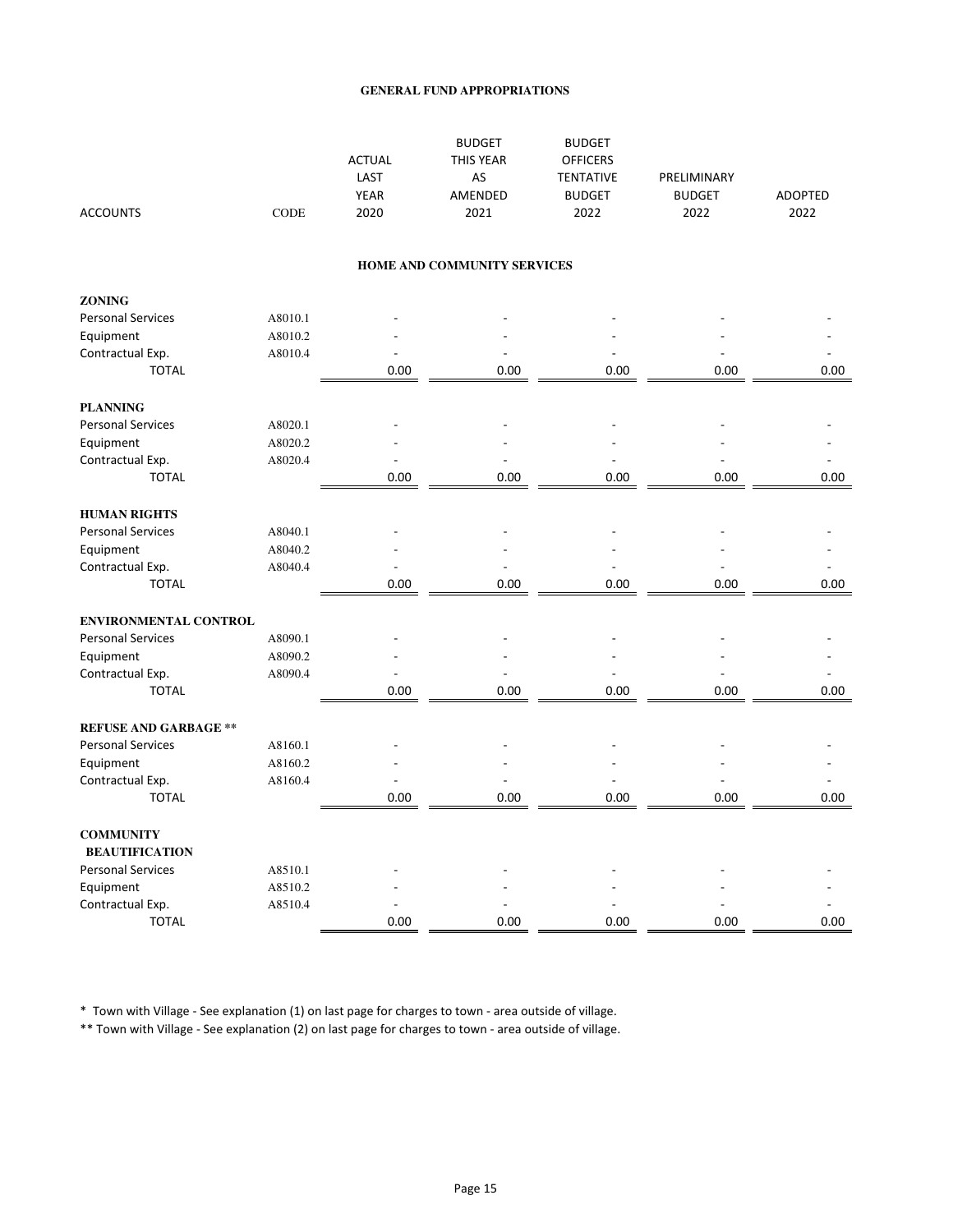| <b>ACCOUNTS</b>                                        | <b>CODE</b> | <b>ACTUAL</b><br>LAST<br><b>YEAR</b><br>2020 | <b>BUDGET</b><br>THIS YEAR<br>AS<br>AMENDED<br>2021 | <b>BUDGET</b><br><b>OFFICERS</b><br><b>TENTATIVE</b><br><b>BUDGET</b><br>2022 | PRELIMINARY<br><b>BUDGET</b><br>2022 | <b>ADOPTED</b><br>2022 |
|--------------------------------------------------------|-------------|----------------------------------------------|-----------------------------------------------------|-------------------------------------------------------------------------------|--------------------------------------|------------------------|
|                                                        |             |                                              | HOME AND COMMUNITY SERVICES (CONTD.)                |                                                                               |                                      |                        |
| <b>NOISE ABATEMENT</b>                                 |             |                                              |                                                     |                                                                               |                                      |                        |
| <b>Personal Services</b>                               | A8520.1     |                                              |                                                     |                                                                               |                                      |                        |
| Equipment                                              | A8520.2     |                                              |                                                     |                                                                               |                                      |                        |
| Contractual Exp.                                       | A8520.4     |                                              |                                                     |                                                                               |                                      |                        |
| <b>TOTAL</b>                                           |             | 0.00                                         | 0.00                                                | 0.00                                                                          | 0.00                                 | 0.00                   |
| <b>DRAINAGE</b>                                        |             |                                              |                                                     |                                                                               |                                      |                        |
| <b>Personal Services</b>                               | A8540.1     |                                              |                                                     |                                                                               |                                      |                        |
| Equipment                                              | A8540.2     |                                              |                                                     |                                                                               |                                      |                        |
| Contractual Exp.                                       | A8540.4     |                                              |                                                     |                                                                               |                                      |                        |
| <b>TOTAL</b>                                           |             | 0.00                                         | 0.00                                                | 0.00                                                                          | 0.00                                 | 0.00                   |
| <b>SHADE TREES</b>                                     |             |                                              |                                                     |                                                                               |                                      |                        |
| <b>Personal Services</b>                               | A8560.1     |                                              |                                                     |                                                                               |                                      |                        |
| Equipment                                              | A8560.2     |                                              |                                                     |                                                                               |                                      |                        |
| Contractual Exp.                                       | A8560.4     |                                              |                                                     |                                                                               |                                      |                        |
| <b>TOTAL</b>                                           |             | 0.00                                         | 0.00                                                | 0.00                                                                          | 0.00                                 | 0.00                   |
| <b>CEMETERIES</b>                                      |             |                                              |                                                     |                                                                               |                                      |                        |
| <b>Personal Services</b>                               | A8810.1     |                                              |                                                     |                                                                               |                                      |                        |
| Equipment                                              | A8810.2     |                                              |                                                     |                                                                               |                                      |                        |
| Contractual Exp.                                       | A8810.4     |                                              |                                                     |                                                                               |                                      |                        |
| <b>TOTAL</b>                                           |             | 0.00                                         | 0.00                                                | 0.00                                                                          | 0.00                                 | 0.00                   |
| <b>AGENCY - PREV. OF</b><br><b>CRUELTY TO CHILDREN</b> |             |                                              |                                                     |                                                                               |                                      |                        |
| Contractual Exp.                                       | A8820.4     |                                              |                                                     |                                                                               |                                      |                        |
| <b>TOTAL HOME AND</b>                                  |             |                                              |                                                     |                                                                               |                                      |                        |
| <b>COMMUNITY SERVICES</b>                              |             | 0.00                                         | 0.00                                                | 0.00                                                                          | 0.00                                 | 0.00                   |
|                                                        |             |                                              | <b>UNDISTRIBUTED</b>                                |                                                                               |                                      |                        |
| <b>EMPLOYEE BENEFITS</b>                               |             |                                              |                                                     |                                                                               |                                      |                        |
| <b>State Retirement</b>                                | A9010.8     | 13,400.00                                    | 14,748.00                                           | 15,500.00                                                                     | 15,500.00                            | 15,500.00              |
| Fire and Police                                        |             |                                              |                                                     |                                                                               |                                      |                        |
| Retirement                                             | A9015.8     |                                              |                                                     |                                                                               |                                      |                        |
| <b>Social Security</b>                                 | A9030.8     | 10,955.00                                    | 11,094.00                                           | 11,500.00                                                                     | 11,500.00                            | 11,500.00              |
| Worker's Comp.                                         | A9040.8     |                                              |                                                     |                                                                               |                                      |                        |
| Life Insurance                                         | A9045.8     |                                              |                                                     |                                                                               |                                      |                        |
| Unemployment Ins.                                      | A9050.8     |                                              |                                                     |                                                                               |                                      |                        |
| Disability Ins.                                        | A9055.8     |                                              |                                                     |                                                                               |                                      |                        |
| Hospital and                                           |             |                                              |                                                     |                                                                               |                                      |                        |
| Medical Insurance                                      | A9060.8     | 18,241.00                                    | 28,000.00                                           | 28,000.00                                                                     | 28,000.00                            | 28,000.00              |
| <b>H.S.A.</b>                                          | A9060.8A    | $\overline{a}$                               | $\blacksquare$                                      | $\overline{a}$                                                                | $\overline{a}$                       |                        |
| <b>TOTAL</b>                                           |             | 42,596.00                                    | 53,842.00                                           | 55,000.00                                                                     | 55,000.00                            | 55,000.00              |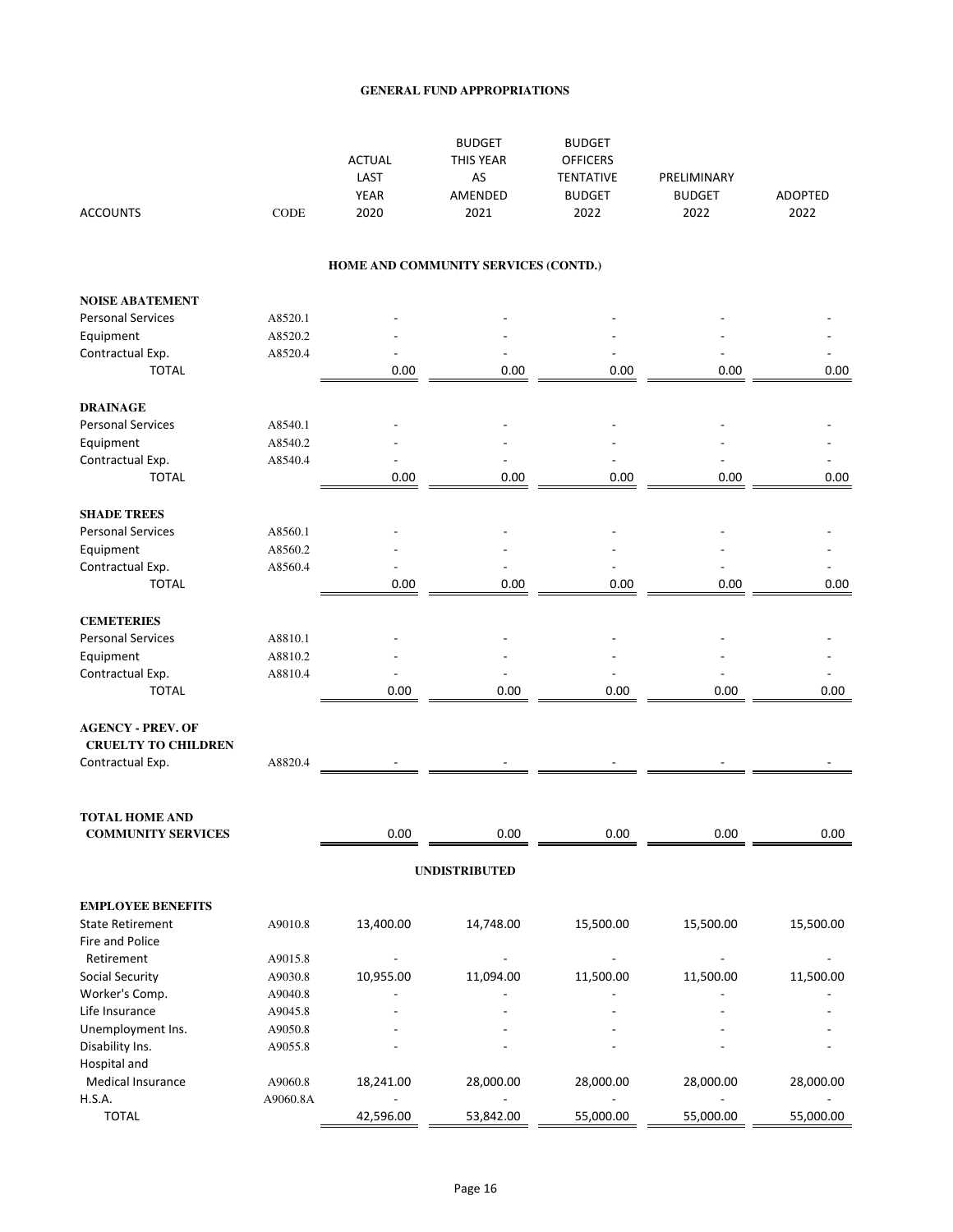| <b>ACCOUNTS</b>                                      | CODE    | <b>ACTUAL</b><br>LAST<br>YEAR<br>2020 | <b>BUDGET</b><br>THIS YEAR<br>AS<br>AMENDED<br>2021 | <b>BUDGET</b><br><b>OFFICERS</b><br><b>TENTATIVE</b><br><b>BUDGET</b><br>2022 | PRELIMINARY<br><b>BUDGET</b><br>2022 | ADOPTED<br>2022 |
|------------------------------------------------------|---------|---------------------------------------|-----------------------------------------------------|-------------------------------------------------------------------------------|--------------------------------------|-----------------|
|                                                      |         |                                       | UNDISTRIBUTED (CONTD.)                              |                                                                               |                                      |                 |
| <b>DEBT SERVICE</b>                                  |         |                                       |                                                     |                                                                               |                                      |                 |
| <b>PRINCIPAL</b>                                     | A9710.6 |                                       |                                                     |                                                                               |                                      |                 |
| Serial Bonds                                         | A9720.6 |                                       |                                                     |                                                                               |                                      |                 |
| <b>Statutory Bonds</b>                               | A9730.6 |                                       |                                                     |                                                                               |                                      |                 |
| <b>Bond Anticipation</b>                             | A9740.6 |                                       |                                                     |                                                                               |                                      |                 |
| <b>Capital Notes</b><br><b>Budget Notes</b>          | A9750.6 |                                       |                                                     |                                                                               |                                      |                 |
| <b>Tax Anticipation</b>                              | A9760.6 |                                       |                                                     |                                                                               |                                      |                 |
| Revenue Antici.                                      | A9770.6 |                                       |                                                     |                                                                               |                                      |                 |
| Debt Payments to                                     |         |                                       |                                                     |                                                                               |                                      |                 |
| <b>Public Authorities</b>                            | A9780.6 |                                       |                                                     |                                                                               |                                      |                 |
| Installment                                          |         |                                       |                                                     |                                                                               |                                      |                 |
| Purchase                                             | A9785.6 |                                       |                                                     |                                                                               |                                      |                 |
| <b>TOTAL</b>                                         |         | 0.00                                  | 0.00                                                | 0.00                                                                          | 0.00                                 | 0.00            |
|                                                      |         |                                       |                                                     |                                                                               |                                      |                 |
| <b>INTEREST</b>                                      |         |                                       |                                                     |                                                                               |                                      |                 |
| Serial Bonds                                         | A9710.7 |                                       |                                                     |                                                                               |                                      |                 |
| <b>Statutory Bonds</b>                               | A9720.7 |                                       |                                                     |                                                                               |                                      |                 |
| <b>Bond Anticipation</b>                             | A9730.7 |                                       |                                                     |                                                                               |                                      |                 |
| <b>Capital Notes</b>                                 | A9740.7 |                                       |                                                     |                                                                               |                                      |                 |
| <b>Budget Notes</b>                                  | A9750.7 |                                       |                                                     |                                                                               |                                      |                 |
| <b>Tax Anticipation</b>                              | A9760.7 |                                       |                                                     |                                                                               |                                      |                 |
| Revenue Antici.                                      | A9770.7 |                                       |                                                     |                                                                               |                                      |                 |
| Debt Payments to                                     |         |                                       |                                                     |                                                                               |                                      |                 |
| <b>Public Authorities</b><br>Installment             | A9780.7 |                                       |                                                     |                                                                               |                                      |                 |
| Purchase                                             | A9785.7 |                                       |                                                     |                                                                               |                                      |                 |
| <b>TOTAL</b>                                         |         | 0.00                                  | 0.00                                                | 0.00                                                                          | 0.00                                 | 0.00            |
| <b>INTERFUND TRANSFERS</b><br><b>TRANSFER TO:</b>    |         |                                       |                                                     |                                                                               |                                      |                 |
| Other Funds<br>Capital Project                       | A9901.9 |                                       |                                                     |                                                                               |                                      |                 |
| Fund                                                 | A9950.9 |                                       |                                                     |                                                                               |                                      |                 |
| Contributions to                                     |         |                                       |                                                     |                                                                               |                                      |                 |
| Other Funds                                          | A9961.9 |                                       |                                                     |                                                                               |                                      |                 |
| <b>TOTAL</b>                                         |         | 0.00                                  | 0.00                                                | 0.00                                                                          | 0.00                                 | 0.00            |
| <b>TOTAL APPROPRIATIONS</b>                          |         | 213,310.00                            | 241,646.00                                          | 233,001.00                                                                    | 233,001.00                           | 233,001.00      |
| <b>BUDGETARY PROVISIONS</b>                          |         |                                       |                                                     |                                                                               |                                      |                 |
| <b>FOR OTHER USES</b>                                | A962    |                                       |                                                     |                                                                               |                                      |                 |
| <b>TOTAL APPROPRIATIONS</b><br><b>AND OTHER USES</b> |         | 213,310.00                            | 241,646.00                                          | 233,001.00                                                                    | 233,001.00                           | 233,001.00      |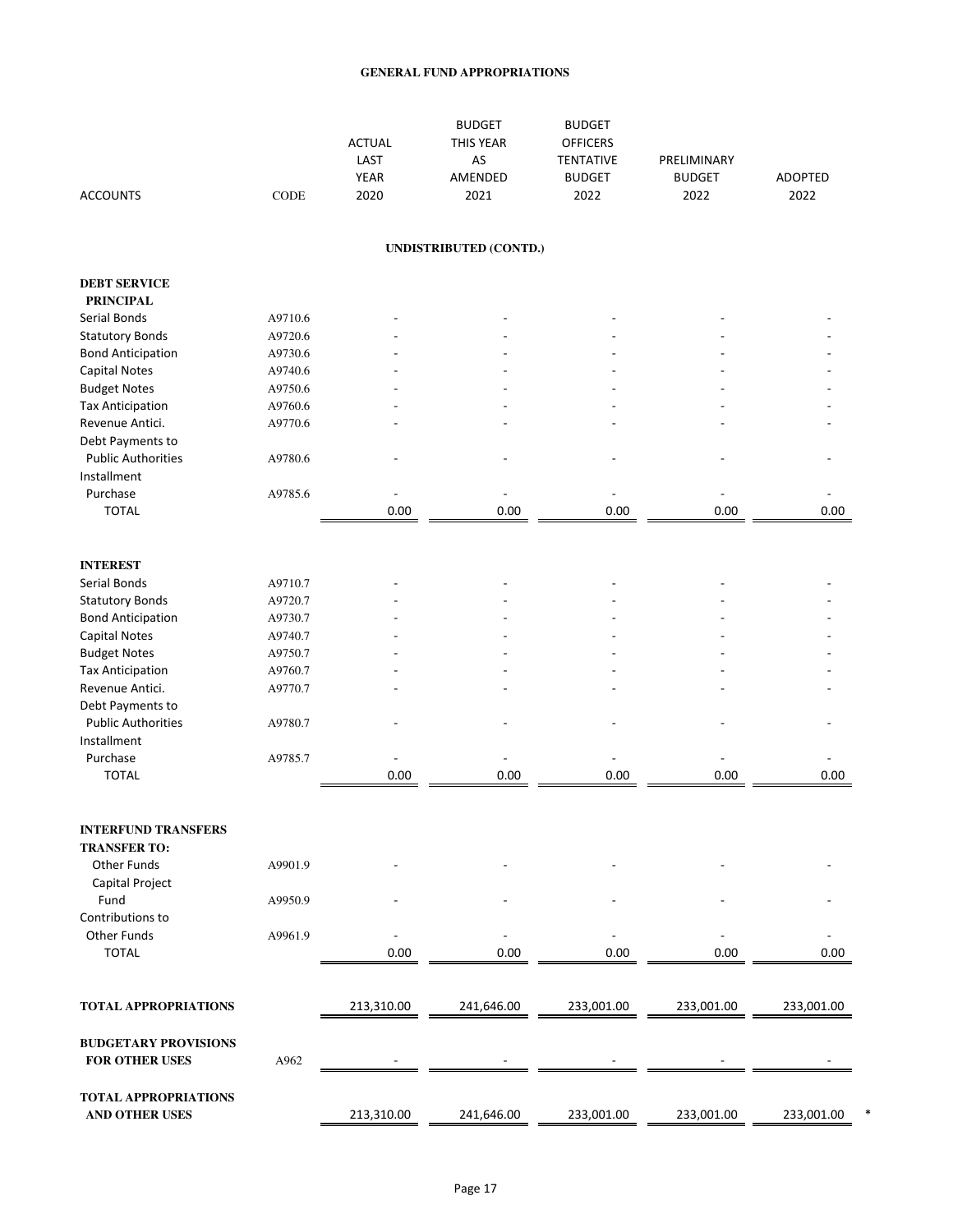#### **GENERAL FUND ESTIMATED REVENUES**

| <b>ACCOUNTS</b>               | CODE  | <b>ACTUAL</b><br>LAST<br>YEAR<br>2020 | <b>BUDGET</b><br>THIS YEAR<br>AS<br>AMENDED<br>2021 | <b>BUDGET</b><br><b>OFFICERS</b><br><b>TENTATIVE</b><br><b>BUDGET</b><br>2022 | PRELIMINARY<br><b>BUDGET</b><br>2022 | <b>ADOPTED</b><br>2022 |
|-------------------------------|-------|---------------------------------------|-----------------------------------------------------|-------------------------------------------------------------------------------|--------------------------------------|------------------------|
| <b>OTHER TAX ITEMS</b>        |       |                                       |                                                     |                                                                               |                                      |                        |
| <b>Real Property Taxes</b>    |       |                                       |                                                     |                                                                               |                                      |                        |
| <b>Prior Years</b>            | A1020 |                                       |                                                     |                                                                               |                                      |                        |
| Federal Payments in           |       |                                       |                                                     |                                                                               |                                      |                        |
| Lieu of Taxes                 | A1080 |                                       |                                                     |                                                                               |                                      |                        |
| Other Payments in             |       |                                       |                                                     |                                                                               |                                      |                        |
| Lieu of Taxes                 | A1081 |                                       |                                                     |                                                                               |                                      |                        |
| <b>Interest and Penalties</b> |       |                                       |                                                     |                                                                               |                                      |                        |
| on Real Prop. Taxes           | A1090 | 2,836.00                              | 3,000.00                                            | 3,000.00                                                                      | 3,000.00                             | 3,000.00               |
| Non Property Tax<br>$\ast$    |       |                                       |                                                     |                                                                               |                                      |                        |
| Distribution by               |       |                                       |                                                     |                                                                               |                                      |                        |
| County                        | A1120 |                                       |                                                     |                                                                               |                                      |                        |
| <b>Franchise Fees</b>         | A1170 |                                       |                                                     |                                                                               |                                      |                        |
| DEPARTMENTAL INCOME           |       |                                       |                                                     |                                                                               |                                      |                        |
| <b>Tax Collection Fees</b>    |       |                                       |                                                     |                                                                               |                                      |                        |
| (Not Interest on Taxes)       | A1232 |                                       |                                                     |                                                                               |                                      |                        |
| <b>Clerk Fees</b>             | A1255 | 573.00                                | 500.00                                              | 500.00                                                                        | 500.00                               | 500.00                 |
| <b>Shared Services</b>        | A1270 | $\overline{a}$                        |                                                     |                                                                               | $\overline{a}$                       |                        |
| Police Fees                   | A1520 | $\overline{a}$                        |                                                     |                                                                               | $\overline{a}$                       |                        |
| Public Pound Charges -        |       |                                       |                                                     |                                                                               |                                      |                        |
| Dog Control Fees              | A1550 |                                       |                                                     |                                                                               |                                      |                        |
| Safety Insp. Fees *           | A1560 |                                       |                                                     |                                                                               |                                      |                        |
| Charges for Demolition        |       |                                       |                                                     |                                                                               |                                      |                        |
| of Unsafe Buildings           | A1570 |                                       |                                                     |                                                                               |                                      |                        |
| Ambulance Charges             | A1640 |                                       |                                                     |                                                                               |                                      |                        |
| Parking Lots and              |       |                                       |                                                     |                                                                               |                                      |                        |
| Garages                       | A1720 |                                       |                                                     |                                                                               |                                      |                        |
| On Street Parking Fees        | A1740 |                                       |                                                     |                                                                               |                                      |                        |
| Repayments of Home            |       |                                       |                                                     |                                                                               |                                      |                        |
| Relief                        | A1840 |                                       |                                                     |                                                                               |                                      |                        |
| <b>Repayments of Burials</b>  | A1848 |                                       |                                                     |                                                                               |                                      |                        |
| Economic Asst & Oppt - Solar  | A1989 |                                       |                                                     |                                                                               |                                      |                        |
| Park and Recreation           |       |                                       |                                                     |                                                                               |                                      |                        |
| Charges                       | A2001 |                                       |                                                     |                                                                               |                                      |                        |
| <b>Recreation Concessions</b> | A2012 |                                       |                                                     |                                                                               |                                      |                        |
| <b>Special Recreational</b>   |       |                                       |                                                     |                                                                               |                                      |                        |
| <b>Facility Charges</b>       | A2025 |                                       |                                                     |                                                                               |                                      |                        |
| Museum Charges                | A2090 |                                       |                                                     |                                                                               |                                      |                        |
| <b>Zoning Fees</b>            | A2110 |                                       |                                                     |                                                                               |                                      |                        |
| Planning Board Fees *         | A2115 |                                       |                                                     |                                                                               |                                      |                        |

\* Town with Villages - See explanation (3) on last page for crediting these revenues to town - area outside villages.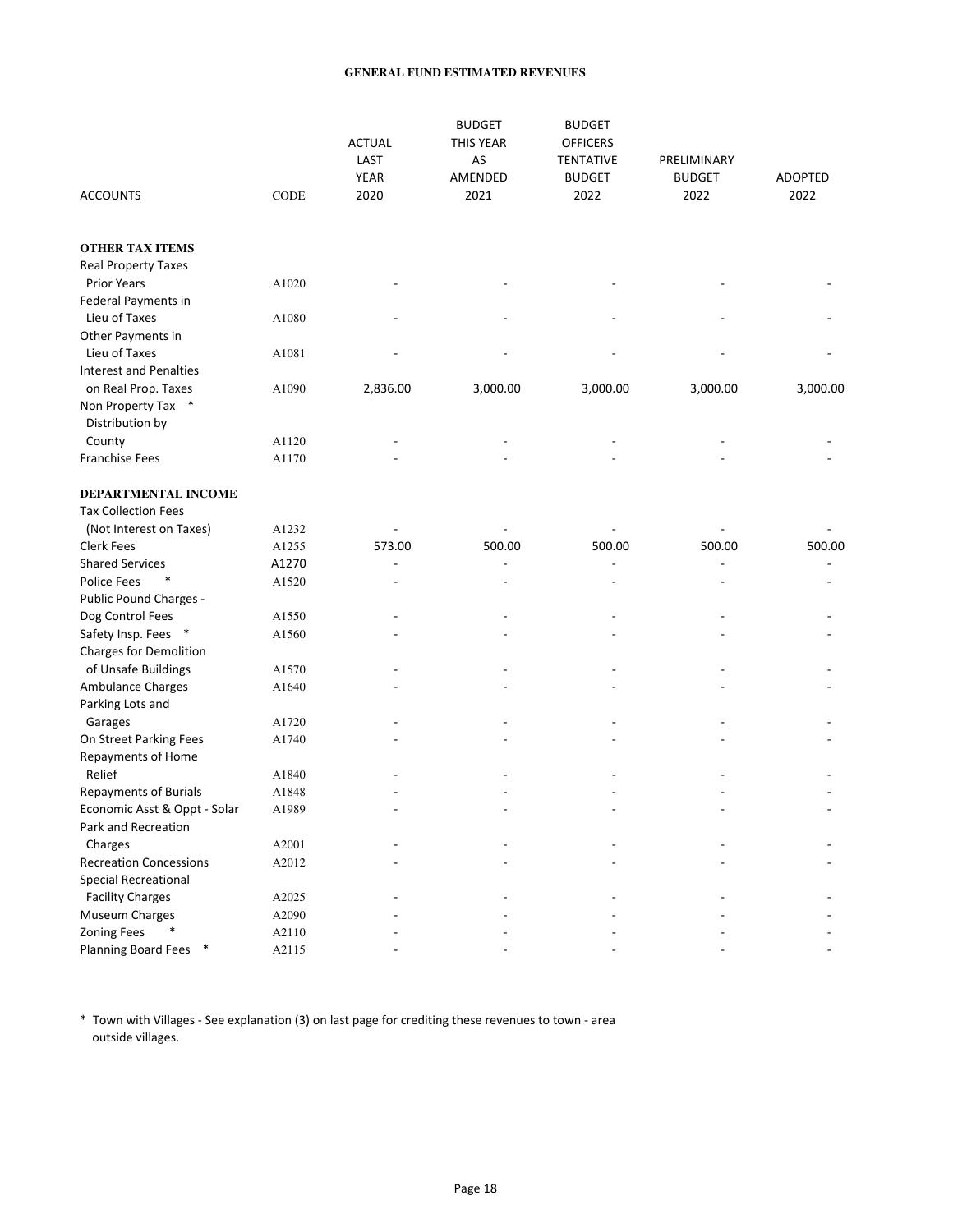#### **GENERAL FUND ESTIMATED REVENUES**

|                              |             | <b>ACTUAL</b><br>LAST<br><b>YEAR</b> | <b>BUDGET</b><br>THIS YEAR<br>AS<br>AMENDED | <b>BUDGET</b><br><b>OFFICERS</b><br><b>TENTATIVE</b><br><b>BUDGET</b> | PRELIMINARY<br><b>BUDGET</b> | <b>ADOPTED</b> |
|------------------------------|-------------|--------------------------------------|---------------------------------------------|-----------------------------------------------------------------------|------------------------------|----------------|
| <b>ACCOUNTS</b>              | <b>CODE</b> | 2020                                 | 2021                                        | 2022                                                                  | 2022                         | 2022           |
| DEPARTMENTAL INCOME          |             |                                      |                                             |                                                                       |                              |                |
| Garbage Removal and          |             |                                      |                                             |                                                                       |                              |                |
| <b>Disposal Charges</b>      | A2130       |                                      |                                             |                                                                       |                              |                |
| Sale of Cemetery Lots        | A2190       |                                      |                                             |                                                                       |                              |                |
| Charges for Cemetery         |             |                                      |                                             |                                                                       |                              |                |
| Services                     | A2192       |                                      |                                             |                                                                       |                              |                |
| Tax and Assessment           |             |                                      |                                             |                                                                       |                              |                |
| Services for Other           |             |                                      |                                             |                                                                       |                              |                |
| Governments                  | A2210       |                                      |                                             |                                                                       |                              |                |
| Narcotics Control            |             |                                      |                                             |                                                                       |                              |                |
| Services for Other           |             |                                      |                                             |                                                                       |                              |                |
| Governments                  | A2290       |                                      |                                             |                                                                       |                              |                |
| <b>USE OF MONEY AND</b>      |             |                                      |                                             |                                                                       |                              |                |
| <b>PROPERTY</b>              |             |                                      |                                             |                                                                       |                              |                |
| <b>Interest and Earnings</b> | A2401       | 26.00                                | 25.00                                       | 25.00                                                                 | 25.00                        | 25.00          |
| <b>Interest Savings</b>      | A2401A      |                                      |                                             |                                                                       |                              |                |
| Interest                     | A2402       |                                      |                                             |                                                                       |                              |                |
| Rental of Real               |             |                                      |                                             |                                                                       |                              |                |
| Property, Other              |             |                                      |                                             |                                                                       |                              |                |
| Governments                  | A2412       |                                      |                                             |                                                                       |                              |                |
| Rental of Equipment,         |             |                                      |                                             |                                                                       |                              |                |
| <b>Other Governments</b>     | A2416       |                                      |                                             |                                                                       |                              |                |
| Commissions                  | A2450       |                                      |                                             |                                                                       |                              |                |
| <b>LICENSES AND PERMITS</b>  |             |                                      |                                             |                                                                       |                              |                |
| Bus. & Occup. Lic.           | A2501       |                                      |                                             |                                                                       |                              |                |
| Games of Chance Lic.         | A2530       |                                      |                                             |                                                                       |                              |                |
| <b>Bingo License</b>         | A2540       |                                      |                                             |                                                                       |                              |                |
| Dog Licenses                 | A2544       | 221.00                               | 500.00                                      | 200.00                                                                | 200.00                       | 200.00         |
| Bldg. Permits                | A2555       | $\overline{a}$                       | $\blacksquare$                              | L,                                                                    | $\blacksquare$               | ÷,             |
|                              |             |                                      |                                             |                                                                       |                              |                |

### **FINES AND FORFEITURES**

| Fines and Forfeited              |        |          |          |          |          |          |
|----------------------------------|--------|----------|----------|----------|----------|----------|
| Bail                             | A2610  | 7.171.00 | 6.000.00 | 8.000.00 | 8.000.00 | 8.000.00 |
| <b>Traffic Diversion Program</b> | A2610A | $\sim$   |          | -        | -        |          |
| Fines & Pen. Dog Cases           | A2611  | -        | -        | -        | -        |          |
| Forfeiture of Deposits           | A2620  |          | -        |          | -        |          |

#### **SALES OF PROPERTY AND COMPENSATION FOR LOSS**

| <b>Water Sales</b>          | A2650 | - | $\overline{\phantom{0}}$ |                          |
|-----------------------------|-------|---|--------------------------|--------------------------|
|                             |       |   |                          |                          |
| Sale of Scrap               | A2650 |   | -                        |                          |
| Minor Sales, Other          | A2655 |   | -                        | $\overline{\phantom{0}}$ |
| Sales of Real Property      | A2660 |   | -                        |                          |
| Sales of Equipment          | A2665 |   | $\overline{\phantom{a}}$ |                          |
| <b>Insurance Recoveries</b> | A2680 |   | ۰                        |                          |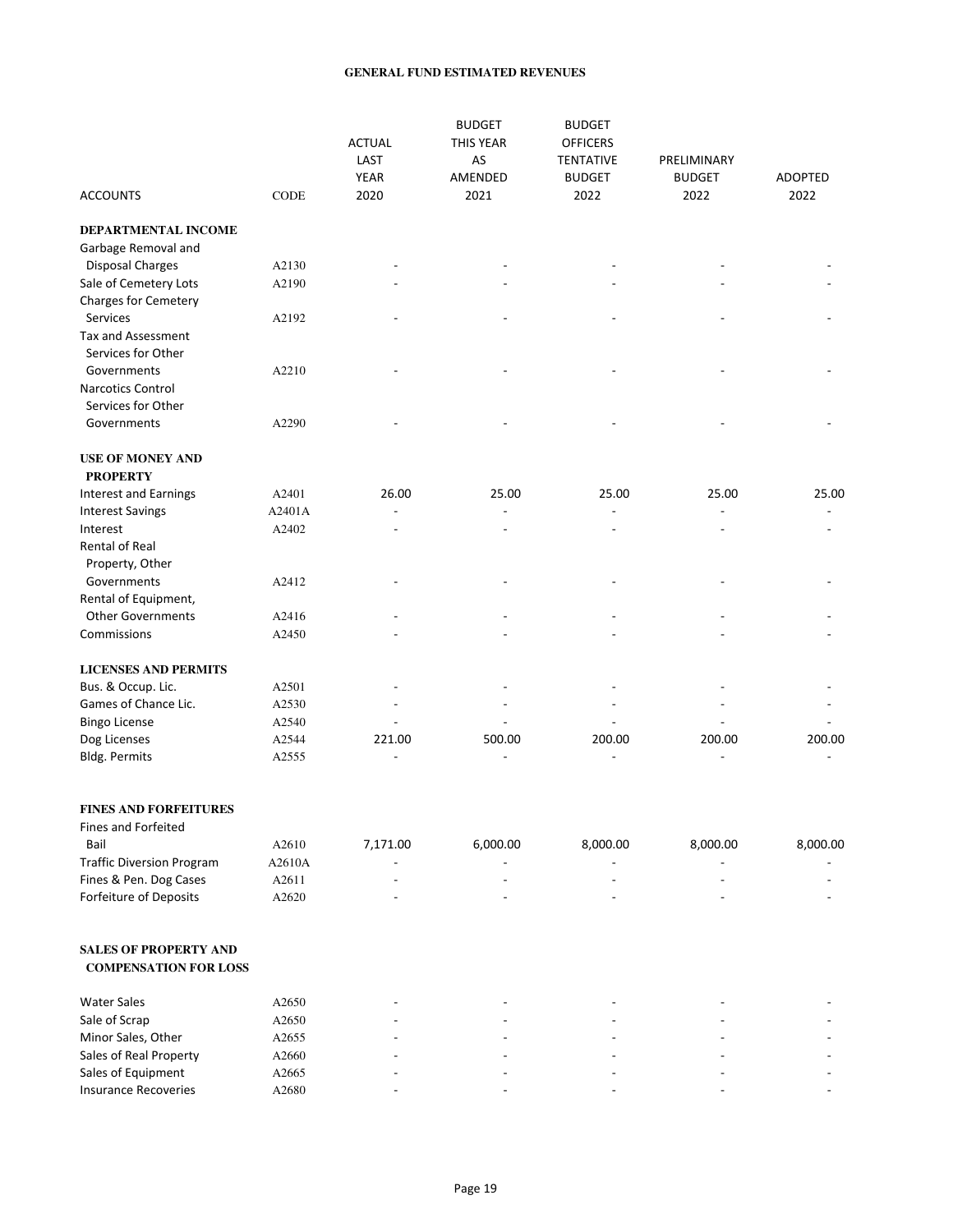#### **GENERAL FUND ESTIMATED REVENUES**

| <b>ACCOUNTS</b>                                       | CODE  | <b>ACTUAL</b><br>LAST<br><b>YEAR</b><br>2020 | <b>BUDGET</b><br>THIS YEAR<br>AS<br>AMENDED<br>2021 | <b>BUDGET</b><br><b>OFFICERS</b><br><b>TENTATIVE</b><br><b>BUDGET</b><br>2022 | PRELIMINARY<br><b>BUDGET</b><br>2022 | <b>ADOPTED</b><br>2022 |
|-------------------------------------------------------|-------|----------------------------------------------|-----------------------------------------------------|-------------------------------------------------------------------------------|--------------------------------------|------------------------|
|                                                       |       |                                              |                                                     |                                                                               |                                      |                        |
| <b>MISCELLANEOUS</b><br><b>Refunds of Prior Years</b> |       |                                              |                                                     |                                                                               |                                      |                        |
| Expenditures                                          | A2701 |                                              |                                                     |                                                                               |                                      |                        |
| Gifts and Donations                                   | A2705 |                                              |                                                     |                                                                               |                                      |                        |
| AIM Capita AID                                        | A2750 | 31,303.00                                    | 24,000.00                                           | 31,303.00                                                                     | 31,303.00                            | 31,303.00              |
| <b>Endowment and Trust</b>                            |       |                                              |                                                     |                                                                               |                                      |                        |
| Fund Income                                           | A2755 |                                              |                                                     |                                                                               |                                      |                        |
| <b>Other Unclassified</b>                             |       |                                              |                                                     |                                                                               |                                      |                        |
| Miscellaneous                                         | A2770 | 352.00                                       |                                                     |                                                                               |                                      |                        |
| Prior Yr Expense Reimb                                | A2701 |                                              |                                                     |                                                                               |                                      |                        |
| <b>INTERFUND REVENUES</b>                             |       |                                              |                                                     |                                                                               |                                      |                        |
| <b>Interfund Revenues</b>                             | A2801 |                                              |                                                     |                                                                               |                                      |                        |
|                                                       |       |                                              |                                                     |                                                                               |                                      |                        |
| <b>STATE AID</b>                                      |       |                                              |                                                     |                                                                               |                                      |                        |
| Per Capita                                            | A3001 |                                              |                                                     |                                                                               |                                      |                        |
| Mortgage Tax                                          | A3005 | 15,313.00                                    | 10,000.00                                           | 12,000.00                                                                     | 12,000.00                            | 12,000.00              |
| Loss of Public Utility                                |       |                                              |                                                     |                                                                               |                                      |                        |
| Valuations                                            | A3017 |                                              |                                                     |                                                                               |                                      |                        |
| Real Property Tax Admin                               | A3040 |                                              |                                                     |                                                                               |                                      |                        |
| Assessment                                            | A3089 |                                              |                                                     |                                                                               |                                      |                        |
| Grant                                                 | A3089 |                                              |                                                     |                                                                               |                                      |                        |
| Snowmobile Law                                        |       |                                              |                                                     |                                                                               |                                      |                        |
| Enforcement                                           | A3317 |                                              |                                                     |                                                                               |                                      |                        |
| <b>Insect Control</b><br><b>Narcotics Guidance</b>    | A3468 |                                              |                                                     |                                                                               |                                      |                        |
| Council                                               | A3484 |                                              |                                                     |                                                                               |                                      |                        |
| <b>Social Services</b>                                | A3660 |                                              |                                                     |                                                                               |                                      |                        |
| Programs for Aging                                    | A3772 |                                              |                                                     |                                                                               |                                      |                        |
| Youth Programs                                        | A3820 |                                              |                                                     |                                                                               |                                      |                        |
| Justice Grant                                         | A3089 |                                              |                                                     |                                                                               |                                      |                        |
| <b>FEDERAL AID</b>                                    |       |                                              |                                                     |                                                                               |                                      |                        |
| Civil Defense                                         | A4305 |                                              |                                                     |                                                                               |                                      |                        |
| Public Works                                          |       |                                              |                                                     |                                                                               |                                      |                        |
| Employment                                            |       |                                              |                                                     |                                                                               |                                      |                        |
| Antirecession                                         | A4750 |                                              |                                                     |                                                                               |                                      |                        |
| Programs for Aging                                    | A4772 |                                              |                                                     |                                                                               |                                      |                        |
| <b>Emergency Disaster</b>                             |       |                                              |                                                     |                                                                               |                                      |                        |
| Assistance                                            | A4960 |                                              |                                                     |                                                                               |                                      |                        |
| <b>INTERFUND TRANSFER</b>                             |       |                                              |                                                     |                                                                               |                                      |                        |
| <b>Interfund Transfers</b>                            | A5031 |                                              |                                                     |                                                                               |                                      |                        |
|                                                       |       | 57,795.00                                    |                                                     |                                                                               |                                      |                        |
| <b>TOTAL ESTIMATED REVENUES</b>                       |       |                                              | 44,025.00                                           | 55,028.00                                                                     | 55,028.00                            | 55,028.00              |
|                                                       |       |                                              | <b>ESTIMATED UNEXPENDED BALANCE</b>                 |                                                                               |                                      |                        |
| <b>UNEXPENDED BALANCE</b>                             | AUB   | 0.00                                         | 47,500.00                                           | 27,852.00                                                                     | 27,852.00                            | 27,852.00              |
|                                                       |       |                                              |                                                     |                                                                               |                                      |                        |

\* Transfer to Page 1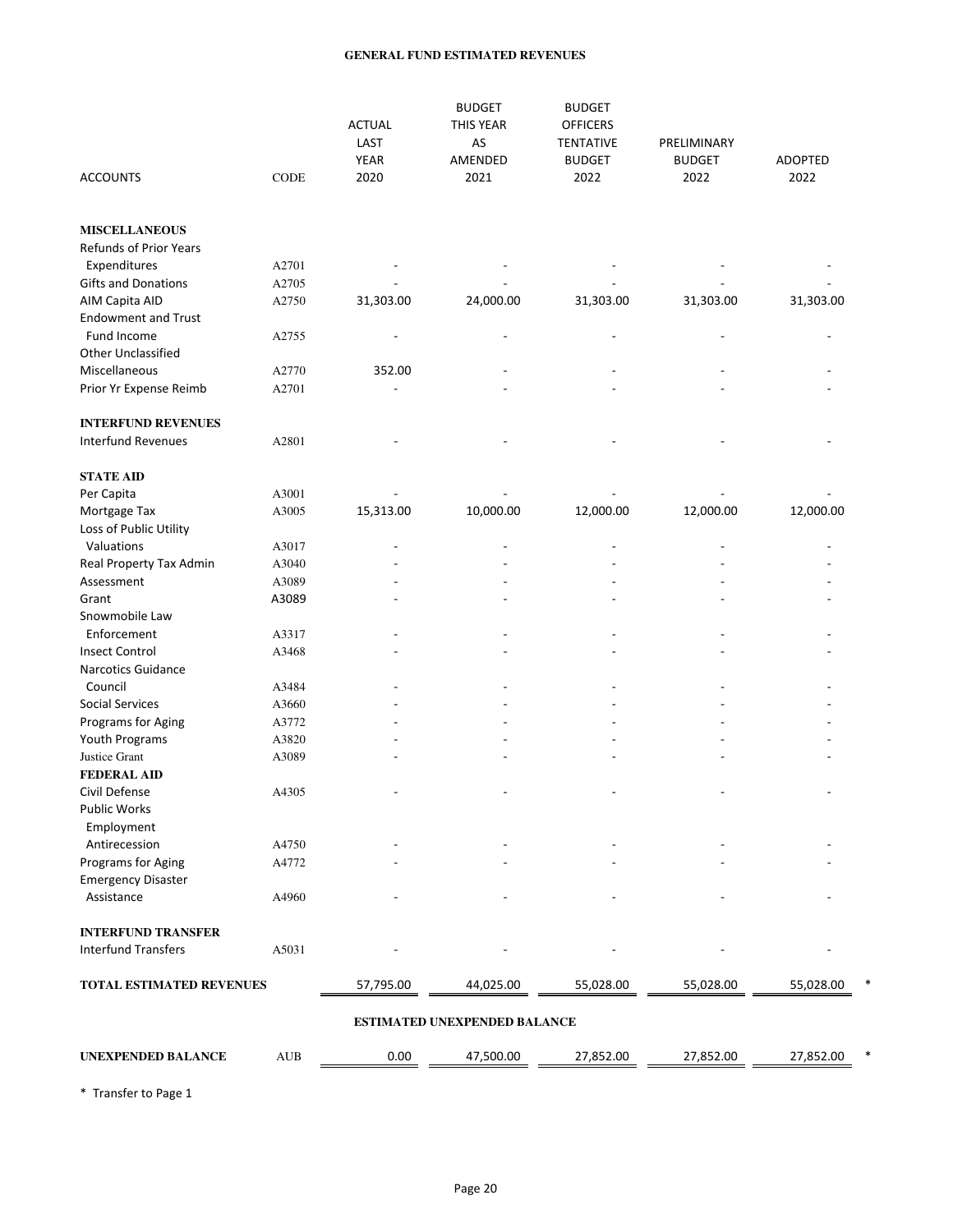|                           |             | <b>ACTUAL</b>  | <b>BUDGET</b><br>THIS YEAR        | <b>BUDGET</b><br><b>OFFICERS</b> |               |                |
|---------------------------|-------------|----------------|-----------------------------------|----------------------------------|---------------|----------------|
|                           |             | LAST           | AS                                | <b>TENTATIVE</b>                 | PRELIMINARY   |                |
|                           |             | <b>YEAR</b>    | AMENDED                           | <b>BUDGET</b>                    | <b>BUDGET</b> | <b>ADOPTED</b> |
| <b>ACCOUNTS</b>           | <b>CODE</b> | 2020           | 2021                              | 2022                             | 2022          | 2022           |
|                           |             |                |                                   |                                  |               |                |
|                           |             |                | <b>GENERAL GOVERNMENT SUPPORT</b> |                                  |               |                |
| <b>SPECIAL ITEMS</b>      |             |                |                                   |                                  |               |                |
| Unallocated Ins.          | B1910.4     |                |                                   |                                  |               |                |
| Contingent Acct.          | B1990.4     |                | 3,000.00                          | 3,000.00                         | 3,000.00      | 3,000.00       |
| <b>TOTAL</b>              |             | 0.00           | 3,000.00                          | 3,000.00                         | 3,000.00      | 3,000.00       |
|                           |             |                | <b>PUBLIC SAFETY</b>              |                                  |               |                |
| <b>POLICE</b>             |             |                |                                   |                                  |               |                |
| <b>Personal Services</b>  | B3120.1     |                |                                   |                                  |               |                |
| Equipment                 | B3120.2     |                |                                   |                                  |               |                |
| Contractual Exp.          | B3120.4     | 39,938.00      | 39,938.00                         | 40,737.00                        | 40,737.00     | 40,737.00      |
| <b>TOTAL</b>              |             | 39,938.00      | 39,938.00                         | 40,737.00                        | 40,737.00     | 40,737.00      |
| <b>SAFETY INSPECTION</b>  |             |                |                                   |                                  |               |                |
| <b>Personal Services</b>  | B3620.1     | 7,617.00       | 7,617.00                          | 7,769.00                         | 7,769.00      | 7,769.00       |
| Equipment                 | B3620.2     |                |                                   |                                  |               |                |
| Contractual Exp.          | B3620.4     | 390.00         | 600.00                            | 600.00                           | 600.00        | 600.00         |
| <b>TOTAL</b>              |             | 8,007.00       | 8,217.00                          | 8,369.00                         | 8,369.00      | 8,369.00       |
|                           |             |                | <b>HEALTH</b>                     |                                  |               |                |
| <b>BOARD OF HEALTH</b>    |             |                |                                   |                                  |               |                |
| <b>Personal Services</b>  | B4010.1     |                |                                   |                                  |               |                |
| Equipment                 | B4010.2     |                |                                   |                                  |               |                |
| Contractual Exp.          | B4010.4     | $\overline{a}$ |                                   |                                  |               |                |
| <b>TOTAL</b>              |             | 0.00           | 0.00                              | 0.00                             | 0.00          | 0.00           |
| <b>REGISTRAR OF VITAL</b> |             |                |                                   |                                  |               |                |
| <b>STATISTICS</b>         |             |                |                                   |                                  |               |                |
| <b>Personal Services</b>  | B4020.1     |                |                                   |                                  |               |                |
| Equipment                 | B4020.2     |                |                                   |                                  |               |                |
| Contractual Exp.          | B4020.4     |                |                                   |                                  |               |                |
| <b>TOTAL</b>              |             | 0.00           | 0.00                              | 0.00                             | 0.00          | 0.00           |
| <b>AMBULANCE</b>          |             |                |                                   |                                  |               |                |
| <b>Personal Services</b>  | B4540.1     |                |                                   |                                  |               |                |
| Equipment                 | B4540.2     |                |                                   |                                  |               |                |
| Contractual Exp.          | B4540.4     |                | 4,447.00                          | 4,536.00                         | 4,536.00      | 4,536.00       |
| <b>TOTAL</b>              |             | 0.00           | 4,447.00                          | 4,536.00                         | 4,536.00      | 4,536.00       |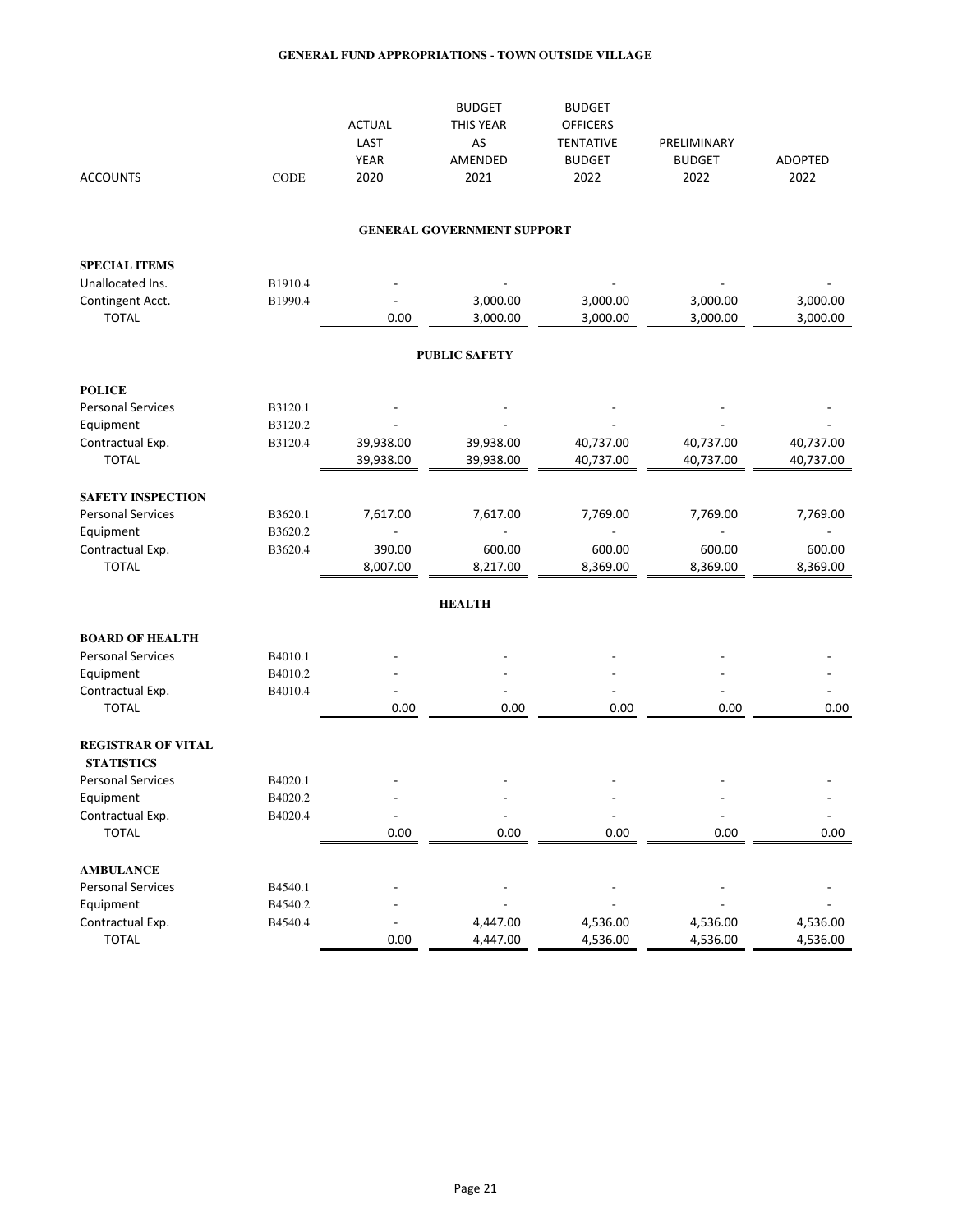| <b>ACCOUNTS</b>                         | <b>CODE</b> | <b>ACTUAL</b><br>LAST<br><b>YEAR</b><br>2020 | <b>BUDGET</b><br>THIS YEAR<br>AS<br><b>AMENDED</b><br>2021 | <b>BUDGET</b><br><b>OFFICERS</b><br><b>TENTATIVE</b><br><b>BUDGET</b><br>2022 | PRELIMINARY<br><b>BUDGET</b><br>2022 | <b>ADOPTED</b><br>2022 |
|-----------------------------------------|-------------|----------------------------------------------|------------------------------------------------------------|-------------------------------------------------------------------------------|--------------------------------------|------------------------|
|                                         |             |                                              | ECONOMIC ASSISTANCE AND OPPORTUNITY                        |                                                                               |                                      |                        |
| PROGRAM FOR AGING                       |             |                                              |                                                            |                                                                               |                                      |                        |
| <b>Personal Services</b>                | B6772.1     |                                              |                                                            |                                                                               |                                      |                        |
| Equipment                               | B6772.2     |                                              |                                                            |                                                                               |                                      |                        |
| Contractual Exp.<br><b>TOTAL</b>        | B6772.4     | 0.00                                         | 0.00                                                       | 0.00                                                                          | 0.00                                 | 0.00                   |
|                                         |             |                                              | <b>CULTURE - RECREATION</b>                                |                                                                               |                                      |                        |
| <b>PARKS</b>                            |             |                                              |                                                            |                                                                               |                                      |                        |
| <b>Personal Services</b>                | B7110.1     |                                              |                                                            |                                                                               |                                      |                        |
| Equipment                               | B7110.2     |                                              |                                                            |                                                                               |                                      |                        |
| Contractual Exp.                        | B7110.4     |                                              |                                                            |                                                                               |                                      |                        |
| <b>TOTAL</b>                            |             | 0.00                                         | 0.00                                                       | 0.00                                                                          | 0.00                                 | 0.00                   |
| PLAYGROUNDS AND<br>RECREATIONAL CENTERS |             |                                              |                                                            |                                                                               |                                      |                        |
| <b>Personal Services</b>                | B7140.1     |                                              |                                                            |                                                                               |                                      |                        |
| Equipment                               | B7140.2     |                                              |                                                            |                                                                               |                                      |                        |
| Contractual Exp.                        | B7140.4     |                                              | 1,400.00                                                   | 1,600.00                                                                      | 1,600.00                             | 1,600.00               |
| <b>TOTAL</b>                            |             | 0.00                                         | 1,400.00                                                   | 1,600.00                                                                      | 1,600.00                             | 1,600.00               |
| YOUTH PROGRAMS                          |             |                                              |                                                            |                                                                               |                                      |                        |
| <b>Personal Services</b>                | B7310.1     |                                              |                                                            |                                                                               |                                      |                        |
| Equipment                               | B7310.2     |                                              |                                                            |                                                                               |                                      |                        |
| Contractual Exp.                        | B7310.4     | L.                                           |                                                            |                                                                               |                                      |                        |
| <b>TOTAL</b>                            |             | 0.00                                         | 0.00                                                       | 0.00                                                                          | 0.00                                 | 0.00                   |
| <b>LIBRARY</b>                          |             |                                              |                                                            |                                                                               |                                      |                        |
| Contractual Exp.                        | B7410.4     |                                              |                                                            |                                                                               |                                      |                        |
|                                         |             |                                              | HOME AND COMMUNITY SERVICES                                |                                                                               |                                      |                        |
| ZONING                                  |             |                                              |                                                            |                                                                               |                                      |                        |
| <b>Personal Services</b>                | B8010.1     |                                              |                                                            |                                                                               |                                      |                        |
| <b>Secretary Services</b>               | B8010.1a    |                                              |                                                            |                                                                               |                                      |                        |
| Equipment                               | B8010.2     |                                              |                                                            |                                                                               |                                      |                        |
| Contractual Exp.                        | B8010.4     |                                              | 100.00                                                     | 100.00                                                                        | 100.00                               | 100.00                 |
| <b>TOTAL</b>                            |             | 0.00                                         | 100.00                                                     | 100.00                                                                        | 100.00                               | 100.00                 |
| <b>PLANNING</b>                         |             |                                              |                                                            |                                                                               |                                      |                        |
| <b>Personal Services</b>                | B8020.1     |                                              |                                                            |                                                                               |                                      |                        |
| Equipment                               | B8020.2     |                                              |                                                            |                                                                               |                                      |                        |
| Contractual Exp.                        | B8020.4     |                                              | 500.00                                                     | 500.00                                                                        | 500.00                               | 500.00                 |
| <b>TOTAL</b>                            |             | 0.00                                         | 500.00                                                     | 500.00                                                                        | 500.00                               | 500.00                 |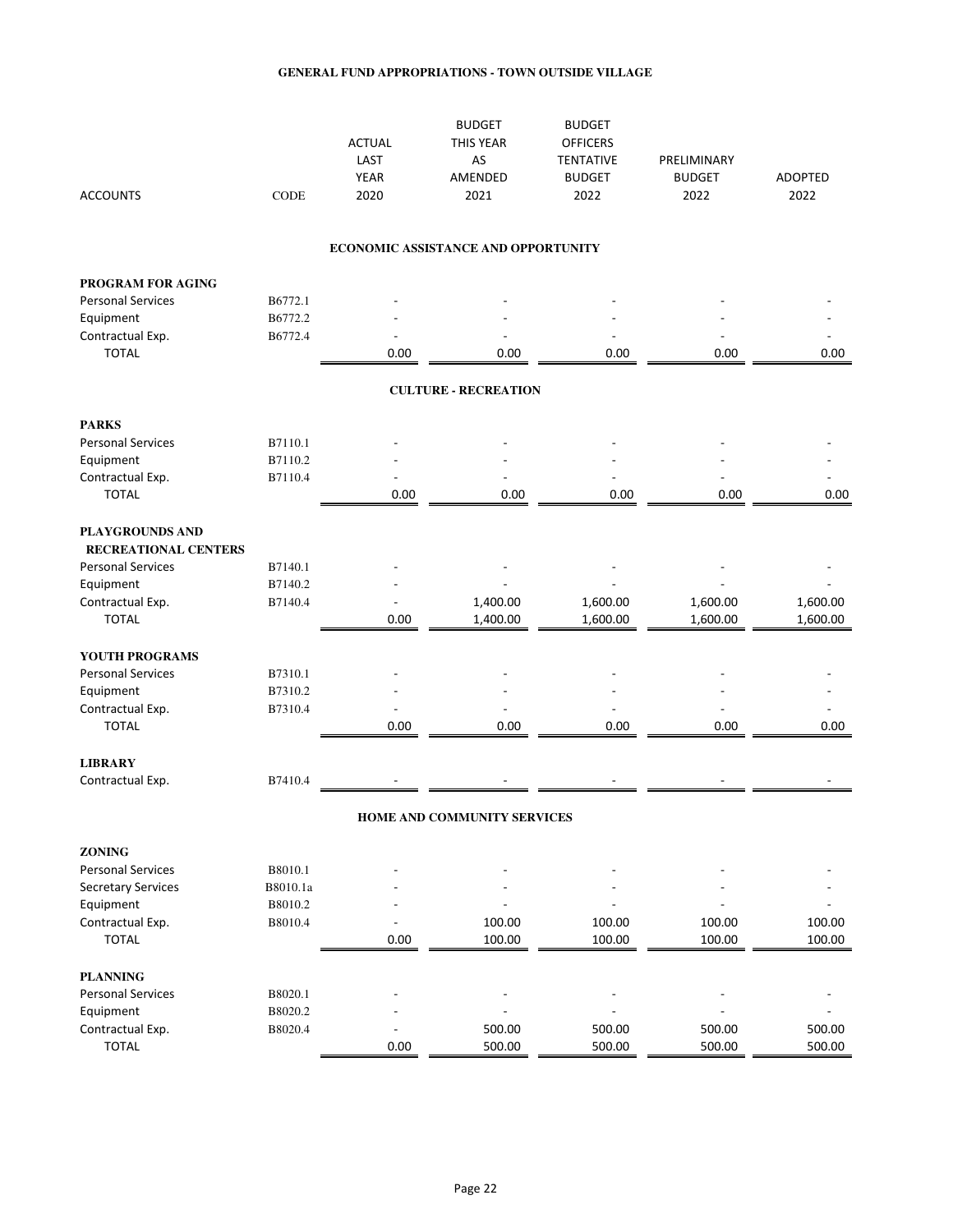| <b>ACCOUNTS</b>           | <b>CODE</b> | <b>ACTUAL</b><br>LAST<br><b>YEAR</b><br>2020 | <b>BUDGET</b><br>THIS YEAR<br>AS<br>AMENDED<br>2021 | <b>BUDGET</b><br><b>OFFICERS</b><br><b>TENTATIVE</b><br><b>BUDGET</b><br>2022 | PRELIMINARY<br><b>BUDGET</b><br>2022 | <b>ADOPTED</b><br>2022 |
|---------------------------|-------------|----------------------------------------------|-----------------------------------------------------|-------------------------------------------------------------------------------|--------------------------------------|------------------------|
|                           |             |                                              | HOME AND COMMUNITY SERVICES (CONTD.)                |                                                                               |                                      |                        |
| <b>REFUSE AND GARBAGE</b> |             |                                              |                                                     |                                                                               |                                      |                        |
| <b>Personal Services</b>  | B8160.1     |                                              |                                                     |                                                                               |                                      |                        |
| Equipment                 | B8160.2     |                                              |                                                     |                                                                               |                                      |                        |
| Contractual Exp.          | B8160.4     |                                              |                                                     |                                                                               |                                      |                        |
| <b>TOTAL</b>              |             | 0.00                                         | 0.00                                                | 0.00                                                                          | 0.00                                 | 0.00                   |
|                           |             |                                              | <b>UNDISTRIBUTED</b>                                |                                                                               |                                      |                        |
| <b>EMPLOYEE BENEFITS</b>  |             |                                              |                                                     |                                                                               |                                      |                        |
| <b>State Retirement</b>   | B9010.8     | 985.00                                       | 1,226.00                                            | 1,400.00                                                                      | 1,400.00                             | 1,400.00               |
| Fire and Police           |             |                                              |                                                     |                                                                               |                                      |                        |
| Retirement                | B9015.8     | $\overline{a}$                               |                                                     |                                                                               |                                      |                        |
| Social Security           | B9030.8     | 583.00                                       | 583.00                                              | 583.00                                                                        | 583.00                               | 583.00                 |
| Worker's Comp.            | B9040.8     |                                              | L,                                                  |                                                                               |                                      |                        |
| Life Insurance            | B9045.8     |                                              |                                                     |                                                                               |                                      |                        |
| Unemployment Ins.         | B9050.8     |                                              |                                                     |                                                                               |                                      |                        |
| Disability Ins.           | B9055.8     |                                              |                                                     |                                                                               |                                      |                        |
| Hospital and              |             |                                              |                                                     |                                                                               |                                      |                        |
| Medical Insurance         | B9060.8     |                                              |                                                     |                                                                               |                                      |                        |
| <b>TOTAL</b>              |             | 1,568.00                                     | 1,809.00                                            | 1,983.00                                                                      | 1,983.00                             | 1,983.00               |
| <b>DEBT SERVICE</b>       |             |                                              |                                                     |                                                                               |                                      |                        |
| <b>PRINCIPAL</b>          |             |                                              |                                                     |                                                                               |                                      |                        |
| Serial Bonds              | B9710.6     |                                              |                                                     |                                                                               |                                      |                        |
| <b>Statutory Bonds</b>    | B9720.6     |                                              |                                                     |                                                                               |                                      |                        |
| <b>Bond Anticipation</b>  | B9730.6     |                                              |                                                     |                                                                               |                                      |                        |
| <b>Capital Notes</b>      | B9740.6     |                                              |                                                     |                                                                               |                                      |                        |
| <b>Budget Notes</b>       | B9750.6     |                                              |                                                     |                                                                               |                                      |                        |
| <b>Tax Anticipation</b>   | B9760.6     |                                              |                                                     |                                                                               |                                      |                        |
| Revenue Antici.           | B9770.6     |                                              |                                                     |                                                                               |                                      |                        |
| Debt Payments to          |             |                                              |                                                     |                                                                               |                                      |                        |
| <b>Public Authorities</b> | B9780.6     |                                              |                                                     |                                                                               |                                      |                        |
| Installment               |             |                                              |                                                     |                                                                               |                                      |                        |

 Purchase B9785.6 - - - - - TOTAL 0.00 0.00 0.00 0.00 0.00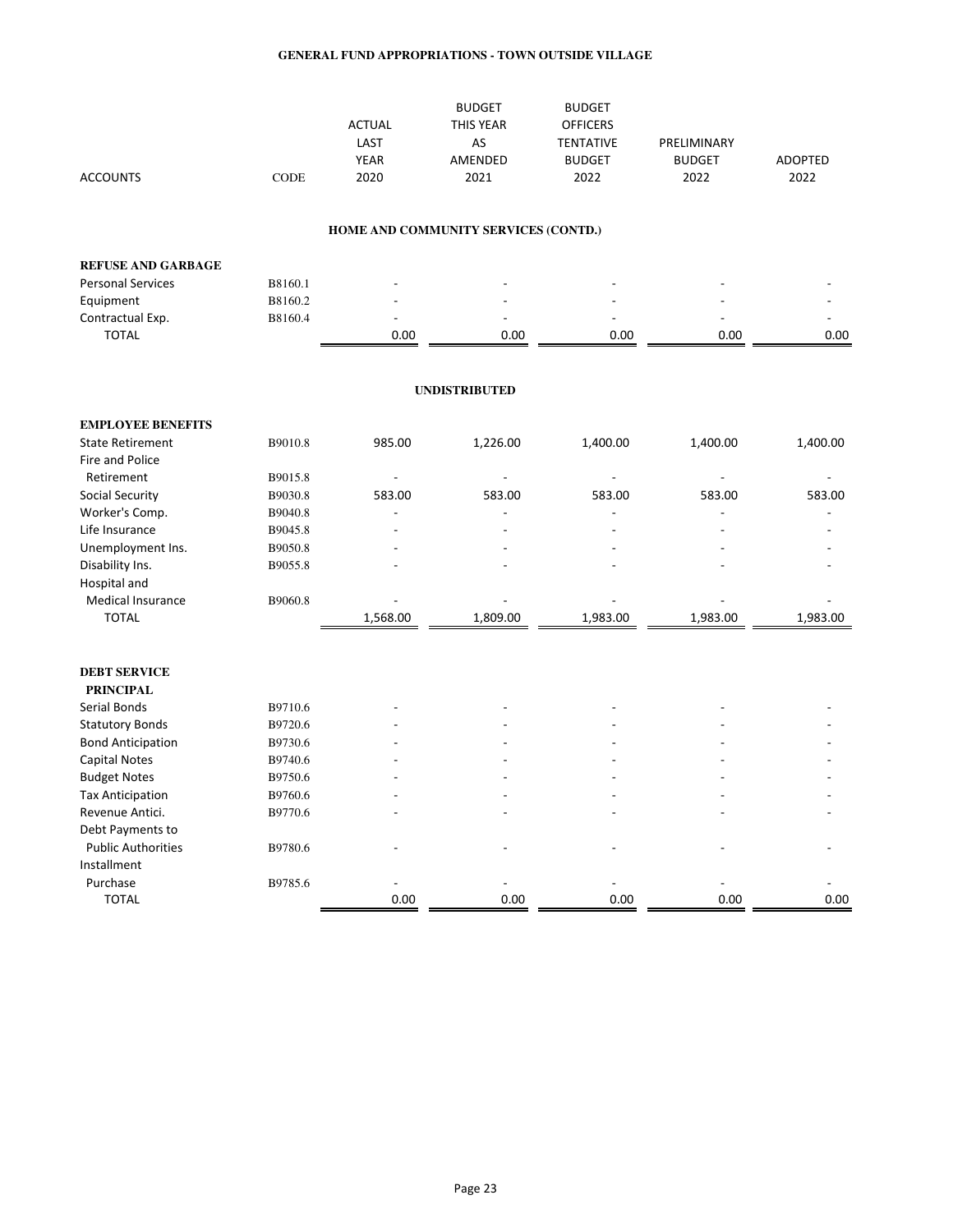| <b>ACCOUNTS</b>                                      | <b>CODE</b> | <b>ACTUAL</b><br>LAST<br><b>YEAR</b><br>2020 | <b>BUDGET</b><br>THIS YEAR<br>AS<br>AMENDED<br>2021 | <b>BUDGET</b><br><b>OFFICERS</b><br><b>TENTATIVE</b><br><b>BUDGET</b><br>2022 | PRELIMINARY<br><b>BUDGET</b><br>2022 | <b>ADOPTED</b><br>2022 |
|------------------------------------------------------|-------------|----------------------------------------------|-----------------------------------------------------|-------------------------------------------------------------------------------|--------------------------------------|------------------------|
|                                                      |             |                                              | <b>UNDISTRIBUTED (CONTD.)</b>                       |                                                                               |                                      |                        |
| <b>INTEREST</b>                                      |             |                                              |                                                     |                                                                               |                                      |                        |
| Serial Bonds                                         | B9710.7     |                                              |                                                     |                                                                               |                                      |                        |
| <b>Statutory Bonds</b>                               | B9720.7     |                                              |                                                     |                                                                               |                                      |                        |
| <b>Bond Anticipation</b>                             | B9730.7     |                                              |                                                     |                                                                               |                                      |                        |
| <b>Capital Notes</b>                                 | B9740.7     |                                              |                                                     |                                                                               |                                      |                        |
| <b>Budget Notes</b>                                  | B9750.7     |                                              |                                                     |                                                                               |                                      |                        |
| <b>Tax Anticipation</b>                              | B9760.7     |                                              |                                                     |                                                                               |                                      |                        |
| Revenue Antici.                                      | B9770.7     |                                              |                                                     |                                                                               |                                      |                        |
| Debt Payments to                                     |             |                                              |                                                     |                                                                               |                                      |                        |
| <b>Public Authorities</b>                            | B9780.7     |                                              |                                                     |                                                                               |                                      |                        |
| Installment                                          |             |                                              |                                                     |                                                                               |                                      |                        |
| Purchase                                             | B9785.7     |                                              |                                                     |                                                                               |                                      |                        |
| <b>TOTAL</b>                                         |             | 0.00                                         | 0.00                                                | 0.00                                                                          | 0.00                                 | 0.00                   |
|                                                      |             |                                              |                                                     |                                                                               |                                      |                        |
|                                                      |             |                                              |                                                     |                                                                               |                                      |                        |
| <b>INTERFUND TRANSFERS</b>                           |             |                                              |                                                     |                                                                               |                                      |                        |
| <b>TRANSFER TO:</b>                                  |             |                                              |                                                     |                                                                               |                                      |                        |
| <b>Other Funds</b>                                   | B9901.9     |                                              |                                                     |                                                                               |                                      |                        |
| Capital Project                                      |             |                                              |                                                     |                                                                               |                                      |                        |
| Fund                                                 | B9950.9     |                                              |                                                     |                                                                               |                                      |                        |
| Contributions to                                     |             |                                              |                                                     |                                                                               |                                      |                        |
| <b>Other Funds</b>                                   | B9961.9     |                                              |                                                     |                                                                               |                                      |                        |
| <b>TOTAL</b>                                         |             | 0.00                                         | 0.00                                                | 0.00                                                                          | 0.00                                 | 0.00                   |
|                                                      |             |                                              |                                                     |                                                                               |                                      |                        |
| <b>TOTAL APPROPRIATIONS</b>                          |             | 49,513.00                                    | 59,411.00                                           | 60,825.00                                                                     | 60,825.00                            | 60,825.00              |
| <b>BUDGETARY PROVISIONS</b><br><b>FOR OTHER USES</b> | B962        |                                              |                                                     |                                                                               |                                      |                        |
| <b>TOTAL APPROPRIATIONS</b><br><b>AND OTHER USES</b> |             | 49,513.00                                    | 59,411.00                                           | 60,825.00                                                                     | 60,825.00                            | 60,825.00              |
|                                                      |             |                                              |                                                     |                                                                               |                                      |                        |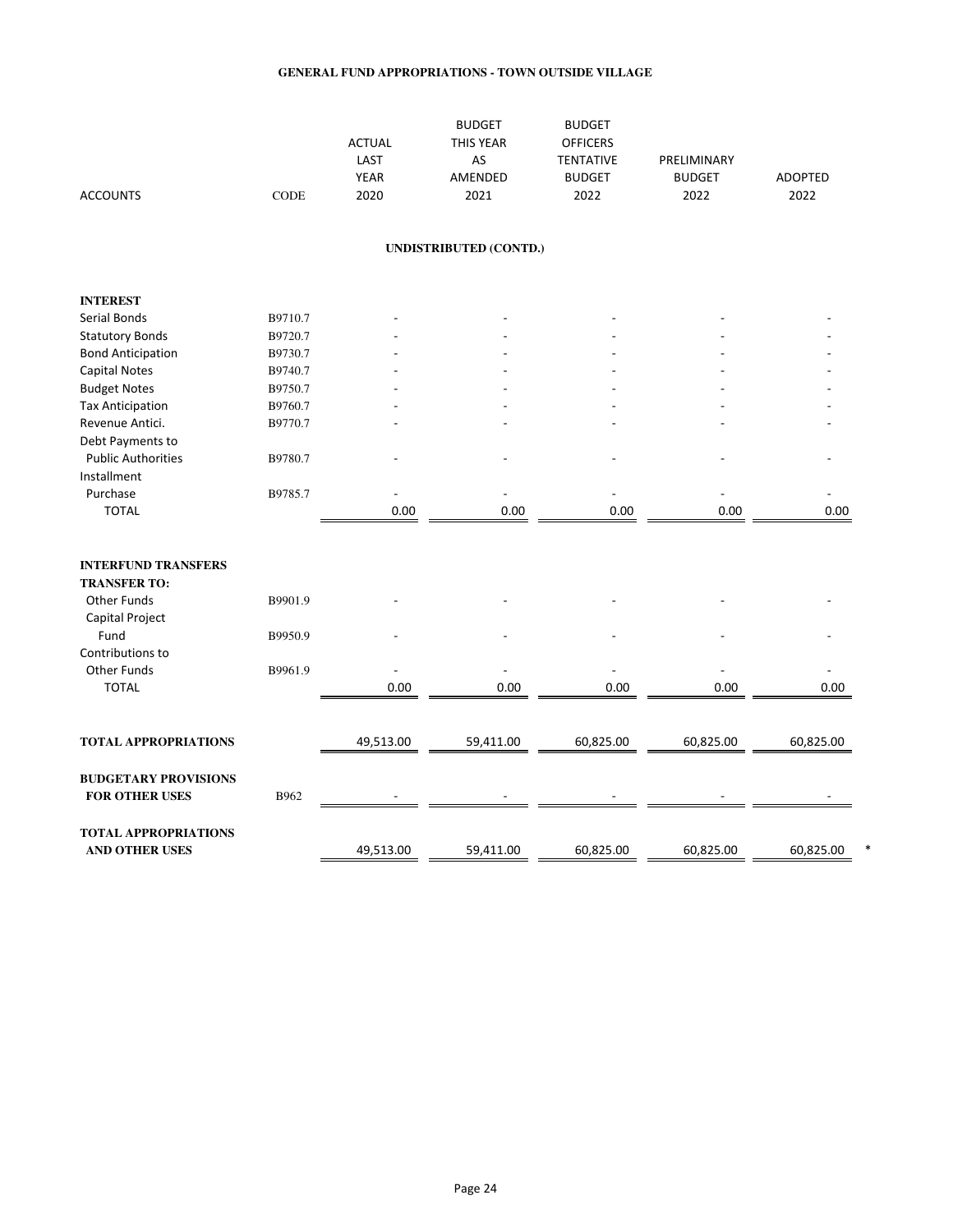#### **GENERAL FUND ESTIMATED REVENUES - OUTSIDE VILLAGE**

|                                      |              |               | <b>BUDGET</b>                             | <b>BUDGET</b>    |               |                |
|--------------------------------------|--------------|---------------|-------------------------------------------|------------------|---------------|----------------|
|                                      |              | <b>ACTUAL</b> | <b>THIS YEAR</b>                          | <b>OFFICERS</b>  |               |                |
|                                      |              | LAST          | AS                                        | <b>TENTATIVE</b> | PRELIMINARY   |                |
|                                      |              | <b>YEAR</b>   | AMENDED                                   | <b>BUDGET</b>    | <b>BUDGET</b> | <b>ADOPTED</b> |
| <b>ACCOUNTS</b>                      | <b>CODE</b>  | 2020          | 2021                                      | 2022             | 2022          | 2022           |
|                                      |              |               | ESTIMATED REVENUES AND UNEXPENDED BALANCE |                  |               |                |
| <b>LOCAL SOURCES</b>                 |              |               |                                           |                  |               |                |
| Non Property Tax                     |              |               |                                           |                  |               |                |
| Distribution by                      |              |               |                                           |                  |               |                |
| County                               | B1120        |               |                                           |                  |               |                |
| <b>Franchise Fees</b>                | <b>B1170</b> |               |                                           |                  |               |                |
| <b>Police Fees</b>                   | B1520        | 8,092.00      | 6,000.00                                  |                  |               |                |
| Safety Inspection Fees               | <b>B1560</b> | 1,980.00      |                                           |                  |               |                |
| <b>Registrar of Vital Statistics</b> | B1603        |               |                                           |                  |               |                |
| <b>Zoning Fees</b>                   | B2110        | 30.00         | 100.00                                    | 100.00           | 100.00        | 100.00         |
| Planning Board Fees                  | B2115        |               |                                           |                  |               |                |
| Interest and                         |              |               |                                           |                  |               |                |
| Earnings                             | B2401        |               |                                           |                  |               |                |
| Other (Specify)                      |              |               |                                           |                  |               |                |
| <b>Building Permits</b>              | <b>B2555</b> |               | 500.00                                    | 500.00           | 500.00        | 500.00         |
| <b>Fines And Forfeited Bail</b>      | B2610        |               |                                           | 6,000.00         | 6,000.00      | 6,000.00       |
| <b>Minor Sales</b>                   | B2655        |               |                                           |                  |               |                |
| Refund from Prior Yr Exp             | <b>B2701</b> |               |                                           |                  |               |                |
| <b>AIM Related Payments</b>          | B2750        | 13,000.00     | 10,400.00                                 | 13,000.00        | 13,000.00     | 13,000.00      |
| Per Capita                           | <b>B3001</b> |               |                                           |                  |               |                |
| Programs for Aging                   | B3772        |               |                                           |                  |               |                |
| Youth Programs                       | <b>B3820</b> |               |                                           |                  |               |                |
| <b>FEDERAL AID</b>                   |              |               |                                           |                  |               |                |
| Programs for Aging                   | B4772        |               |                                           |                  |               |                |
| <b>TOTAL ESTIMATED REVENUE</b>       |              | 23,102.00     | 17,000.00                                 | 19,600.00        | 19,600.00     | 19,600.00      |
| <b>UNEXPENDED BALANCE</b>            | <b>BUB</b>   |               | 5,000.00                                  | 3,814.00         | 3,814.00      | 3,814.00       |

\* Transfer to Page 1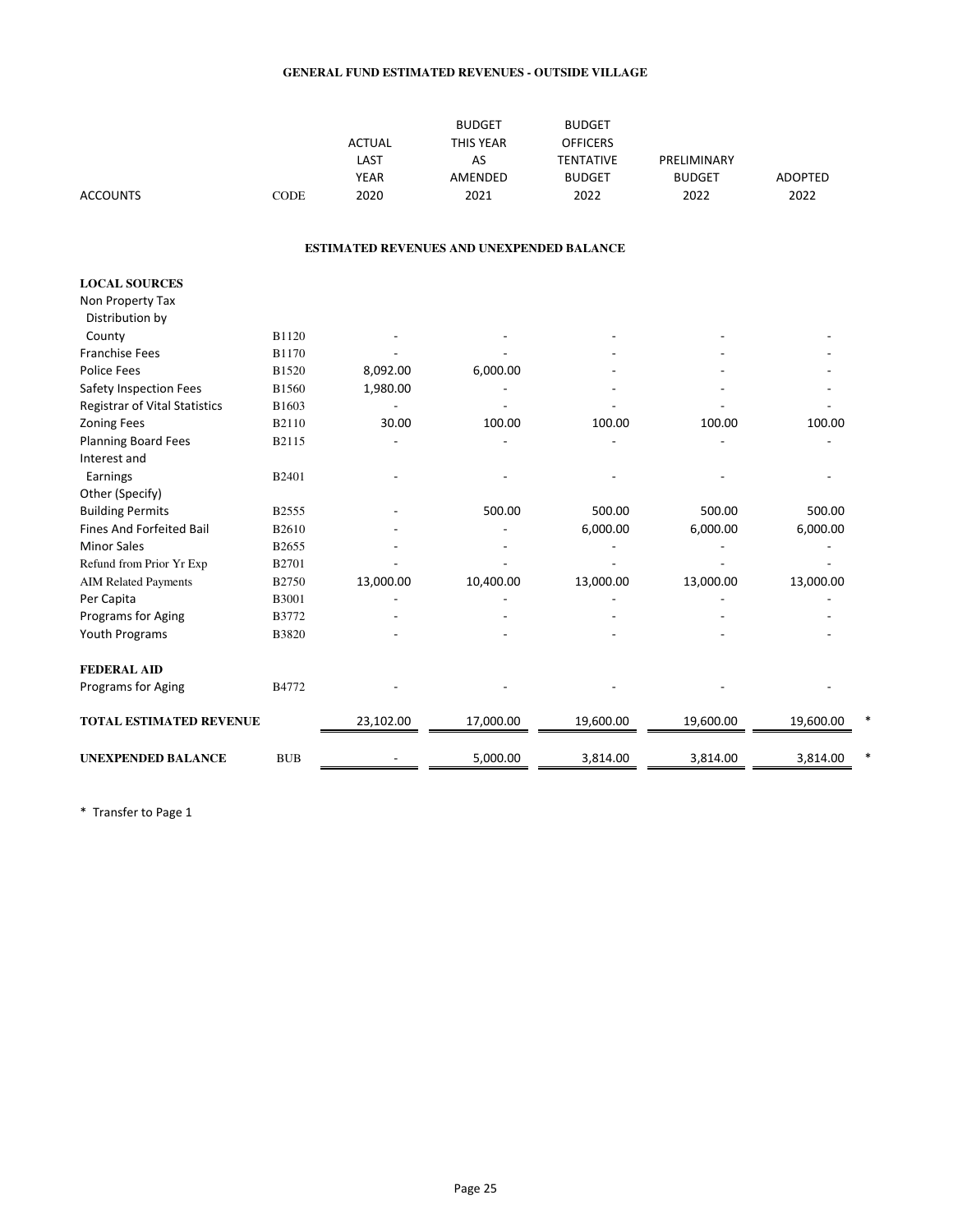#### **HIGHWAY APPROPRIATIONS - TOWNWIDE**

| <b>ACCOUNTS</b>                                 | CODE                  | <b>ACTUAL</b><br>LAST<br><b>YEAR</b><br>2020 | <b>BUDGET</b><br>THIS YEAR<br>AS<br>AMENDED<br>2021 | <b>BUDGET</b><br><b>OFFICERS</b><br><b>TENTATIVE</b><br><b>BUDGET</b><br>2022 | PRELIMINARY<br><b>BUDGET</b><br>2022 | <b>ADOPTED</b><br>2022  |
|-------------------------------------------------|-----------------------|----------------------------------------------|-----------------------------------------------------|-------------------------------------------------------------------------------|--------------------------------------|-------------------------|
| <b>GENERAL REPAIRS</b>                          |                       |                                              |                                                     |                                                                               |                                      |                         |
| <b>Personal Services</b>                        | DA5110.1              |                                              |                                                     |                                                                               |                                      |                         |
| Contractual Exp.<br><b>TOTAL</b>                | DA5110.4              | 0.00                                         | 0.00                                                | 0.00                                                                          | 0.00                                 | 0.00                    |
| <b>IMPROVEMENTS</b>                             |                       |                                              |                                                     |                                                                               |                                      |                         |
| Capital Outlay                                  | DA5112.2              |                                              |                                                     |                                                                               |                                      |                         |
| <b>BRIDGES</b>                                  |                       |                                              |                                                     |                                                                               |                                      |                         |
| <b>Personal Services</b>                        | DA5120.1              |                                              |                                                     |                                                                               |                                      |                         |
| Capital Outlay                                  | DA5120.2              |                                              |                                                     |                                                                               |                                      |                         |
| <b>Contractual Reserve</b><br>Contractual Exp   | DA5120.4A<br>DA5120.4 |                                              | 5,000.00                                            | 5,000.00                                                                      | 5,000.00                             | 5,000.00                |
| <b>TOTAL</b>                                    |                       | 0.00                                         | 5,000.00                                            | 5,000.00                                                                      | 5,000.00                             | 5,000.00                |
| <b>MACHINERY</b>                                |                       |                                              |                                                     |                                                                               |                                      |                         |
| <b>Personal Services</b>                        | DA5130.1              |                                              |                                                     |                                                                               |                                      |                         |
| Equipment                                       | DA5130.2              | 68,336.00                                    | 69,000.00                                           | 113,000.00                                                                    | 113,000.00                           | 113,000.00              |
| <b>Equipment Reserve</b>                        | DA5130.2A             |                                              |                                                     |                                                                               |                                      |                         |
| Contractual Exp.<br><b>TOTAL</b>                | DA5130.4              | 46,671.00<br>115,007.00                      | 55,000.00<br>124,000.00                             | 55,000.00<br>168,000.00                                                       | 55,000.00<br>168,000.00              | 55,000.00<br>168,000.00 |
| <b>MISCELLANEOUS (BRUSH</b><br>& WEEDS)         |                       |                                              |                                                     |                                                                               |                                      |                         |
| <b>Personal Services</b>                        | DA5140.1              |                                              |                                                     |                                                                               |                                      |                         |
| Contractual Exp.                                | DA5140.4              |                                              |                                                     |                                                                               |                                      |                         |
| <b>Drug Testing</b><br><b>TOTAL</b>             | DA5140.4              | 0.00                                         | 0.00                                                | 0.00                                                                          | 0.00                                 | 0.00                    |
| <b>SNOW REMOVAL (TOWN</b><br><b>HIGHWAYS</b> )  |                       |                                              |                                                     |                                                                               |                                      |                         |
| <b>Personal Services</b>                        | DA5142.1              | 53,906.00                                    | 62,062.00                                           | 62,062.00                                                                     | 62,062.00                            | 62,062.00               |
| Insurance Reimbursement                         | DA5142.1A             |                                              |                                                     |                                                                               |                                      |                         |
| Contractual Exp.                                | DA5142.4              | 52,925.00                                    | 60,000.00                                           | 63,000.00                                                                     | 63,000.00                            | 63,000.00               |
| <b>TOTAL</b>                                    |                       | 106,831.00                                   | 122,062.00                                          | 125,062.00                                                                    | 125,062.00                           | 125,062.00              |
| <b>SERVICES FOR OTHER</b><br><b>GOVERNMENTS</b> |                       |                                              |                                                     |                                                                               |                                      |                         |
| <b>Personal Services</b>                        | DA5148.1              |                                              |                                                     |                                                                               |                                      |                         |
| Insurance Reimbursement                         | DA5148.1A             |                                              |                                                     |                                                                               |                                      |                         |
| Contractual Exp.                                | DA5148.4              |                                              |                                                     |                                                                               |                                      |                         |
| <b>TOTAL</b>                                    |                       | 0.00                                         | 0.00                                                | 0.00                                                                          | 0.00                                 | 0.00                    |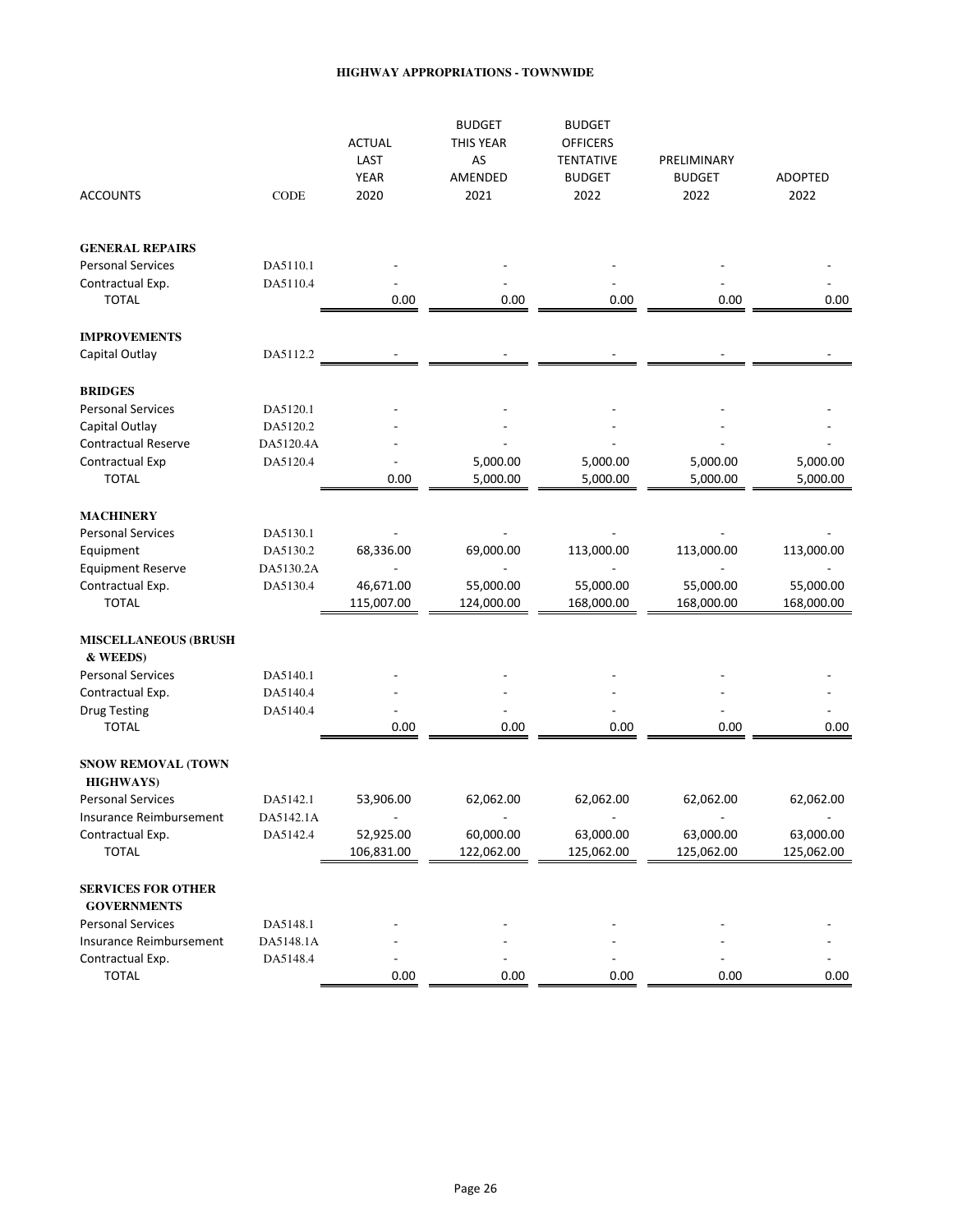#### **HIGHWAY APPROPRIATIONS - TOWNWIDE**

|                                     |           | <b>ACTUAL</b><br>LAST<br>YEAR | <b>BUDGET</b><br>THIS YEAR<br>AS<br>AMENDED | <b>BUDGET</b><br><b>OFFICERS</b><br><b>TENTATIVE</b><br><b>BUDGET</b> | PRELIMINARY<br><b>BUDGET</b> | <b>ADOPTED</b> |
|-------------------------------------|-----------|-------------------------------|---------------------------------------------|-----------------------------------------------------------------------|------------------------------|----------------|
| <b>ACCOUNTS</b>                     | CODE      | 2020                          | 2021                                        | 2022                                                                  | 2022                         | 2022           |
| <b>EMPLOYEE BENEFITS</b>            |           |                               |                                             |                                                                       |                              |                |
| <b>State Retirement</b>             | DA9010.8  | 7,263.00                      | 6,909.00                                    | 6,909.00                                                              | 6,909.00                     | 6,909.00       |
| Social Security                     | DA9030.8  | 4,759.00                      | 4,748.00                                    | 4,748.00                                                              | 4,748.00                     | 4,748.00       |
| Worker's Comp.                      | DA9040.8  |                               |                                             |                                                                       |                              |                |
| Life Insurance                      | DA9045.8  |                               |                                             |                                                                       |                              |                |
| Unemployment Ins.                   | DA9050.8  |                               |                                             |                                                                       |                              |                |
| Disability Ins.                     | DA9055.8  |                               |                                             |                                                                       |                              |                |
| Hospital and                        |           |                               |                                             |                                                                       |                              |                |
| Medical Insurance                   | DA9060.8  | 23,073.00                     | 21,658.00                                   | 17,000.00                                                             | 17,000.00                    | 17,000.00      |
| <b>H.S.A.</b>                       | DA9060.8A |                               |                                             |                                                                       |                              |                |
| <b>TOTAL</b>                        |           | 35,095.00                     | 33,315.00                                   | 28,657.00                                                             | 28,657.00                    | 28,657.00      |
|                                     |           |                               |                                             |                                                                       |                              |                |
| <b>DEBT SERVICE</b>                 |           |                               |                                             |                                                                       |                              |                |
| <b>PRINCIPAL</b>                    |           |                               |                                             |                                                                       |                              |                |
| Serial Bonds                        | DA9710.6  |                               |                                             |                                                                       |                              |                |
| <b>Statutory Bonds</b>              | DA9720.6  |                               |                                             |                                                                       |                              |                |
| <b>Bond Anticipation</b>            | DA9730.6  |                               |                                             |                                                                       |                              |                |
| <b>Capital Notes</b>                | DA9740.6  |                               |                                             |                                                                       |                              |                |
| <b>Budget Notes</b>                 | DA9750.6  |                               |                                             |                                                                       |                              |                |
| <b>Tax Anticipation</b>             | DA9760.6  |                               |                                             |                                                                       |                              |                |
| Revenue Antici.                     | DA9770.6  |                               |                                             |                                                                       |                              |                |
| Debt Payments to                    |           |                               |                                             |                                                                       |                              |                |
| <b>Public Authorities</b>           | DA9780.6  |                               |                                             |                                                                       |                              |                |
| <b>TOTAL</b>                        |           | 0.00                          | 0.00                                        | 0.00                                                                  | 0.00                         | 0.00           |
| <b>INTEREST</b>                     |           |                               |                                             |                                                                       |                              |                |
| Serial Bonds                        | DA9710.7  |                               |                                             |                                                                       |                              |                |
| <b>Statutory Bonds</b>              | DA9720.7  |                               |                                             |                                                                       |                              |                |
| <b>Bond Anticipation</b>            | DA9730.7  |                               |                                             |                                                                       |                              |                |
| <b>Capital Notes</b>                | DA9740.7  |                               |                                             |                                                                       |                              |                |
| <b>Budget Notes</b>                 | DA9750.7  |                               |                                             |                                                                       |                              |                |
| <b>Tax Anticipation</b>             | DA9760.7  |                               |                                             |                                                                       |                              |                |
| Revenue Antici.                     | DA9770.7  |                               |                                             |                                                                       |                              |                |
| Debt Payments to                    |           |                               |                                             |                                                                       |                              |                |
| <b>Public Authorities</b>           | DA9780.7  |                               |                                             |                                                                       |                              |                |
| <b>TOTAL</b>                        |           | 0.00                          | 0.00                                        | 0.00                                                                  | 0.00                         | 0.00           |
| <b>INTERFUND TRANSFERS</b>          |           |                               |                                             |                                                                       |                              |                |
| <b>TRANSFER TO:</b>                 |           |                               |                                             |                                                                       |                              |                |
| Capital Project                     |           |                               |                                             |                                                                       |                              |                |
| Fund                                | DA9901.9  |                               |                                             |                                                                       |                              |                |
| <b>TOTAL INTERFUND</b><br>TRANSFERS |           | $0.00\,$                      | 0.00                                        | 0.00                                                                  | 0.00                         | 0.00           |
|                                     |           |                               |                                             |                                                                       |                              |                |
| <b>BUDGETARY PROVISIONS</b>         |           |                               |                                             |                                                                       |                              |                |
| <b>FOR OTHER USES</b>               | DA962     |                               |                                             |                                                                       |                              |                |
|                                     |           |                               |                                             |                                                                       |                              |                |
| <b>TOTAL APPROPRIATIONS</b>         |           |                               |                                             |                                                                       |                              |                |
| AND OTHER USES                      |           | 256,933.00                    | 284,377.00                                  | 326,719.00                                                            | 326,719.00                   | 326,719.00     |

\* Transfer to Page 1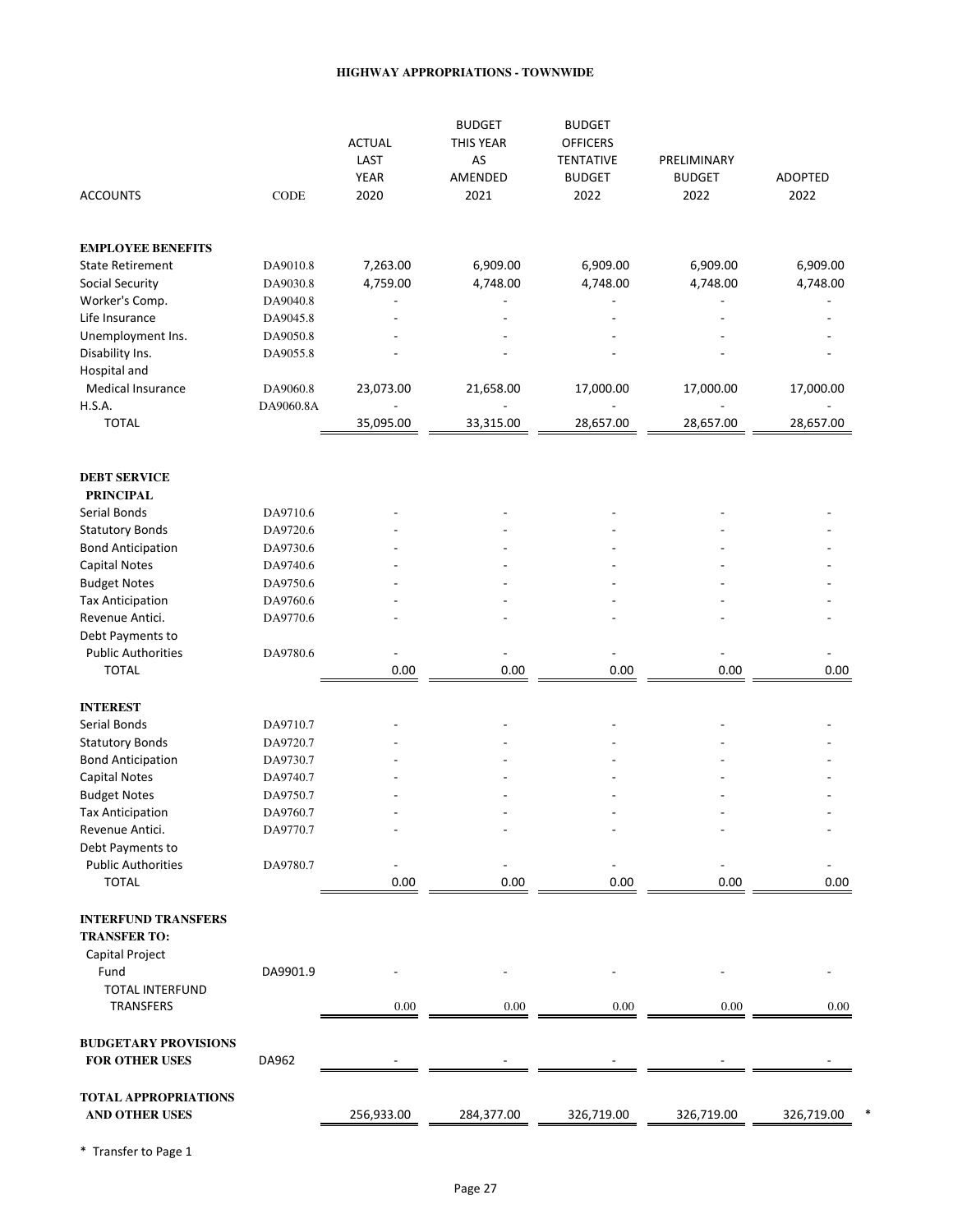#### **HIGHWAY REVENUES - TOWNWIDE**

| <b>ACCOUNTS</b>                     | CODE   | <b>ACTUAL</b><br>LAST<br><b>YEAR</b><br>2020 | <b>BUDGET</b><br>THIS YEAR<br>AS<br>AMENDED<br>2021 | <b>BUDGET</b><br><b>OFFICERS</b><br><b>TENTATIVE</b><br><b>BUDGET</b><br>2022 | PRELIMINARY<br><b>BUDGET</b><br>2022 | <b>ADOPTED</b><br>2022 |
|-------------------------------------|--------|----------------------------------------------|-----------------------------------------------------|-------------------------------------------------------------------------------|--------------------------------------|------------------------|
| <b>LOCAL SOURCES</b>                |        |                                              |                                                     |                                                                               |                                      |                        |
| Non Property Tax<br>Distribution by |        |                                              |                                                     |                                                                               |                                      |                        |
| County                              | DA1120 |                                              |                                                     |                                                                               |                                      |                        |
| Services for Other                  |        |                                              |                                                     |                                                                               |                                      |                        |
| Govt's.                             | DA2300 |                                              |                                                     |                                                                               |                                      |                        |
| County Snow & Ice                   | DA2302 |                                              |                                                     |                                                                               |                                      |                        |
| Interest and                        | DA2401 | 16.00                                        | 20.00                                               | 20.00                                                                         | 20.00                                | 20.00                  |
| Earnings                            |        |                                              |                                                     |                                                                               |                                      |                        |
| Rental of Equipment                 |        |                                              |                                                     |                                                                               |                                      |                        |
| Other Govt's.                       | DA2414 |                                              |                                                     |                                                                               |                                      |                        |
| Sale of Scrap                       | DA2650 | 641.00                                       |                                                     |                                                                               |                                      |                        |
| Sale of Equipment                   | DA2665 | 13,100.00                                    |                                                     |                                                                               |                                      |                        |
| Insurance Reimb.                    | DA2680 |                                              |                                                     |                                                                               |                                      |                        |
| Refund of Prior Yr. Exp.            | DA2701 |                                              |                                                     |                                                                               |                                      |                        |
| Miscellaneous (Specify)             | DA2770 |                                              | 500.00                                              | 500.00                                                                        | 500.00                               | 500.00                 |
| <b>Water Fund Services</b>          | DA2801 | 26,000.00                                    |                                                     |                                                                               |                                      |                        |
| Grant                               | DA3089 |                                              |                                                     |                                                                               |                                      |                        |
| <b>STATE AID</b>                    |        |                                              |                                                     |                                                                               |                                      |                        |
| Consolidated Highway                | DA3501 |                                              |                                                     | 40,000.00                                                                     | 40,000.00                            | 40,000.00              |
| <b>FEDERAL AID - SPECIFY</b>        |        |                                              |                                                     |                                                                               |                                      |                        |
| Fema                                | DA4960 |                                              |                                                     |                                                                               |                                      |                        |
|                                     | DA45_  |                                              |                                                     |                                                                               |                                      |                        |
| <b>B.A.N.</b>                       |        |                                              |                                                     |                                                                               |                                      |                        |
| <b>Interfund Transfers</b>          | DA5031 |                                              |                                                     |                                                                               |                                      |                        |
| TOTAL ESTIMATED REVENUES            |        | 39,757.00                                    | 520.00                                              | 40,520.00                                                                     | 40,520.00                            | 40,520.00              |
| <b>UNEXPENDED BALANCE</b>           |        |                                              |                                                     |                                                                               |                                      |                        |

\* Transfer to Page 1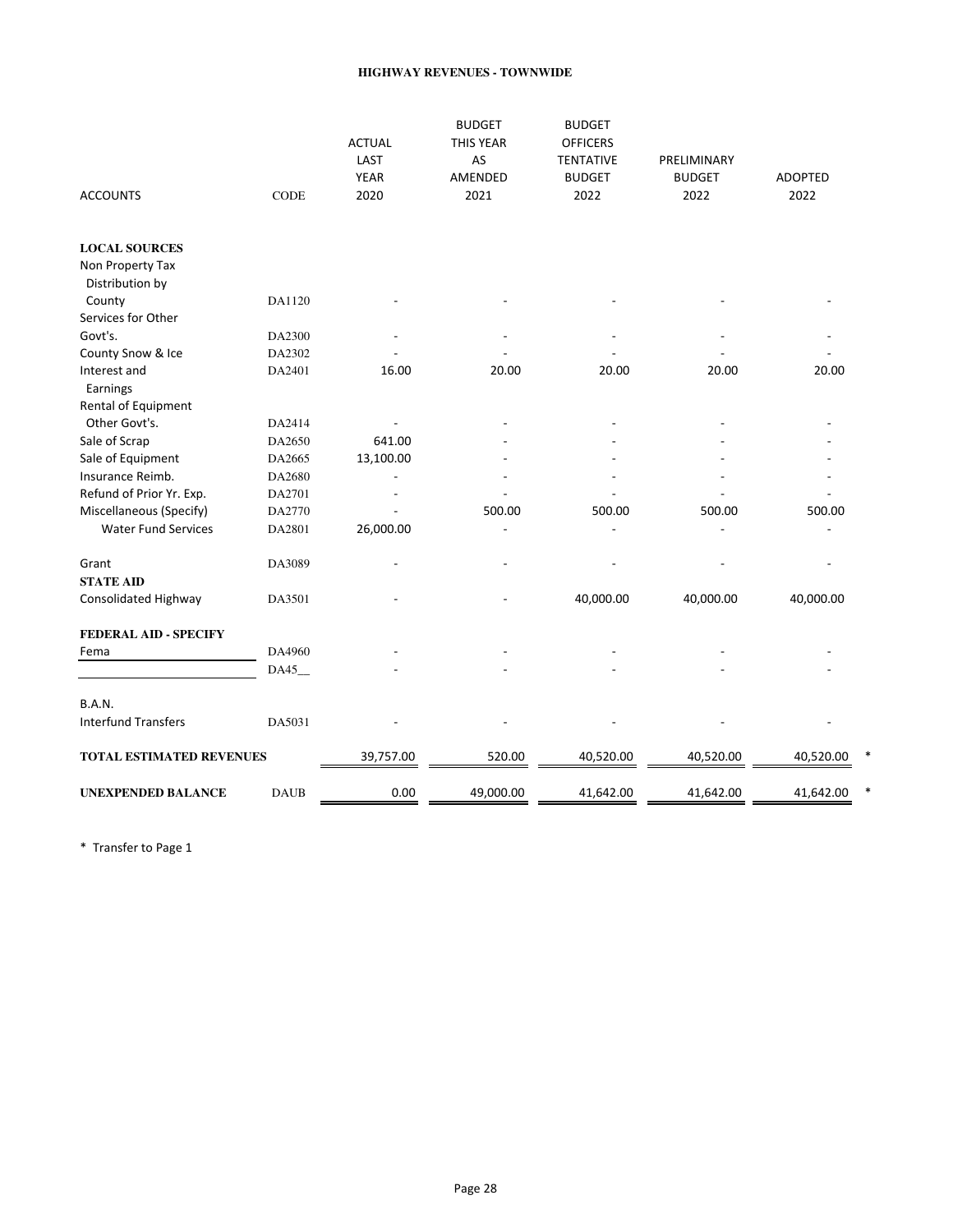#### **HIGHWAY APPROPRIATIONS - OUTSIDE VILLAGE**

| <b>ACCOUNTS</b>                                 | CODE      | <b>ACTUAL</b><br>LAST<br><b>YEAR</b><br>2020 | <b>BUDGET</b><br>THIS YEAR<br>AS<br>AMENDED<br>2021 | <b>BUDGET</b><br><b>OFFICERS</b><br><b>TENTATIVE</b><br><b>BUDGET</b><br>2022 | PRELIMINARY<br><b>BUDGET</b><br>2022 | <b>ADOPTED</b><br>2022 |
|-------------------------------------------------|-----------|----------------------------------------------|-----------------------------------------------------|-------------------------------------------------------------------------------|--------------------------------------|------------------------|
| <b>GENERAL REPAIRS</b>                          |           |                                              |                                                     |                                                                               |                                      |                        |
| <b>Personal Services</b>                        | DB5110.1  | 54,358.00                                    | 58,617.00                                           | 58,617.00                                                                     | 58,617.00                            | 58,617.00              |
| Contractual Exp.                                | DB5110.4  | 45,871.00                                    | 50,000.00                                           | 55,000.00                                                                     | 55,000.00                            | 55,000.00              |
| Fuel, Oil, Gas                                  | DB5110.41 |                                              | 14,000.00                                           | 14,000.00                                                                     | 14,000.00                            | 14,000.00              |
| <b>TOTAL</b>                                    |           | 100,229.00                                   | 122,617.00                                          | 127,617.00                                                                    | 127,617.00                           | 127,617.00             |
| <b>IMPROVEMENTS</b>                             |           |                                              |                                                     |                                                                               |                                      |                        |
| Capital Outlay                                  | DB5112.2  | 149182.00                                    | 75289.00                                            | 140000.00                                                                     | 140000.00                            | 140000.00              |
| <b>MACHINERY</b>                                |           |                                              |                                                     |                                                                               |                                      |                        |
| <b>Personal Services</b>                        | DB5130.1  |                                              |                                                     |                                                                               |                                      |                        |
| Equipment                                       | DB5130.2  |                                              |                                                     |                                                                               |                                      |                        |
| Contractual Exp.                                | DB5130.4  |                                              |                                                     |                                                                               |                                      |                        |
| <b>TOTAL</b>                                    |           | 0.00                                         | 0.00                                                | 0.00                                                                          | 0.00                                 | 0.00                   |
| <b>MISCELLANEOUS (BRUSH</b><br>& WEEDS)         |           |                                              |                                                     |                                                                               |                                      |                        |
| <b>Personal Services</b>                        | DB5140.1  |                                              |                                                     |                                                                               |                                      |                        |
| Contractual Exp.                                | DB5140.4  |                                              |                                                     |                                                                               |                                      |                        |
| <b>TOTAL</b>                                    |           | 0.00                                         | 0.00                                                | 0.00                                                                          | 0.00                                 | 0.00                   |
| <b>SNOW REMOVAL (TOWN</b><br><b>HIGHWAYS</b> )  |           |                                              |                                                     |                                                                               |                                      |                        |
| <b>Personal Services</b>                        | DB5142.1  |                                              |                                                     |                                                                               |                                      |                        |
| Contractual Exp.                                | DB5142.4  |                                              |                                                     |                                                                               |                                      |                        |
| <b>TOTAL</b>                                    |           | 0.00                                         | 0.00                                                | 0.00                                                                          | 0.00                                 | 0.00                   |
| <b>SERVICES FOR OTHER</b><br><b>GOVERNMENTS</b> |           |                                              |                                                     |                                                                               |                                      |                        |
| <b>Personal Services</b>                        | DB5148.1  |                                              |                                                     |                                                                               |                                      |                        |
| Contractual Exp.                                | DB5148.4  |                                              |                                                     |                                                                               |                                      |                        |
| <b>TOTAL</b>                                    |           | 0.00                                         | 0.00                                                | 0.00                                                                          | 0.00                                 | 0.00                   |
| <b>EMPLOYEE BENEFITS</b>                        |           |                                              |                                                     |                                                                               |                                      |                        |
| <b>State Retirement</b>                         | DB9010.8  | 7,263.00                                     | 6,908.00                                            | 6,908.00                                                                      | 6,908.00                             | 6,908.00               |
| Social Security                                 | DB9030.8  | 4,702.00                                     | 4,484.00                                            | 4,484.00                                                                      | 4,484.00                             | 4,484.00               |
| Worker's Comp.                                  | DB9040.8  |                                              |                                                     |                                                                               |                                      |                        |
| Life Insurance                                  | DB9045.8  |                                              |                                                     |                                                                               |                                      |                        |
| Unemployment Ins.                               | DB9050.8  |                                              |                                                     |                                                                               |                                      |                        |
| Disability Ins.                                 | DB9055.8  |                                              |                                                     |                                                                               |                                      |                        |
| Hospital and                                    |           |                                              |                                                     |                                                                               |                                      |                        |
| Medical Insurance                               | DB9060.8  | 21,359.00                                    | 21,658.00                                           | 17,000.00                                                                     | 17,000.00                            | 17,000.00              |
| <b>H.S.A.</b>                                   | DB9060.8A | ÷                                            | $\blacksquare$                                      | $\overline{\phantom{a}}$                                                      | $\overline{\phantom{a}}$             |                        |
| <b>TOTAL</b>                                    |           | 33,324.00                                    | 33,050.00                                           | 28,392.00                                                                     | 28,392.00                            | 28,392.00              |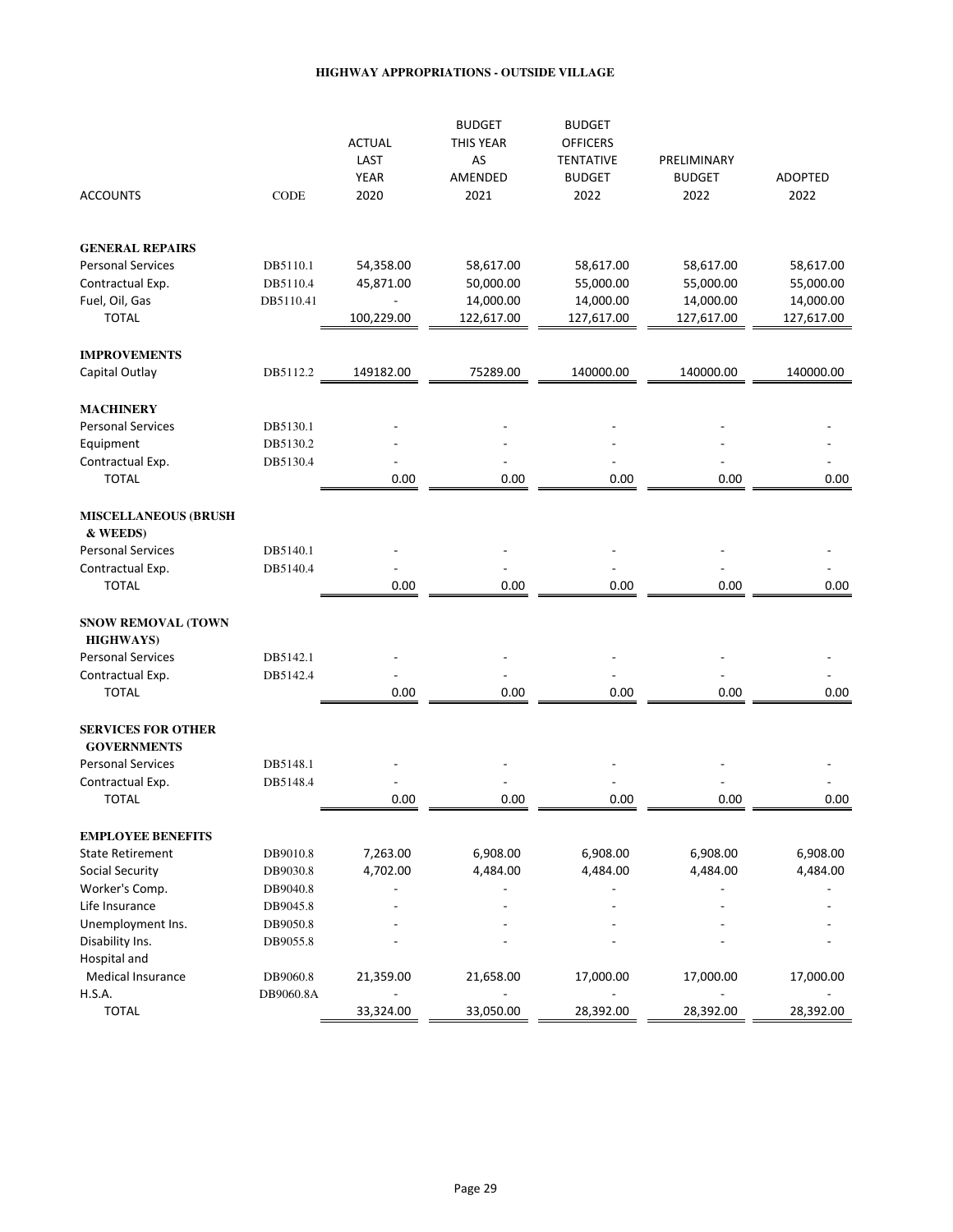#### **HIGHWAY APPROPRIATIONS - OUTSIDE VILLAGE**

|                                                      |          | <b>ACTUAL</b><br>LAST<br><b>YEAR</b> | <b>BUDGET</b><br>THIS YEAR<br>AS<br>AMENDED | <b>BUDGET</b><br><b>OFFICERS</b><br><b>TENTATIVE</b><br><b>BUDGET</b> | PRELIMINARY<br><b>BUDGET</b> | <b>ADOPTED</b> |
|------------------------------------------------------|----------|--------------------------------------|---------------------------------------------|-----------------------------------------------------------------------|------------------------------|----------------|
| <b>ACCOUNTS</b>                                      | CODE     | 2020                                 | 2021                                        | 2022                                                                  | 2022                         | 2022           |
| <b>DEBT SERVICE</b>                                  |          |                                      |                                             |                                                                       |                              |                |
| <b>PRINCIPAL</b>                                     |          |                                      |                                             |                                                                       |                              |                |
| Serial Bonds                                         | DB9710.6 |                                      |                                             |                                                                       |                              |                |
| <b>Statutory Bonds</b>                               | DB9720.6 |                                      |                                             |                                                                       |                              |                |
| <b>Bond Anticipation</b>                             | DB9730.6 |                                      |                                             |                                                                       |                              |                |
| <b>Capital Notes</b>                                 | DB9740.6 |                                      |                                             |                                                                       |                              |                |
| <b>Budget Notes</b>                                  | DB9750.6 |                                      |                                             |                                                                       |                              |                |
| <b>Tax Anticipation</b>                              | DB9760.6 |                                      |                                             |                                                                       |                              |                |
| Revenue Antici.                                      | DB9770.6 |                                      |                                             |                                                                       |                              |                |
| Debt Payments to                                     |          |                                      |                                             |                                                                       |                              |                |
| <b>Public Authorities</b>                            | DB9780.6 |                                      |                                             |                                                                       |                              |                |
| <b>TOTAL</b>                                         |          | 0.00                                 | 0.00                                        | 0.00                                                                  | 0.00                         | 0.00           |
| <b>INTEREST</b>                                      |          |                                      |                                             |                                                                       |                              |                |
| Serial Bonds                                         | DB9710.7 |                                      |                                             |                                                                       |                              |                |
| <b>Statutory Bonds</b>                               | DB9720.7 |                                      |                                             |                                                                       |                              |                |
| <b>Bond Anticipation</b>                             | DB9730.7 |                                      |                                             |                                                                       |                              |                |
| <b>Capital Notes</b>                                 | DB9740.7 |                                      |                                             |                                                                       |                              |                |
| <b>Budget Notes</b>                                  | DB9750.7 |                                      |                                             |                                                                       |                              |                |
| <b>Tax Anticipation</b>                              | DB9760.7 |                                      |                                             |                                                                       |                              |                |
| Revenue Antici.                                      | DB9770.7 |                                      |                                             |                                                                       |                              |                |
| Debt Payments to                                     |          |                                      |                                             |                                                                       |                              |                |
| <b>Public Authorities</b>                            | DB9780.7 |                                      |                                             |                                                                       |                              |                |
| <b>TOTAL</b>                                         |          | 0.00                                 | 0.00                                        | 0.00                                                                  | 0.00                         | 0.00           |
|                                                      |          |                                      |                                             |                                                                       |                              |                |
| <b>INTERFUND TRANSFERS</b>                           |          |                                      |                                             |                                                                       |                              |                |
| <b>TRANSFER TO:</b>                                  |          |                                      |                                             |                                                                       |                              |                |
| Capital Project                                      |          |                                      |                                             |                                                                       |                              |                |
| Fund                                                 | DB9950.9 |                                      |                                             |                                                                       |                              |                |
| <b>TOTAL INTERFUND</b>                               |          |                                      |                                             |                                                                       |                              |                |
| <b>TRANSFERS</b>                                     |          | 0.00                                 | 0.00                                        | 0.00                                                                  | 0.00                         | 0.00           |
|                                                      |          |                                      |                                             |                                                                       |                              |                |
| <b>BUDGETARY PROVISIONS</b><br><b>FOR OTHER USES</b> | DB962    |                                      |                                             |                                                                       |                              |                |
|                                                      |          |                                      |                                             |                                                                       |                              |                |
| <b>TOTAL APPROPRIATIONS</b>                          |          |                                      |                                             |                                                                       |                              |                |
| <b>AND OTHER USES</b>                                |          | 282,735.00                           | 230,956.00                                  | 296,009.00                                                            | 296,009.00                   | 296,009.00     |
|                                                      |          |                                      |                                             |                                                                       |                              |                |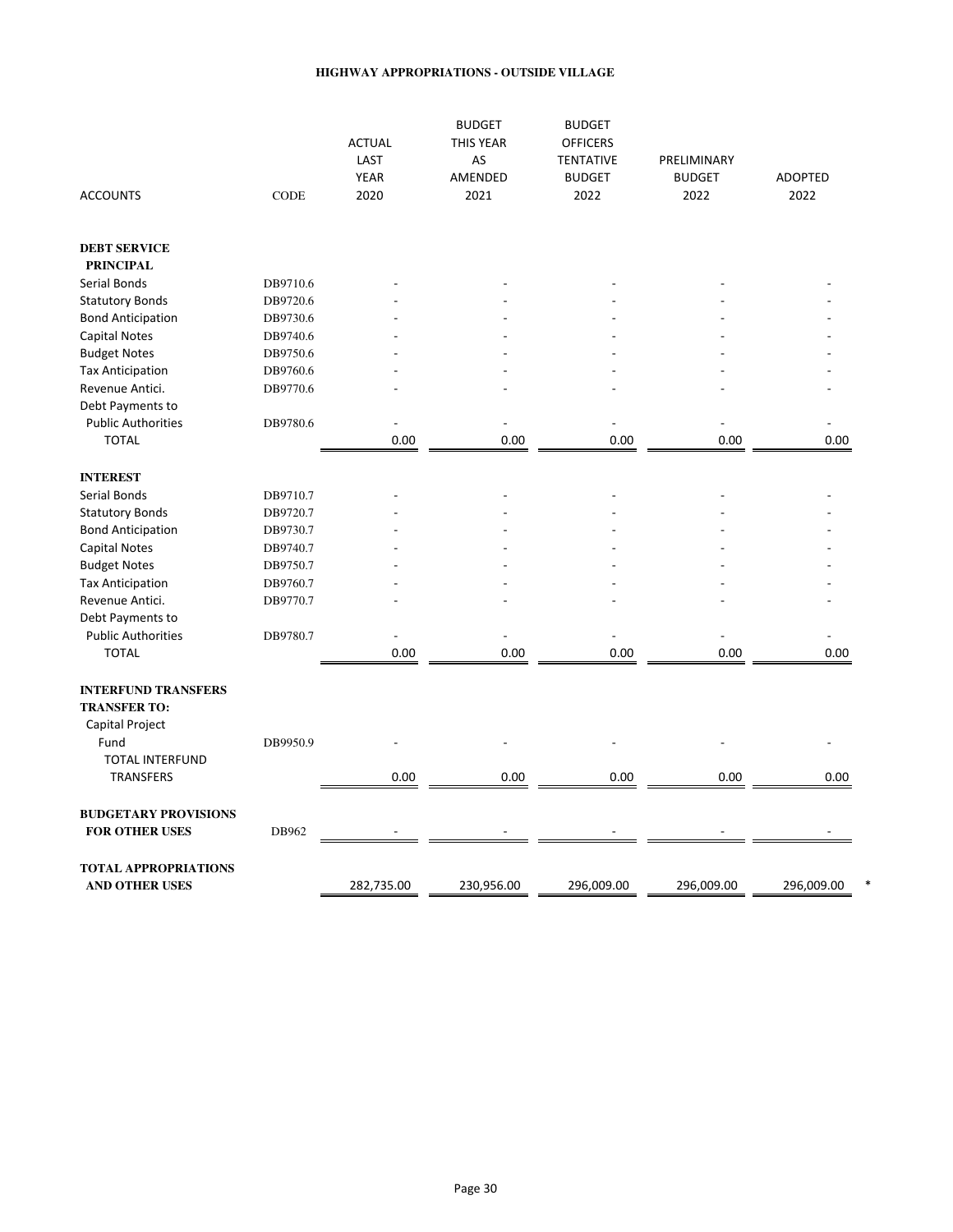#### **HIGHWAY REVENUES - OUTSIDE VILLAGE**

| <b>ACCOUNTS</b>              | CODE        | <b>ACTUAL</b><br>LAST<br><b>YEAR</b><br>2020 | <b>BUDGET</b><br>THIS YEAR<br>AS<br>AMENDED<br>2021 | <b>BUDGET</b><br><b>OFFICERS</b><br><b>TENTATIVE</b><br><b>BUDGET</b><br>2022 | PRELIMINARY<br><b>BUDGET</b><br>2022 | <b>ADOPTED</b><br>2022 |
|------------------------------|-------------|----------------------------------------------|-----------------------------------------------------|-------------------------------------------------------------------------------|--------------------------------------|------------------------|
| <b>LOCAL SOURCES</b>         |             |                                              |                                                     |                                                                               |                                      |                        |
| Non Property Tax             |             |                                              |                                                     |                                                                               |                                      |                        |
| Distribution by              |             |                                              |                                                     |                                                                               |                                      |                        |
| County                       | DB1120      |                                              |                                                     |                                                                               |                                      |                        |
| Services for Other           |             |                                              |                                                     |                                                                               |                                      |                        |
| Govt's.                      | DB2300      |                                              |                                                     |                                                                               |                                      |                        |
| <b>Interest Savings</b>      | DB2401      | 74.00                                        | 50.00                                               | 50.00                                                                         | 50.00                                | 50.00                  |
| <b>Water Fund Services</b>   | DB2801      |                                              |                                                     |                                                                               |                                      |                        |
| Rental of Equipment          |             |                                              |                                                     |                                                                               |                                      |                        |
| Other Govt's.                | DB2414      |                                              |                                                     |                                                                               |                                      |                        |
| <b>Minor Sales</b>           | DB2650      | 527.00                                       |                                                     |                                                                               |                                      |                        |
| Sales, Other                 | DB2655      | 654.00                                       |                                                     |                                                                               |                                      |                        |
| INS proceeds                 | DB2680      |                                              |                                                     |                                                                               |                                      |                        |
| Miscellaneous (Specify)      | DB2770      |                                              |                                                     |                                                                               |                                      |                        |
| <b>Insurance Proceeds</b>    |             |                                              |                                                     |                                                                               |                                      |                        |
| <b>STATE AID</b>             |             |                                              |                                                     |                                                                               |                                      |                        |
| Consolidated Highway         | DB3501      | 148,685.00                                   | 75,289.00                                           | 140,000.00                                                                    | 140,000.00                           | 140,000.00             |
| FEMA-State                   | DB3960      |                                              |                                                     |                                                                               |                                      |                        |
| FEMA-Federal                 | DB3960      |                                              |                                                     |                                                                               |                                      |                        |
| <b>FEDERAL AID - SPECIFY</b> | DB45        |                                              |                                                     |                                                                               |                                      |                        |
|                              | DB45        |                                              |                                                     |                                                                               |                                      |                        |
|                              | DB45        |                                              |                                                     |                                                                               |                                      |                        |
| <b>FEMA</b>                  | DB4960      |                                              |                                                     |                                                                               |                                      |                        |
| <b>Interfund Transfers</b>   | DB5031      |                                              |                                                     |                                                                               |                                      |                        |
| <b>TOTAL</b>                 |             | 149,940.00                                   | 75,339.00                                           | 140,050.00                                                                    | 140,050.00                           | 140,050.00             |
| <b>UNEXPENDED BALANCE</b>    | <b>DBUB</b> |                                              | 20,000.00                                           | 15,681.00                                                                     | 15,681.00                            | 15,681.00              |

\* Transfer to Page 1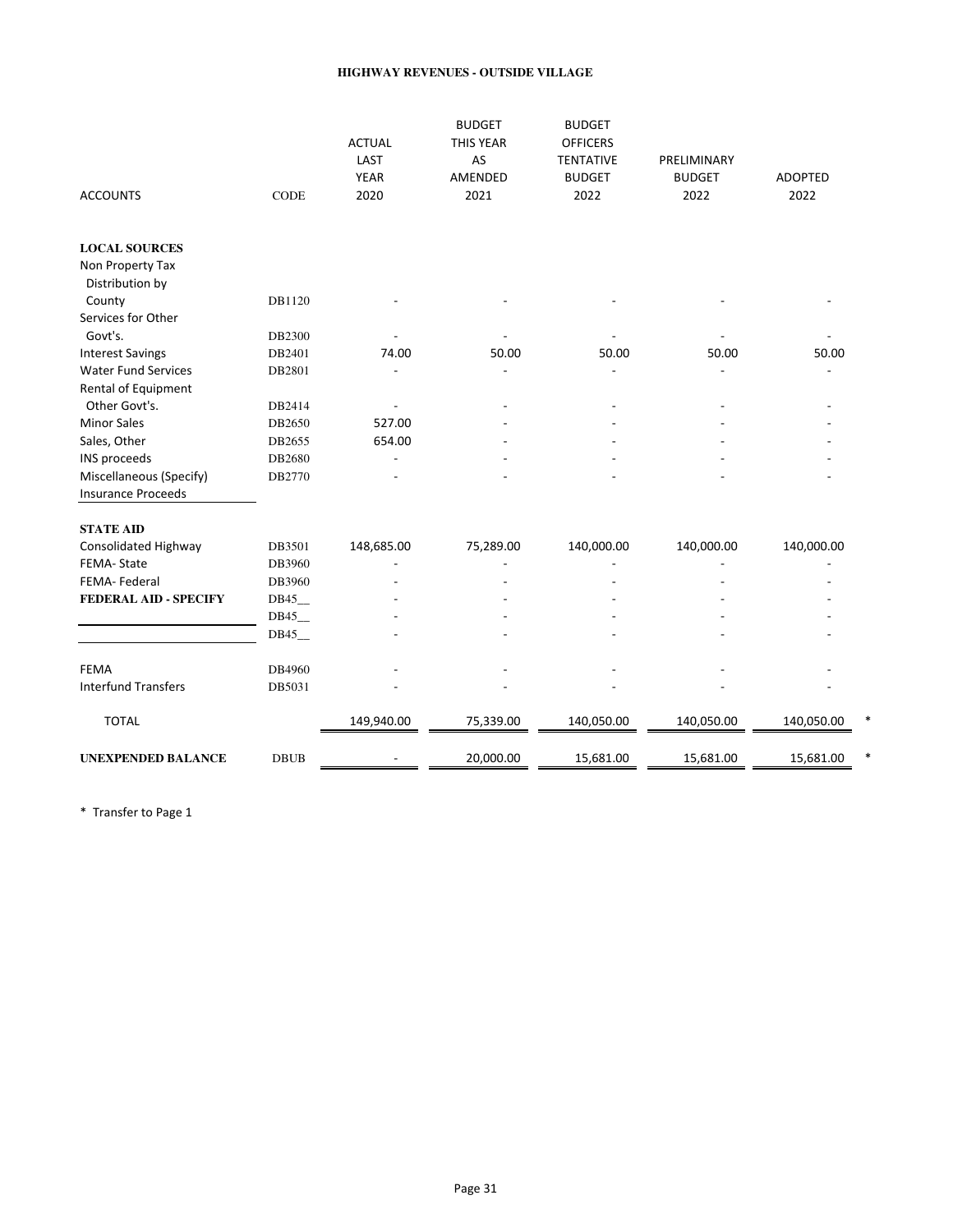#### **FIRE PROTECTION DISTRICT**

#### **APPROPRIATIONS**

| <b>FIRE PROTECTION</b><br><b>DISTRICT</b><br>Payments on Fire |          |           |           |           |           |                |
|---------------------------------------------------------------|----------|-----------|-----------|-----------|-----------|----------------|
| Contracts                                                     | SF3410.4 | 41,310.00 | 42,136.00 | 42.979.00 | 42.979.00 | 42,979.00      |
| <b>TOTAL</b>                                                  |          | 41,310.00 | 42,136.00 | 42,979.00 | 42,979.00 | *<br>42,979.00 |

#### **ESTIMATED REVENUES AND UNEXPENDED BALANCE**

| Interest           | SF2401 |      | $\overline{\phantom{0}}$ |        |        |        |        |
|--------------------|--------|------|--------------------------|--------|--------|--------|--------|
| <b>TOTAL</b>       |        | 0.00 | 0.00                     | 0.00   | 0.00   | 0.00   | ∗      |
|                    |        |      |                          |        |        |        |        |
| UNEXPENDED BALANCE | SFUB   |      | $\overline{\phantom{a}}$ | 295.00 | 295.00 | 295.00 | $\ast$ |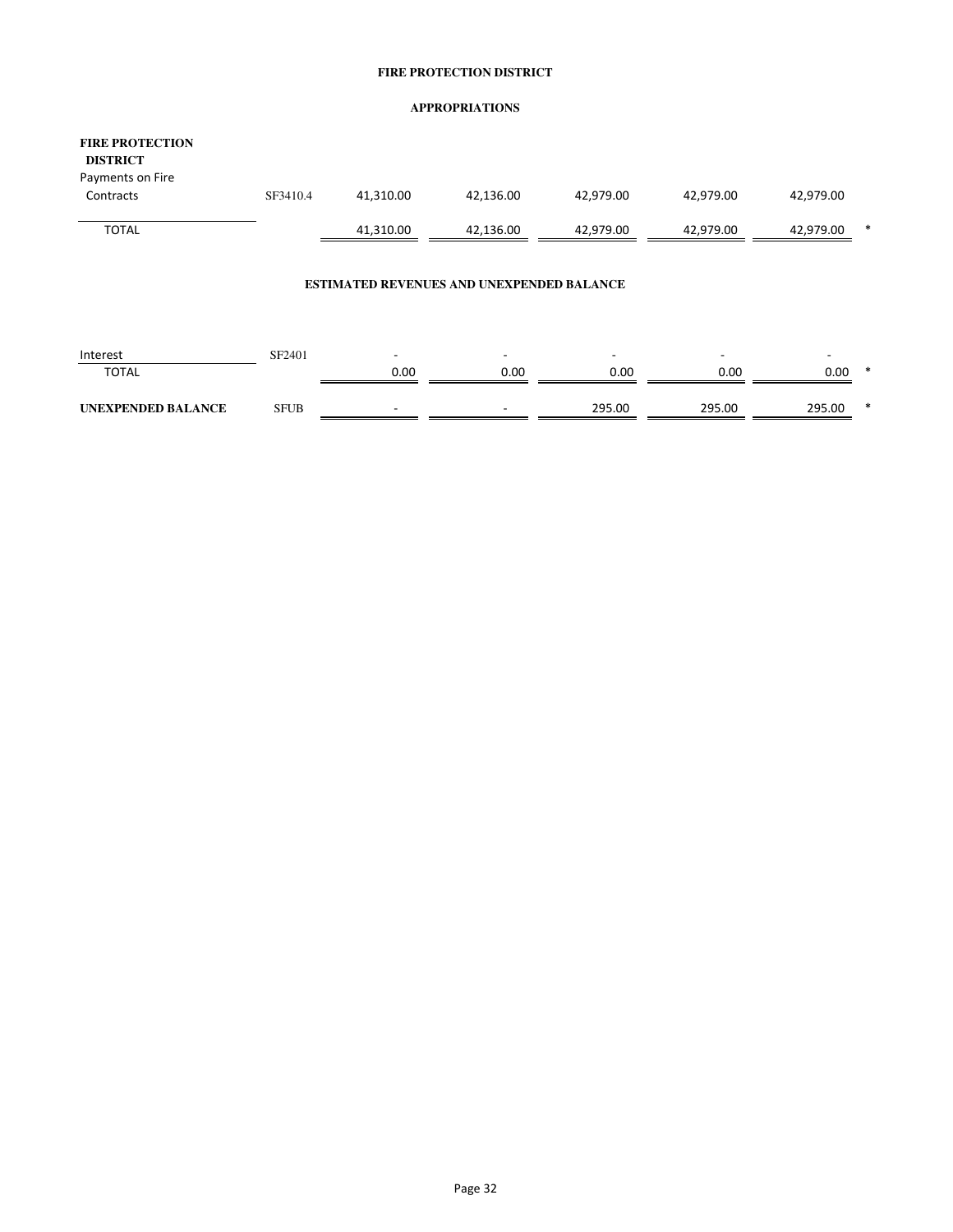#### **APPROPRIATIONS**

#### **HYDRANT**

| Hydrant Contr. | SM3420.4 | $\overline{\phantom{0}}$ | 352.00 | 352.00 | 352.00 | 352.00 |
|----------------|----------|--------------------------|--------|--------|--------|--------|
| <b>TOTAL</b>   |          | 0.00                     | 352.00 | 352.00 | 352.00 | 352.00 |

#### **ESTIMATED REVENUES AND UNEXPENDED BALANCE**

| Interest                  | SM2401 |      |      |      | $\sim$ | -    |
|---------------------------|--------|------|------|------|--------|------|
| <b>TOTAL</b>              |        | 0.00 | 0.00 | 0.00 | 0.00   | 0.00 |
|                           |        |      |      |      |        |      |
| <b>UNEXPENDED BALANCE</b> | SMUB   |      |      | -    | ۰      | -    |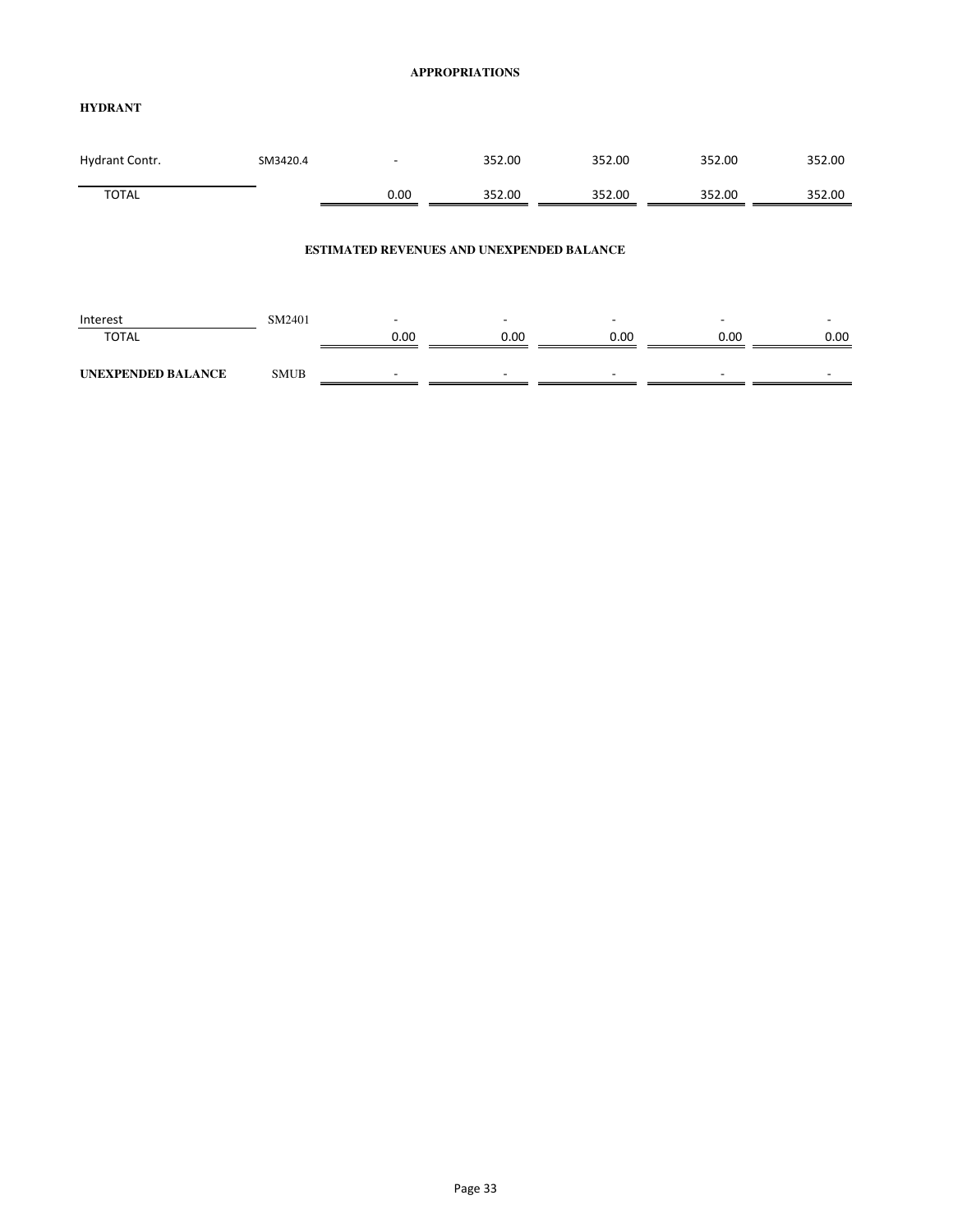#### **SCHEDULE OF SALARIES OF ELECTED TOWN OFFICERS**

#### (ARTICLE 8 OF THE TOWN LAW)

OFFICER SALARY

| SUPERVISOR                  | \$ | 4,235.00  |  |
|-----------------------------|----|-----------|--|
| <b>JUSTICE</b>              | Ś  | 9,123.00  |  |
| COUNCILMAN (4) \$1,456 each | Ś  | 5,824.00  |  |
| HIGHWAY SUPERINTENDENT      | Ś  | 49,553.00 |  |
| TOWN CLERK/TAX COLLECTOR    | Ś. | 12,000.00 |  |
|                             |    |           |  |
|                             |    |           |  |
|                             |    |           |  |
|                             |    |           |  |
|                             |    |           |  |
|                             |    |           |  |
|                             |    |           |  |
|                             |    |           |  |
|                             |    |           |  |
|                             |    |           |  |
|                             |    |           |  |
|                             |    |           |  |
|                             |    |           |  |
|                             |    |           |  |
|                             |    |           |  |
|                             |    |           |  |
|                             |    |           |  |